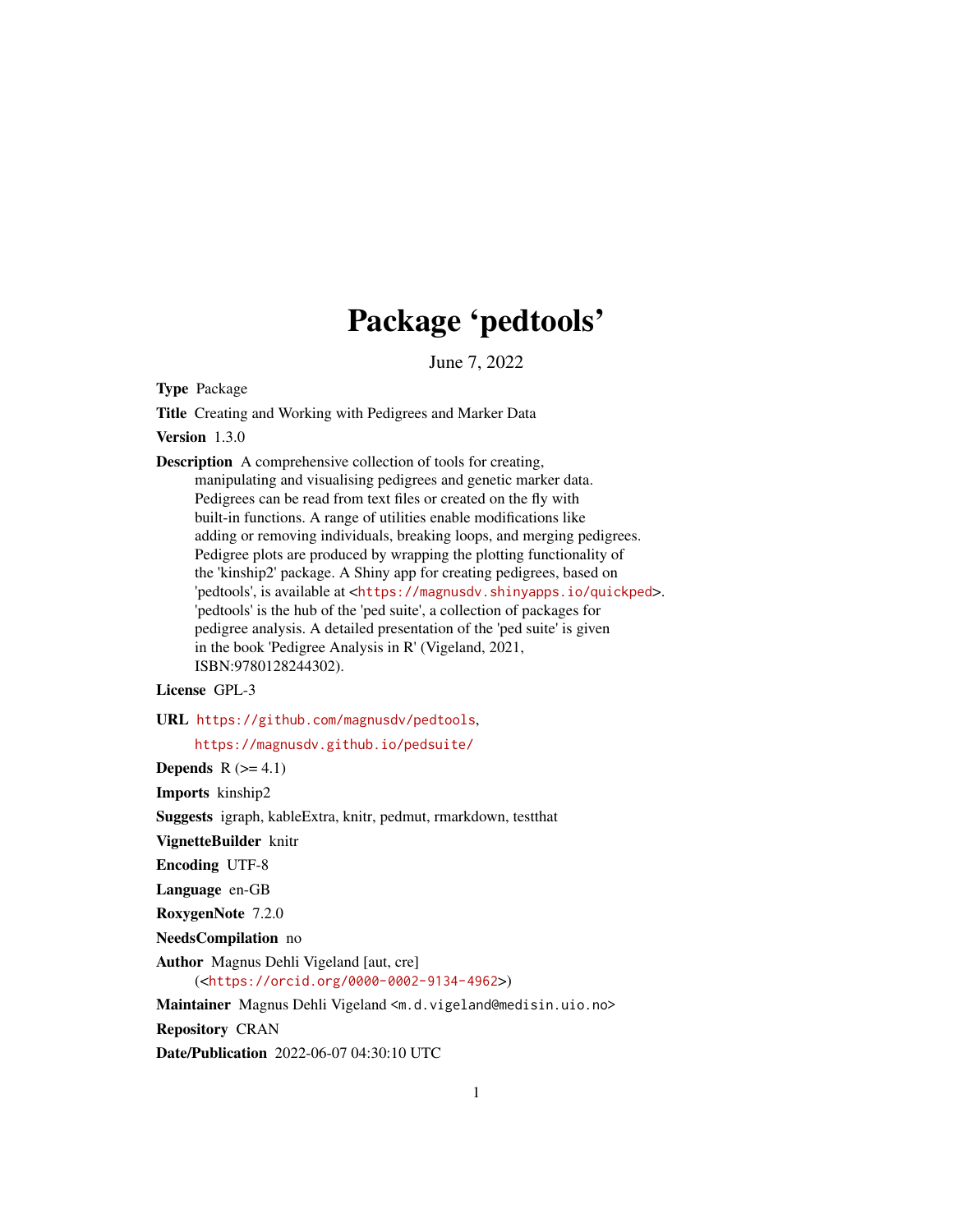# R topics documented:

|                                                          | 3              |
|----------------------------------------------------------|----------------|
|                                                          | $\overline{4}$ |
|                                                          | 5              |
|                                                          | 6              |
|                                                          | 8              |
|                                                          | 9              |
| famid                                                    | 10             |
|                                                          | 10             |
|                                                          | 11             |
|                                                          | 13             |
|                                                          | 14             |
|                                                          | 15             |
|                                                          | 16             |
|                                                          | 18             |
| -19                                                      |                |
|                                                          | 21             |
|                                                          | 21             |
|                                                          |                |
|                                                          | 24             |
|                                                          |                |
|                                                          |                |
|                                                          |                |
|                                                          | 33             |
|                                                          | 36             |
|                                                          |                |
|                                                          |                |
|                                                          | 40             |
|                                                          | 41             |
|                                                          |                |
|                                                          |                |
|                                                          | 44             |
| - 46                                                     |                |
|                                                          |                |
|                                                          | 49             |
|                                                          | 51             |
| - 53                                                     |                |
| 55                                                       |                |
|                                                          | 57             |
| plot.ped<br>$\ddot{\phantom{0}}$<br>$\ddot{\phantom{0}}$ | 59             |
| plotPedList                                              | 63             |
| print.nucleus                                            | 66             |
| print.ped.                                               | 67             |
| randomPed                                                | 67             |
| readPed                                                  | 68             |
| relabel.                                                 | 70             |
| setSNPs                                                  | 72             |
|                                                          |                |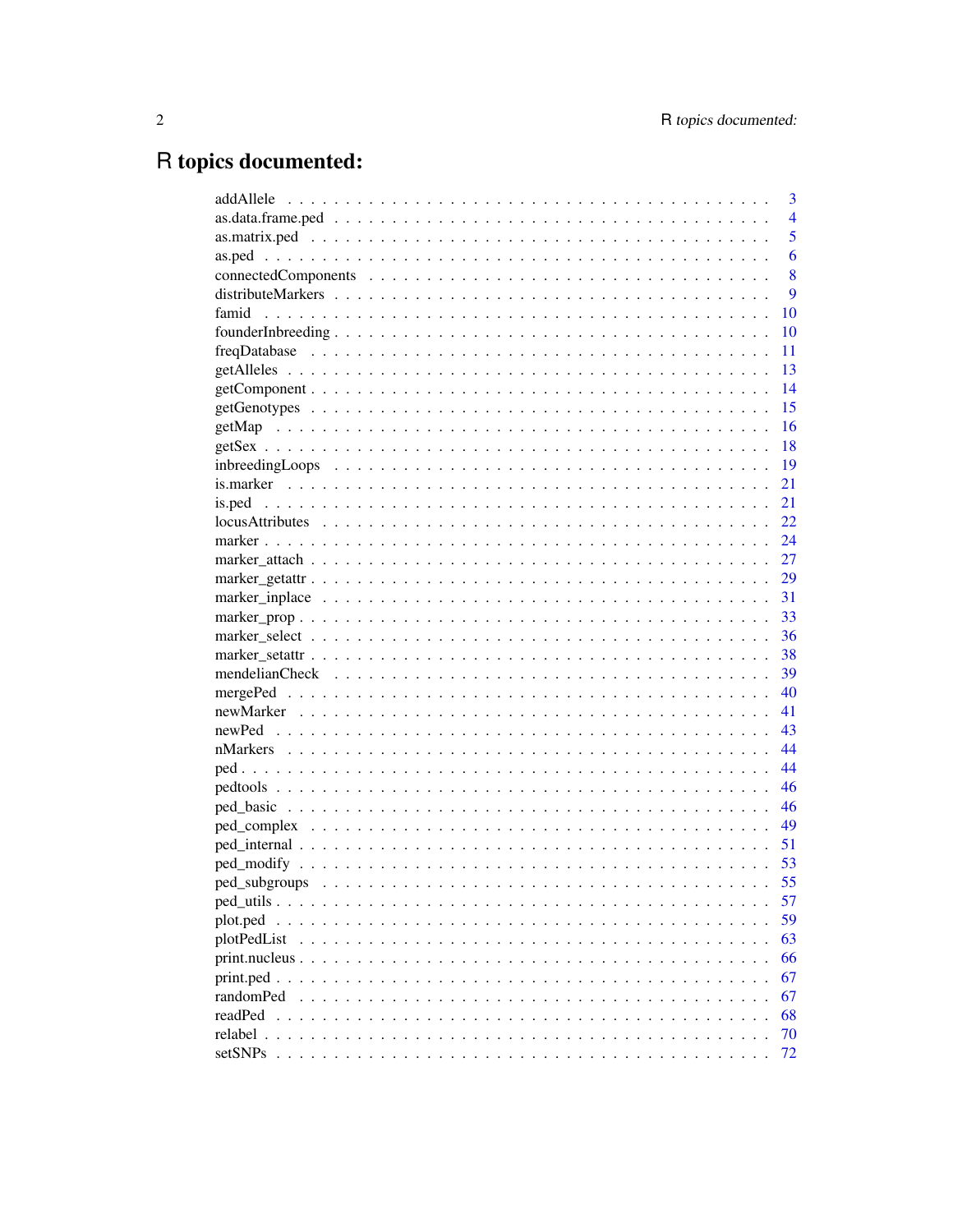#### <span id="page-2-0"></span>addAllele 3

| Index |  |  |  |  |  |  |  |  |  |  |  |  |  |  |  |  |  | 78 |
|-------|--|--|--|--|--|--|--|--|--|--|--|--|--|--|--|--|--|----|
|       |  |  |  |  |  |  |  |  |  |  |  |  |  |  |  |  |  |    |
|       |  |  |  |  |  |  |  |  |  |  |  |  |  |  |  |  |  |    |
|       |  |  |  |  |  |  |  |  |  |  |  |  |  |  |  |  |  |    |

addAllele *Add allele*

# Description

Extends the allele set of a marker attached to a pedigree, by adding a single allele.

# Usage

```
addAllele(x, marker, allele, freq = 0.001, adjust = c("previous", "all"))
```
# Arguments

| x      | A ped object or a list of such, or a frequency database (list of numeric vectors).                                                                                                                                                                                                                                         |
|--------|----------------------------------------------------------------------------------------------------------------------------------------------------------------------------------------------------------------------------------------------------------------------------------------------------------------------------|
| marker | The name or index of a marker attached to x.                                                                                                                                                                                                                                                                               |
| allele | The name of the new allele.                                                                                                                                                                                                                                                                                                |
| freg   | The frequency of the new allele, by default 0.001.                                                                                                                                                                                                                                                                         |
| adjust | Either "previous" or "all", indicating how the frequencies should be adjusted so<br>that they sum to 1. If "previous" (default), the frequencies of the original alleles<br>are multiplied with $1 - freq$ . If "all", scaling is performed after adding the new<br>allele, i.e., dividing all frequencies by $1 + freq$ . |

# Value

A copy of x with modified marker attributes.

```
## Ped input
x = nuclearPed() |>
  addMarker(geno = c(NA, NA, "b/c"), afreq = c(b = 0.5, c = 0.5))
y = addAllele(x, marker = 1, allele = "a")afreq(y, 1)
z = addAllele(y, marker = 1, allele = "d", freq = 0.1, adjust = "all")afreq(z, 1)
## Database input
db = list(M1 = c(a = .2, b = .3, c = .5),
```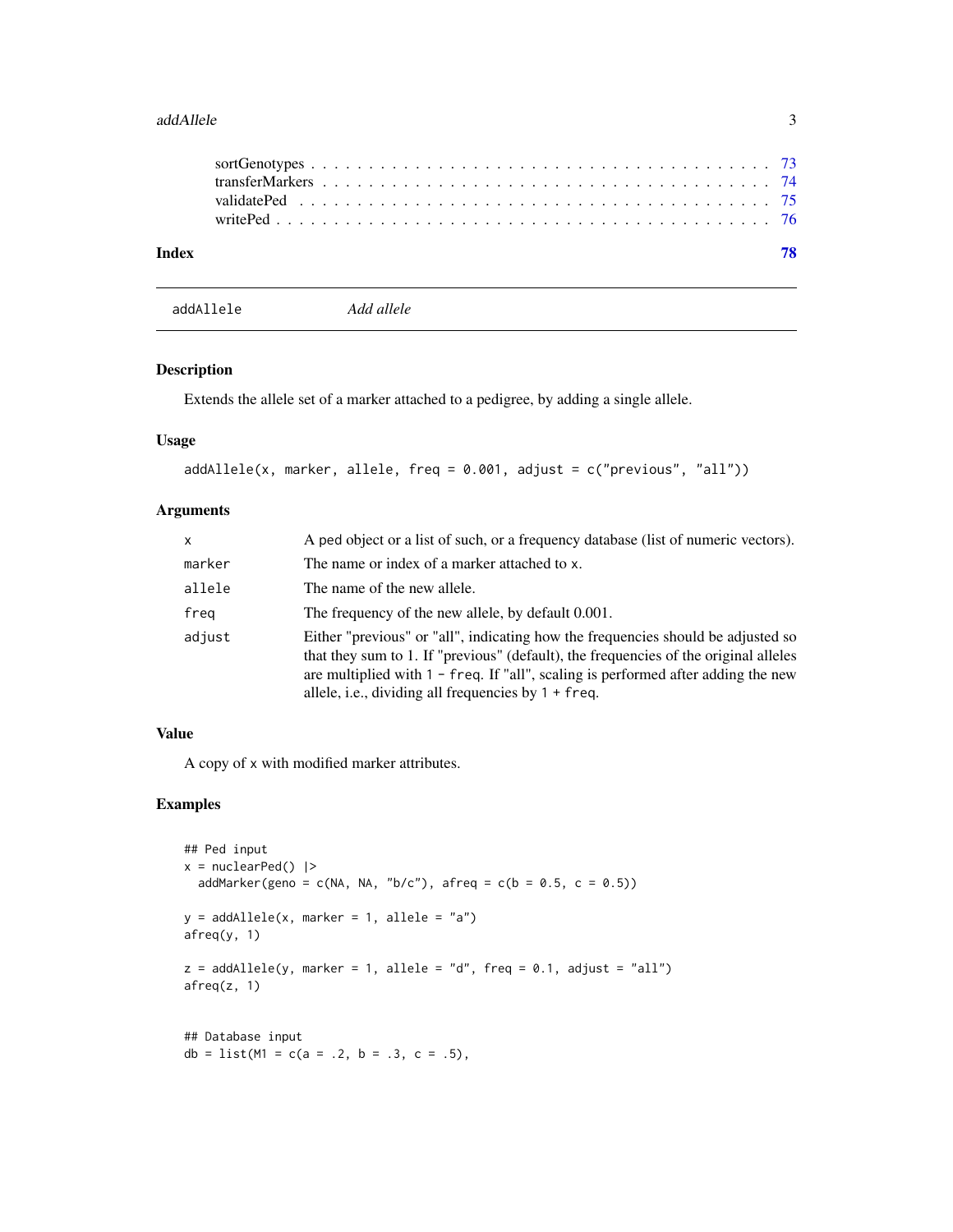<span id="page-3-0"></span> $M2 = c("7" = .9, "8.3" = .1)$ addAllele(db, marker = "M2", allele = "8")

<span id="page-3-1"></span>as.data.frame.ped *Convert ped to data.frame*

#### Description

Convert a ped object to a data.frame. The first columns are id, fid, mid and sex, followed by genotype columns for all (or a selection of) markers.

#### Usage

```
## S3 method for class 'ped'
as.data.frame(x, \ldots, markers, sep = ''/, missing = "-")
```
#### Arguments

| x        | Object of class ped.                                                     |
|----------|--------------------------------------------------------------------------|
| $\cdots$ | Further parameters                                                       |
| markers  | Vector of marker names or indices. By default, all markers are included. |
| sep      | A single string to be used as allele separator in marker genotypes.      |
| missing  | A single string to be used for missing alleles.                          |

#### Details

Note that the output of [as.data.frame.ped\(\)](#page-3-1) is quite different from that of [as.matrix.ped\(\)](#page-4-1). This reflects the fact that these functions have different purposes.

Conversion to a data frame is primarily intended for pretty printing. It uses correct labels for pedigree members and marker alleles, and pastes alleles to form nice-looking genotypes.

The matrix method, on the other hand, is a handy tool for manipulating the pedigree structure. It produces a numeric matrix, using the internal index labelling both for individuals and alleles, making it very fast. In addition, all necessary meta information (loop breakers, allele frequencies a.s.o) is kept as attributes, which makes it possible to recreate the original ped object.

#### Value

A data. frame with  $pedsize(x)$  rows and  $4 + n$ Markers(x) columns.

#### See Also

[as.matrix.ped\(\)](#page-4-1)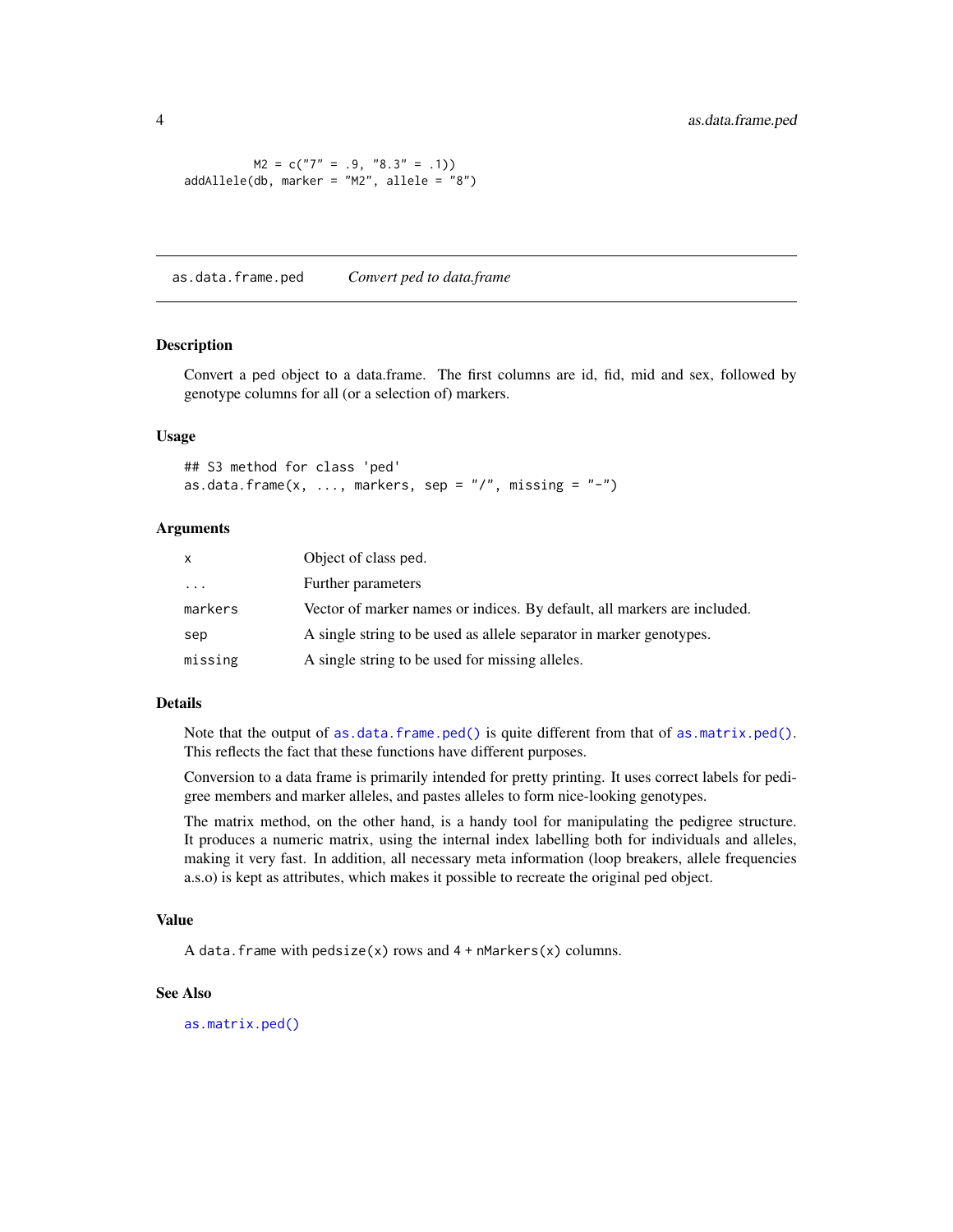# <span id="page-4-1"></span><span id="page-4-0"></span>Description

Converts a ped object to a numeric matrix using internal labels, with additional info necessary to recreate the original ped attached as attributes.

#### Usage

```
## S3 method for class 'ped'
as.matrix(x, include.attrs = TRUE, ...)
```
 $restorePed(x, attrs = NULL, validate = TRUE)$ 

# Arguments

| a ped object. In restore Ped: A numerical matrix.                                                                                                        |
|----------------------------------------------------------------------------------------------------------------------------------------------------------|
| a logical indicating if marker annotations and other info should be attached as<br>attributes. See Value.                                                |
| not used.                                                                                                                                                |
| a list containing labels and other ped info compatible with x, in the format pro-<br>duced by as . matrix. If NULL, the attributes of x itself are used. |
| a logical, forwarded to ped(). If FALSE, no checks for pedigree errors are<br>performed.                                                                 |
|                                                                                                                                                          |

# Details

restorePed is the reverse of as.matrix.ped.

#### Value

For as.matrix: A numerical matrix with pedsize(x) rows. If include.attrs = TRUE the following attributes are added to the matrix, allowing x to be exactly reproduced by restorePed:

- FAMID the family identifier (a string)
- LABELS the ID labels (a character vector)
- UNBROKEN\_LOOPS a logical indicating whether x has unbroken loops
- LOOP\_BREAKERS a numerical matrix, or NULL
- markerattr a list of length nMarkers(x), containing the attributes of each marker

For restorePed: A ped object.

#### Author(s)

Magnus Dehli Vigeland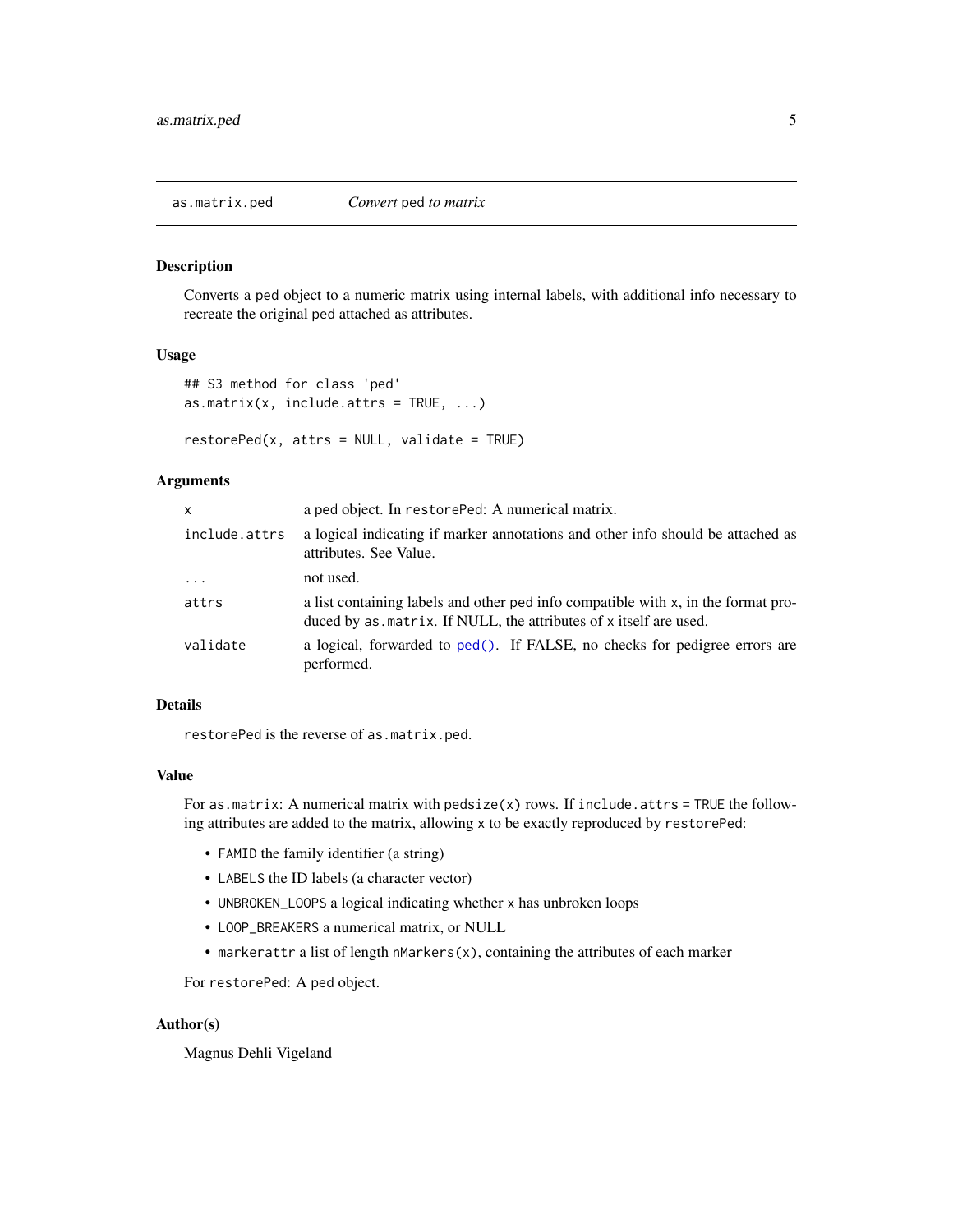6 as. pediatrix and the contract of the contract of the contract of the contract of the contract of the contract of the contract of the contract of the contract of the contract of the contract of the contract of the contra

#### See Also

[ped\(\)](#page-43-1)

# Examples

```
x = relabel(nuclearPed(1), letters[1:3])
# To examplify the ped -> matrix -> ped trick, we show how to
# reverse the internal ordering of the pedigree.
m = as_matrix(x, include.atters = TRUE)m[\ ] = m[3:1, ]# Must reverse the labels also:
attrs = attributes(m)
attrs$LABELS = rev(attrs$LABELS)
# Restore ped:
y = restorePed(m, attrs = attrs)
# Of course a simpler way is use reorderPed():
z = reorderPed(x, 3:1)stopifnot(identical(y, z))
```
#### as.ped *Conversions to ped objects*

#### Description

Conversions to ped objects

```
as.ped(x, \ldots)## S3 method for class 'data.frame'
as.ped(
  x,
 famid_col = NA,
  id\_col = NA,
  fid_col = NA,
 mid\_col = NA,
  sex_col = NA,
 marker_col = NA,
  locusAttributes = NULL,
  missing = 0,
  sep = NULL,
```
<span id="page-5-0"></span>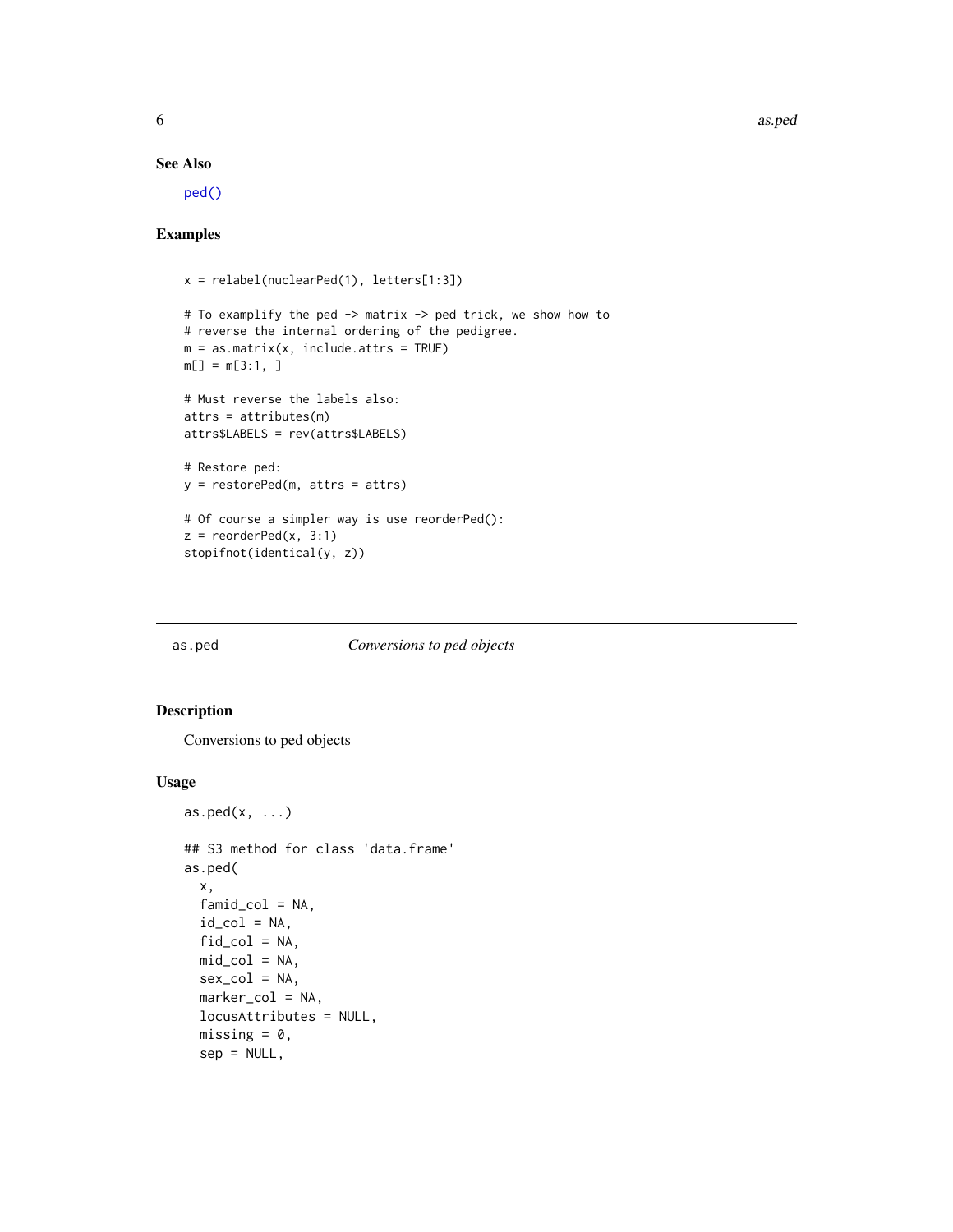#### as.ped 7 assessment of the contract of the contract of the contract of the contract of the contract of the contract of the contract of the contract of the contract of the contract of the contract of the contract of the con

```
validate = TRUE,
   ...
\mathcal{L}
```
# Arguments

| X               | Any object.                                                                                                                                                                                                                                                                                   |
|-----------------|-----------------------------------------------------------------------------------------------------------------------------------------------------------------------------------------------------------------------------------------------------------------------------------------------|
| $\cdots$        | Not used.                                                                                                                                                                                                                                                                                     |
| famid_col       | Index of family ID column. If NA, the program looks for a column named<br>"famid" (ignoring case).                                                                                                                                                                                            |
| id_col          | Index of individual ID column. If NA, the program looks for a column named<br>"id" (ignoring case).                                                                                                                                                                                           |
| fid col         | Index of father ID column. If NA, the program looks for a column named "fid"<br>(ignoring case).                                                                                                                                                                                              |
| $mid\_col$      | Index of mother ID column. If NA, the program looks for a column named<br>"mid" (ignoring case).                                                                                                                                                                                              |
| sex_col         | Index of column with gender codes ( $0 =$ unknown; $1 =$ male; $2 =$ female). If<br>NA, the program looks for a column named "sex" (ignoring case). If this is not<br>found, genders of parents are deduced from the data, leaving the remaining as<br>unknown.                               |
| marker_col      | Index vector indicating columns with marker alleles. If NA, all columns to the<br>right of all pedigree columns are used. If sep (see below) is non-NULL, each<br>column is interpreted as a genotype column and split into separate alleles with<br>$strsplit(, split = sep, fixed = TRUE).$ |
| locusAttributes |                                                                                                                                                                                                                                                                                               |
|                 | Passed on to setMarkers() (see explanation there).                                                                                                                                                                                                                                            |
| missing         | Passed on to setMarkers () (see explanation there).                                                                                                                                                                                                                                           |
| sep             | Passed on to setMarkers() (see explanation there).                                                                                                                                                                                                                                            |
| validate        | A logical indicating if the pedigree structure should be validated.                                                                                                                                                                                                                           |

# Value

A ped object or a list of such.

```
df = data.frame(famid = c("S1", "S2"),id = c("A", "B"),fid = 0,
                  mid = 0,sex = 1)
# gives a list of two singletons
as.ped(df)
# Trio
df1 = data.frame(id = 1:3, fid = c(\emptyset, \emptyset, 1), mid = c(\emptyset, \emptyset, 2), sex = c(1,2,1))
```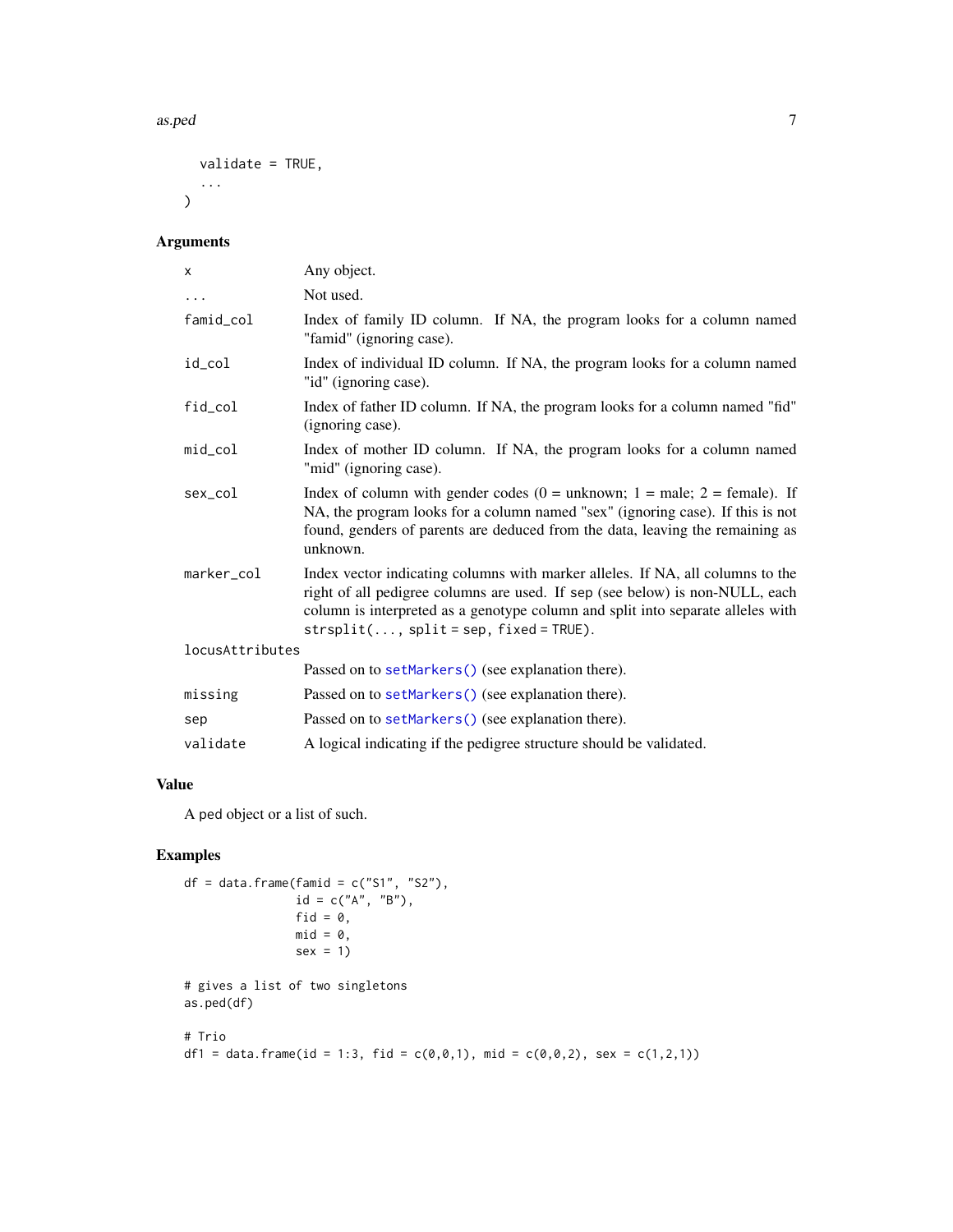```
as.ped(df1)
# Disconnected example: Trio (1-3) + singleton (4)
df2 = data. frame(id = 1:4, fid = c(2,0,0,0), mid = c(3,0,0,0),
                M = c("1/2", "1/1", "2/2", "3/4")as.ped(df2)
# Two singletons
df3 = data.frame(id = 1:2, fid = \theta, mid = \theta, sex = 1)
as.ped(df3)
```
connectedComponents *Connected pedigree components*

# Description

Compute the connected parts of a pedigree. This is an important step when converting pedigree data from other formats (where disconnected pedigrees may be allowed) to pedtools (which requires pedigrees to be connected).

# Usage

```
connectedComponents(id, fid = NULL, mid = NULL, fidx = NULL, midx = NULL)
```
#### Arguments

| id        | A vector of ID labels (character or numeric).                                                                                     |
|-----------|-----------------------------------------------------------------------------------------------------------------------------------|
| fid       | The ID labels of the fathers (or "0" if missing).                                                                                 |
| mid       | The ID labels of the mothers (or "0" if missing).                                                                                 |
| fidx.midx | (For internal use mostly.) Integer vectors with paternal (resp. maternal) indices.<br>These may be given instead of id, fid, mid. |

#### Value

A list, where each element is a subset of id constituting a connected pedigree.

```
# A trio (1-3) and a singleton (4)
x = data. frame(id = 1:4, fid = c(2,0,0,0), mid = c(3,0,0,0))
connectedComponents(x$id, x$fid, x$mid)
```
<span id="page-7-0"></span>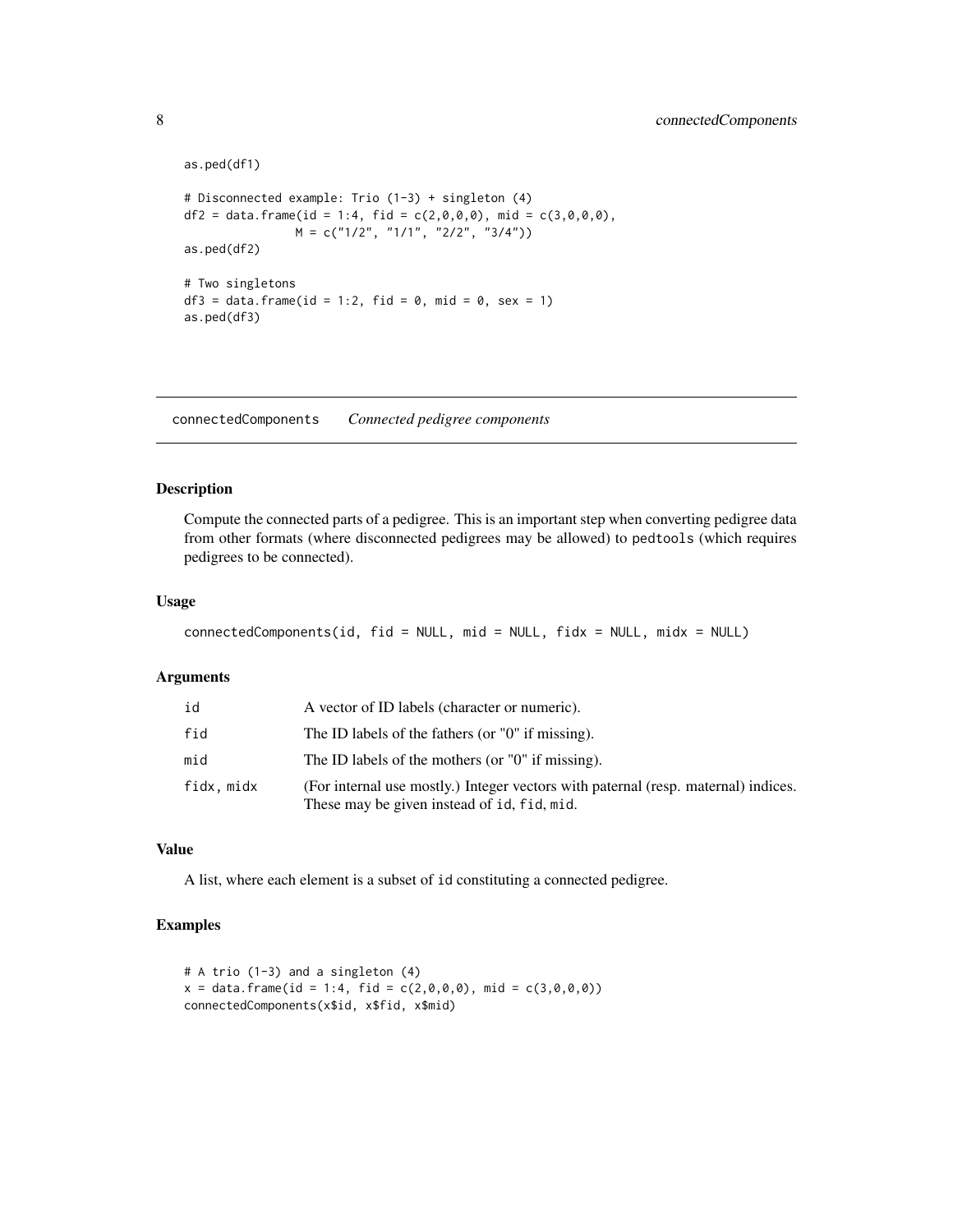<span id="page-8-0"></span>distributeMarkers *Distribute markers evenly along a set of chromosomes*

# Description

Create and attach identical (empty) marker objects, distributed along a set of chromosomes.

#### Usage

```
distributeMarkers(
  x,
  n = NULL,dist = NULL,
  chromLen = NULL,
  alleles = 1:2,
  afreq = NULL,
  prefix = "M"
\mathcal{L}
```
#### Arguments

| X              | A ped object.                                                                                                                                                                                        |
|----------------|------------------------------------------------------------------------------------------------------------------------------------------------------------------------------------------------------|
| n              | The total number of markers. Either this or dist must be NULL.                                                                                                                                       |
| dist           | A positive number; the distance (in megabases) between markers.                                                                                                                                      |
| chromLen       | A numeric vector indicating chromosome lengths (in Mb). By default, the<br>lengths of the human chromosomes 1-22 are used, as returned by sapply (ibdsim2::loadMap("decode")<br>ibdsim2::physRange). |
| alleles, afreq | Passed onto marker().                                                                                                                                                                                |
| prefix         | A string used as prefix for marker names. Default: "M".                                                                                                                                              |

# Details

Note: When using the dist parameter, the function treats each chromosome separately, places one marker at the start and then every dist megabases. (See Examples.)

# Value

A copy of x with the indicated markers attached.

```
x = distributeMarkers(nuclearPed(), n = 10)
getMap(x)
y = distributeMarkers(nuclearPed(), dist = 100)
getMap(y)
```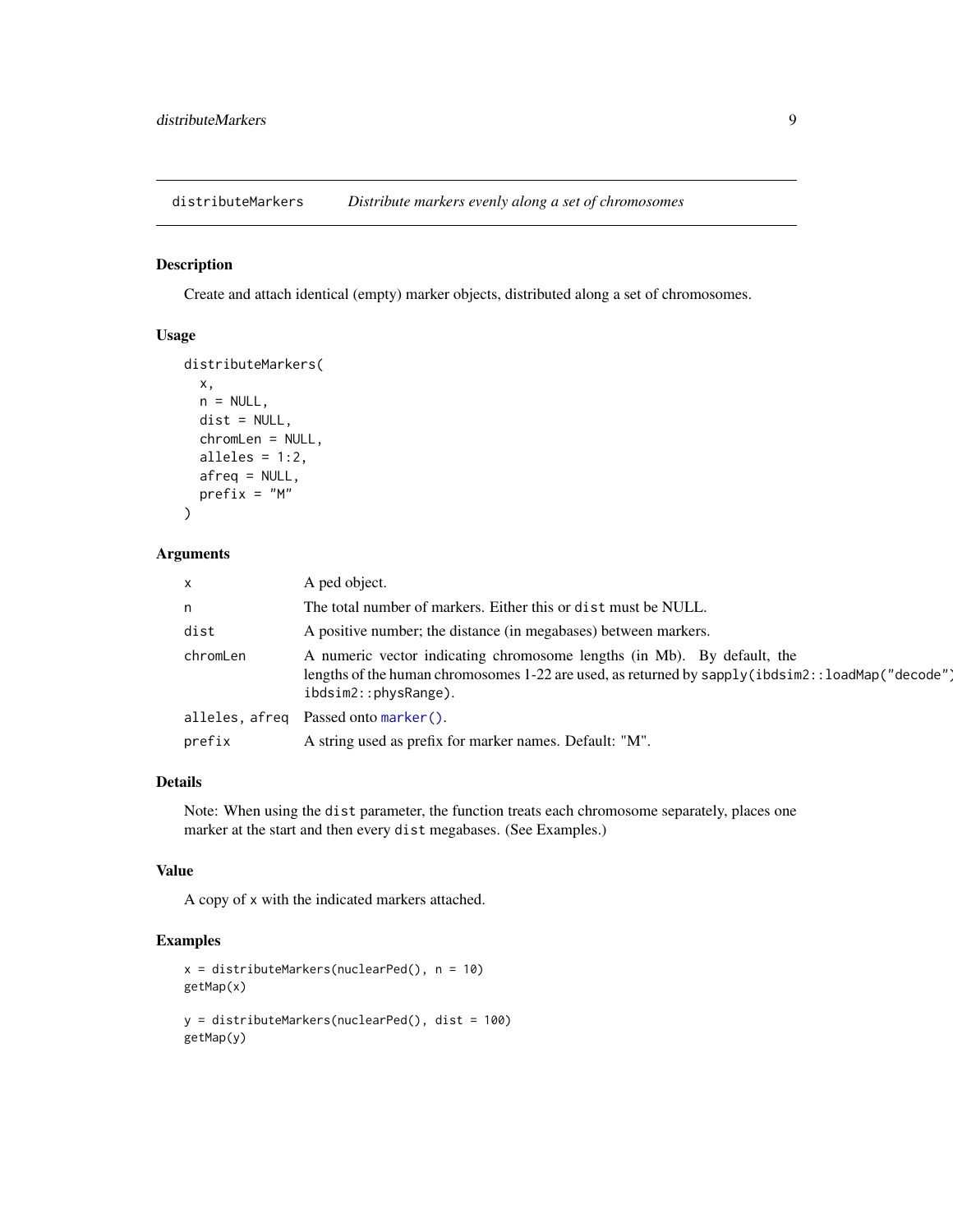<span id="page-9-0"></span>

# Description

famid $(x, \ldots)$ 

Functions for getting or setting the family ID of a ped object.

# Usage

## S3 method for class 'ped' famid $(x, \ldots)$ famid $(x, \ldots)$  <- value

## S3 replacement method for class 'ped' famid $(x, \ldots)$  <- value

#### Arguments

|                         | A ped object                                                        |
|-------------------------|---------------------------------------------------------------------|
| $\cdot$ $\cdot$ $\cdot$ | (Not used)                                                          |
| value                   | The new family ID, which must be (coercible to) a character string. |

#### Examples

```
x = nuclearPed(1)famid(x) # empty string
fami(d(x) = "trio"famid(x)
```
founderInbreeding *Inbreeding coefficients of founders*

# Description

Functions to get or set inbreeding coefficients for the pedigree founders.

# Usage

 $founderInbreeding(x,ids, named = FALSE, chromType = "autosomal")$ 

founderInbreeding(x, ids, chromType = "autosomal") <- value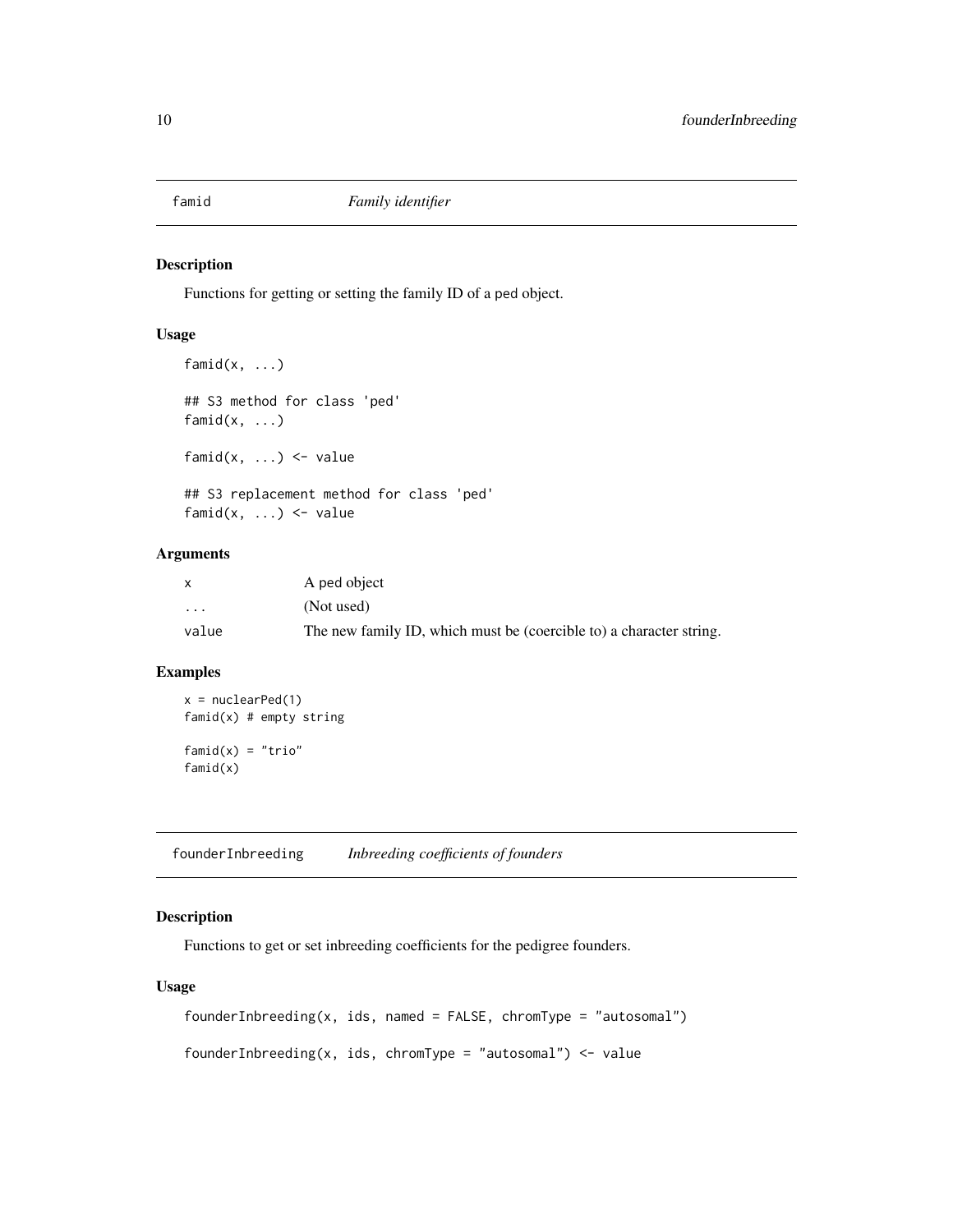# <span id="page-10-0"></span>freqDatabase 11

# Arguments

| X         | A ped object.                                                                                                                                                                                                                                                                        |
|-----------|--------------------------------------------------------------------------------------------------------------------------------------------------------------------------------------------------------------------------------------------------------------------------------------|
| ids       | Any subset of founders $(x)$ . If ids is missing in founder Inbreeding $($ ), it is<br>set to founders $(x)$ .                                                                                                                                                                       |
| named     | A logical: If TRUE, the output vector is named with the ID labels.                                                                                                                                                                                                                   |
| chromType | Either "autosomal" (default) or "x".                                                                                                                                                                                                                                                 |
| value     | A numeric of the same length as ids, entries in the interval $[0, 1]$ . If the vector<br>is named, then the names are interpreted as ID labels of the founders whose<br>inbreeding coefficients should be set. In this case, the ids argument should not<br>be used. (See examples.) |

# Value

For founderInbreeding, a numeric vector of the same length as ids, containing the founder inbreeding coefficients.

For founderInbreeding<- the updated ped object is returned.

#### Examples

```
x = nuclearPed(father = "fa", mother = "mo", child = 1)founderInbreeding(x, "fa") = 1
founderInbreeding(x, named = TRUE)# Setting all founders at once (replacement value is recycled)
founderInbreeding(x, ids = founders(x)) = 0.5founderInbreeding(x, named = TRUE)# Alternative syntax, using a named vector
founderInbreeding(x) = c(fa = 0.1, mo = 0.2)founderInbreeding(x, named = TRUE)
```
freqDatabase *Allele frequency database*

#### Description

Functions for reading, setting and extracting allele frequency databases, in either "list" format or "allelic ladder" format.

```
getFreqDatabase(x, markers = NULL, format = c("list", "ladder"))setFreqDatabase(x, database, format = c("list", "ladder"), ...)
```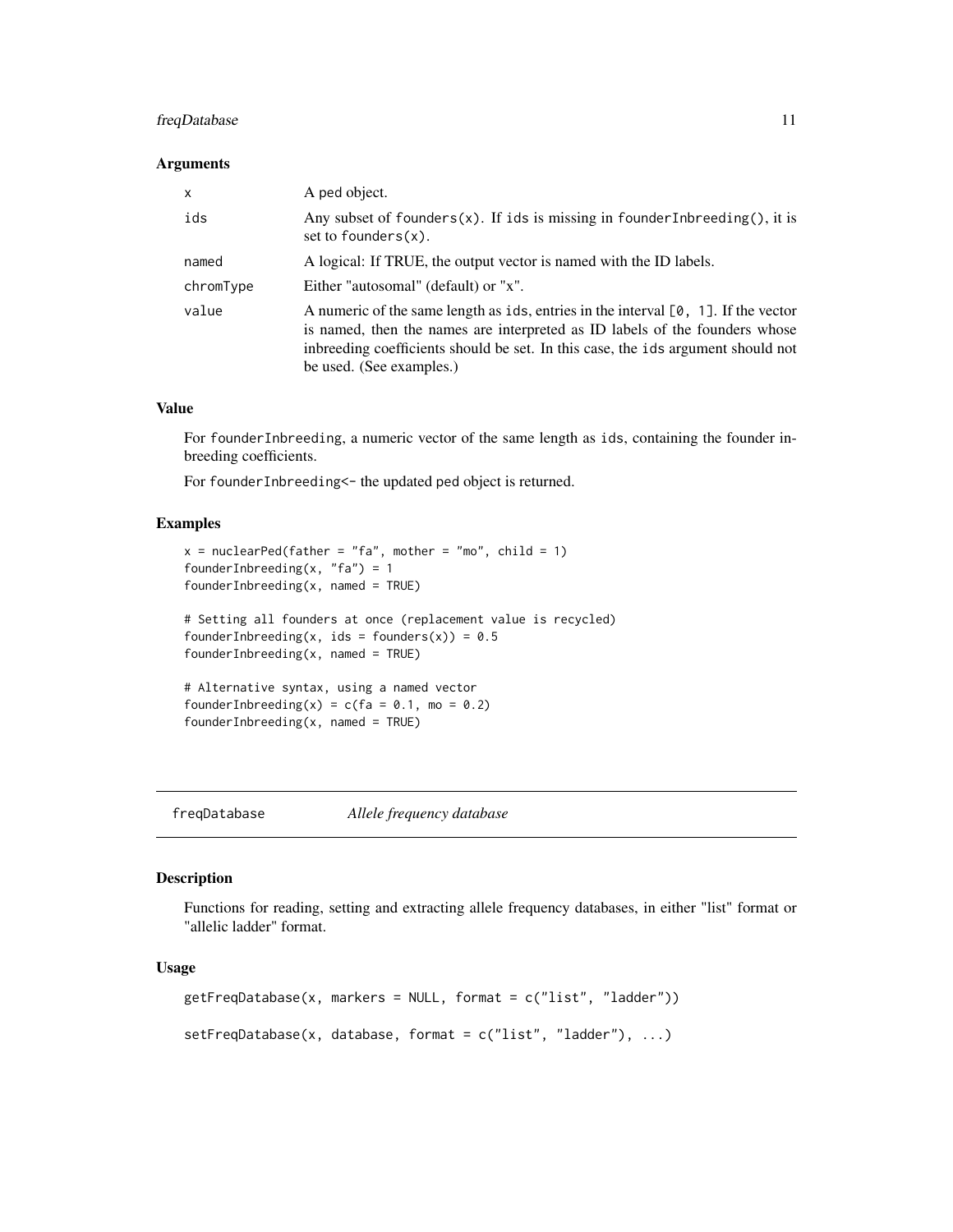readFreqDatabase(filename, format = c("list", "ladder"), ...)

writeFreqDatabase(x, filename, markers = NULL, format = c("list", "ladder"))

#### Arguments

| x        | A ped object, or a list of such.                                                                                       |
|----------|------------------------------------------------------------------------------------------------------------------------|
| markers  | A character vector (with marker names) or a numeric vector (with marker in-<br>dices).                                 |
| format   | Either "list" or "ladder".                                                                                             |
| database | Either a list or matrix/data frame with allele frequencies, or a file path (to be<br>passed on to readFreqDatabase()). |
| $\ddots$ | Optional arguments passed on to read. table().                                                                         |
| filename | The path to a text file containing allele frequencies either in "list" or "allelic"<br>ladder" format.                 |

#### Details

A frequency database in "list" format is a list of numeric vectors; each vector named with the allele labels, and the list itself named with the marker names.

Text files containing frequencies in "list" format should look as follows, where "marker1" and "marker2" are marker names, and "a1", "a2",... are allele labels (which may be characters or numeric, but will always be converted to characters):

marker1 a1 0.2 a2 0.5 a3 0.3 marker2 a1 0.9 a2 0.1

A database in "allelic ladder" format is rectangular, i.e., a numeric matrix (or data frame), with allele labels as row names and markers as column names. NA entries correspond to unobserved alleles.

#### Value

- getFreqDatabase: either a list (if format = "list") or a data frame (if format = "ladder")
- readFreqDatabase: a list (also if format = "ladder") of named numeric vectors
- setFreqDatabase: a modified version of x

## See Also

```
setLocusAttributes(), setMarkers(), setAlleles()
```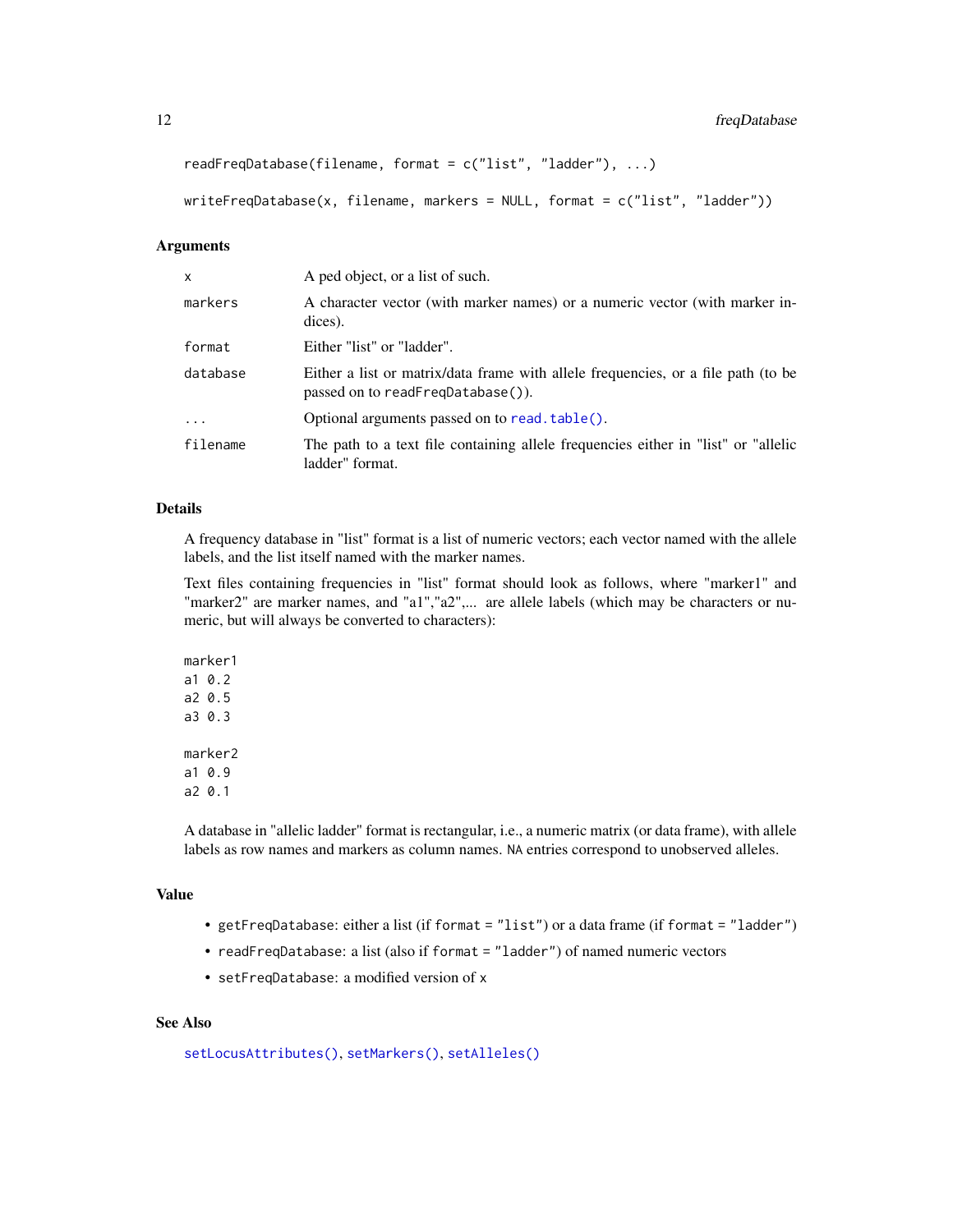#### <span id="page-12-0"></span>getAlleles and the set of the set of the set of the set of the set of the set of the set of the set of the set of the set of the set of the set of the set of the set of the set of the set of the set of the set of the set o

#### Examples

```
loc1 = list(name = "m1", afreq = c(a = .1, b = .9))loc2 = list(name = "m2", afterq = c("1" = .2, "10.2" = .3, "3" = .5))x = setMarkers(singleton(1), locus = list(loc1, loc2))db = getFreqDatabase(x)
db
y = setFreqDatabase(x, database = db)stopifnot(identical(x, y))
# The database can also be read directly from file
tmp = tempfile()write("m1\na 0.1\nb 0.9\n\nm2\n1 0.2\n3 0.5\n10.2 0.3", tmp)
z = setFreqDatabase(x, database = tmp)stopifnot(all.equal(x, z))
```
<span id="page-12-2"></span>

#### getAlleles *Allele matrix manipulation*

#### <span id="page-12-1"></span>Description

Functions for getting and setting the genotypes of multiple individuals/markers simultaneously

#### Usage

```
getAlleles(x, ids = NULL, markers = NULL)
setAlleles(x, ids = NULL, markers = NULL, alleles)
```
#### Arguments

| $\mathsf{x}$ | A ped object or a list of such                                                                                                                                                        |
|--------------|---------------------------------------------------------------------------------------------------------------------------------------------------------------------------------------|
| ids          | A vector of ID labels. If NULL (default) all individuals are included.                                                                                                                |
| markers      | A vector of indices or names of markers attaches to x. If NULL (default) all<br>markers are included.                                                                                 |
| alleles      | A character of the same format and dimensions as the output of getAlleles(x,<br>ids, markers), or an object which can be converted by as matrix() into such<br>a matrix. See Details. |

# Details

If the alleles argument of setAlleles() is not a matrix, it is recycled (if necessary), and converted into a matrix of the correct dimensions. For example, setting alleles = 0 gives a simple way of removing the genotypes of some or all individuals (while keeping the markers attached).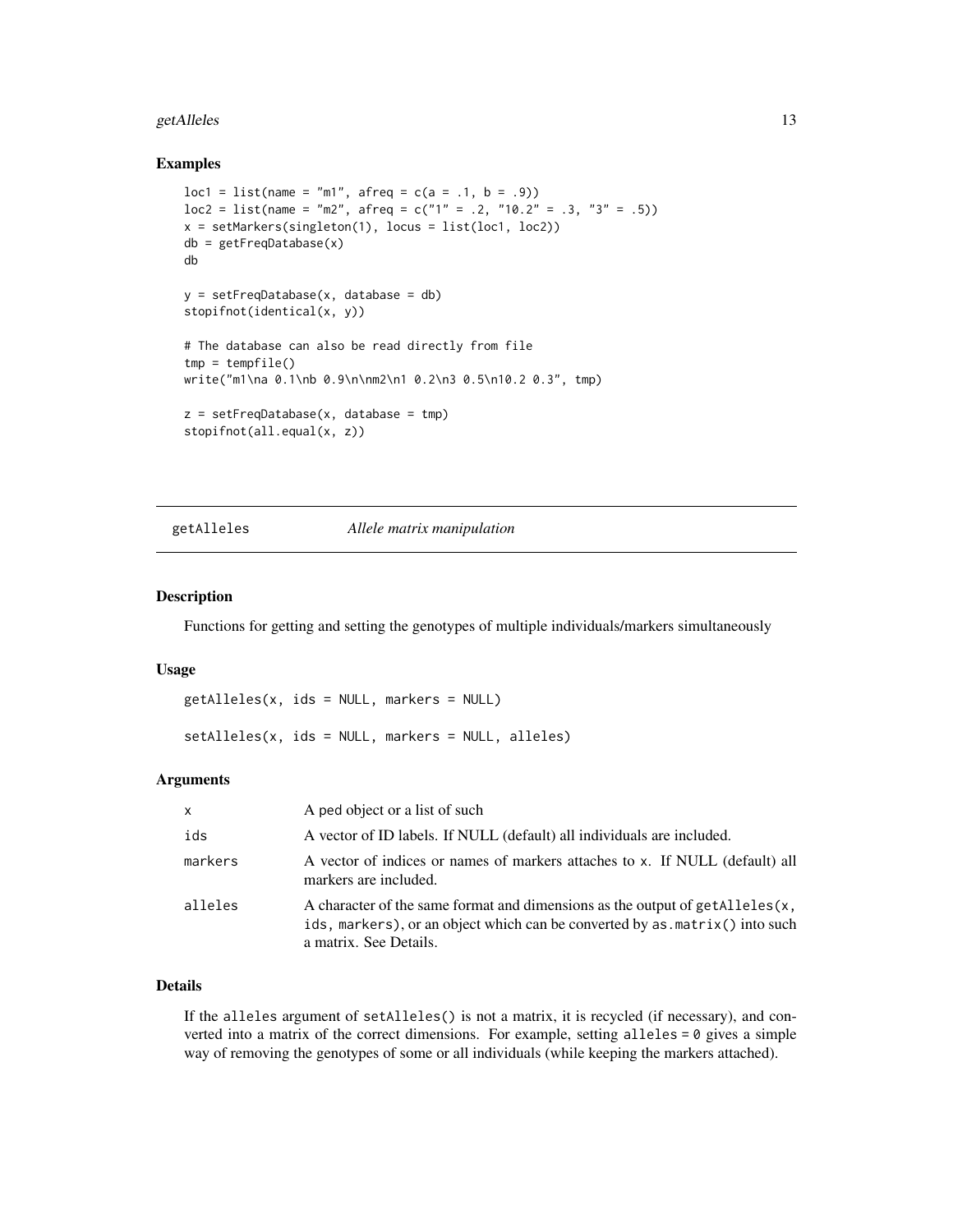<span id="page-13-0"></span>getAlleles() returns a character matrix with length(ids) rows and 2 \* length(markers) columns. The ID labels of x are used as rownames, while the columns are named  $\langle m1 \rangle$ .1,  $\langle m1 \rangle$ .2, ... where <m1> is the name of the first marker, a.s.o.

setAlleles() returns a ped object identical to x, except for the modified alleles. In particular, all locus attributes are unchanged.

# See Also

[transferMarkers\(\)](#page-73-1)

```
# Setup: Pedigree with two markers
x = nuclearPed(1)x = addMarket(x, '2' = "1/2", alleles = 1:2, name = "m1")x = \text{addMarket}(x, '3') = "2/2", \text{ alleles} = 1:2, \text{ name} = "m2")# Extract allele matrix
mat1 = getAlleles(x)
mat2 = getAlleles(x, ids = 2:3, markers = "m2")stopifnot(identical(mat1[2:3, 3:4], mat2))
# Remove all genotypes
y = setAlleles(x, alleles = 0)
y
# Setting a single genotype
z = setAlleles(y, ids = "1", marker = "m2", alleles = 1:2)
# Alternative: In-place modification with `genotype()`
genotype(y, id = "1", marker = "m2") = "1/2"
stopifnot(identical(y,z))
### Manipulation of pedlist objects
s = transferMarkers(x, singleton("s"))
peds = list(x, s)getAlleles(peds)
setAlleles(peds, ids = "s", marker = "m1", alleles = 1:2)
```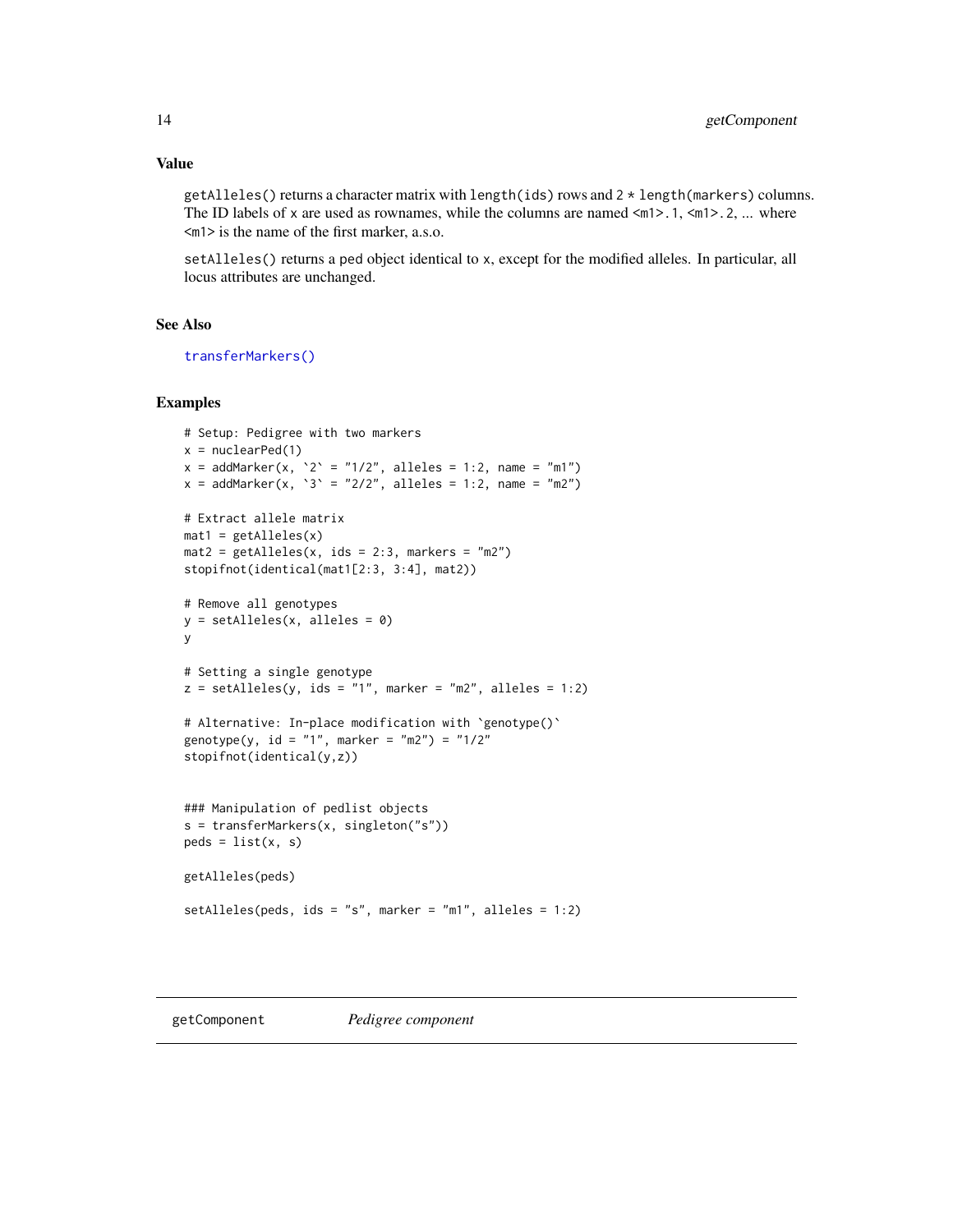# <span id="page-14-0"></span>getGenotypes 15

# Description

Given a list of ped objects (called pedigree components), and a vector of ID labels, find the index of the component holding each individual.

# Usage

```
getComponent(x, ids, checkUnique = FALSE, errorIfUnknown = FALSE)
```
# Arguments

| x           | A list of ped objects                                                                                                                             |
|-------------|---------------------------------------------------------------------------------------------------------------------------------------------------|
| ids         | A vector of ID labels (coercible to character)                                                                                                    |
| checkUnique | If TRUE an error is raised if any element of ids occurs more than once in x.<br>Default: FALSE.                                                   |
|             | errorIfUnknown If TRUE, the function stops with an error if not all elements of ids are recog-<br>nised as names of members in x. Default: FALSE. |

# Value

An integer vector of the same length as ids, with NA entries where the corresponding label was not found in any of the components.

# See Also

#### [internalID\(\)](#page-50-1)

#### Examples

```
x = list(nuclearPed(1), singleton(id = "A"))getComponent(x, c(3, "A"))
```
getGenotypes *Genotype matrix*

# Description

Extract the genotypes of multiple individuals/markers in form of a matrix.

```
getGenotypes(x, ids = NULL, markers = NULL, sep = ''/, missing = "-")
```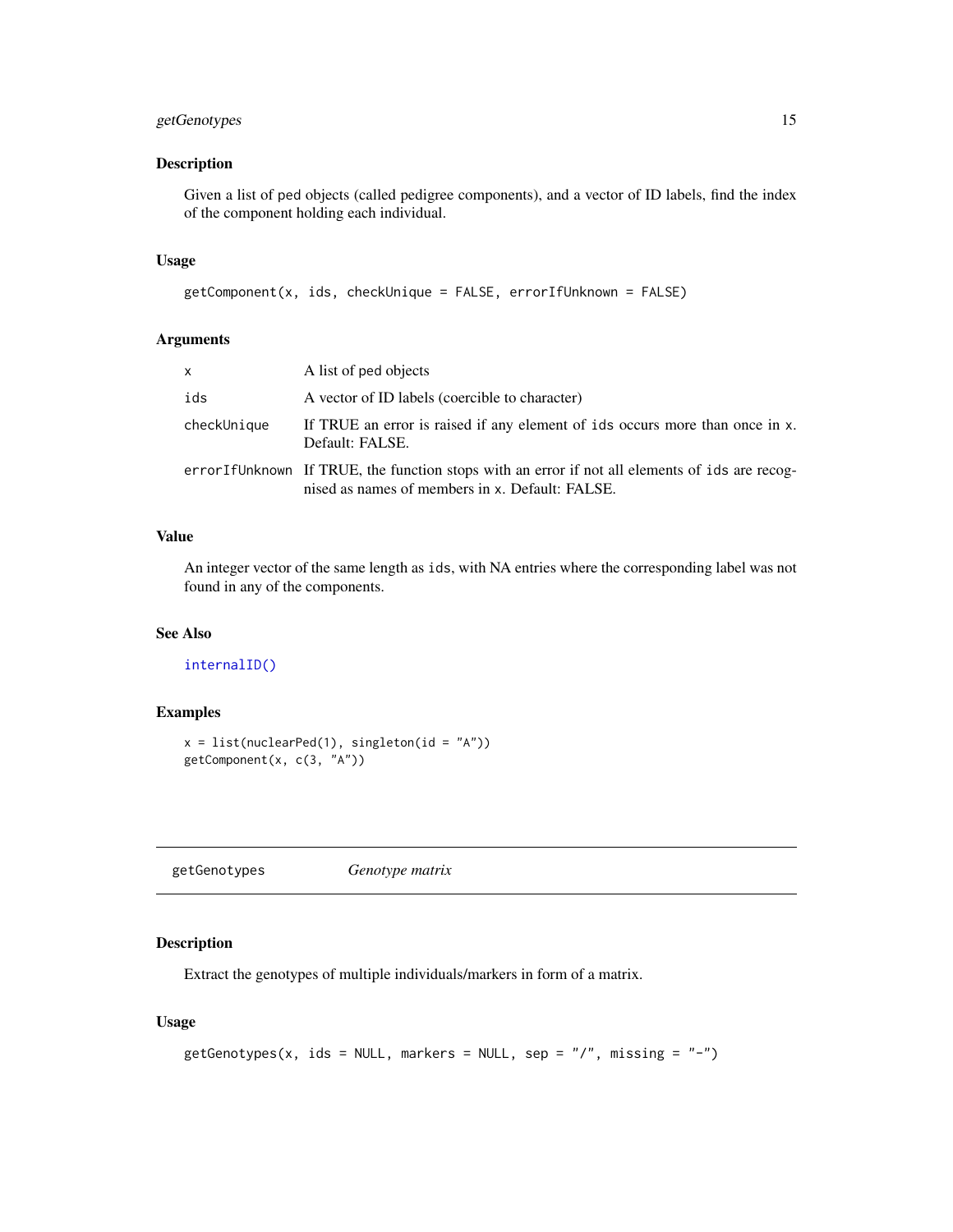#### <span id="page-15-0"></span>Arguments

| $\times$ | A ped object or a list of such                                                                        |
|----------|-------------------------------------------------------------------------------------------------------|
| ids      | A vector of ID labels. If NULL (default) all individuals are included.                                |
| markers  | A vector of indices or names of markers attaches to x. If NULL (default) all<br>markers are included. |
| sep      | A single string to be used as allele separator in marker genotypes.                                   |
| missing  | A single string to be used for missing alleles.                                                       |

#### Value

getGenotypes() returns a character matrix with length(ids) rows and length(markers) columns.

### See Also

[getAlleles\(\)](#page-12-2)

# Examples

```
x = nuclearPed(1)m1 = marker(x, '2' = "1/2", alleles = 1:2, name = "m1")m2 = marker(x, '3' = "2/2", alleles = 1:2, name = "m2")x = setMarkers(x, list(m1, m2))
getGenotypes(x)
### A list of pedigrees
s = transferMarkers(x, singleton("s"))
peds = list(x, s)getGenotypes(peds)
```
getMap *Tabulate marker positions*

# Description

Return a map of the markers attached to a pedigree.

```
getMap(x, marks = NULL, na.action = 0, merlin = FALSE, verbose = TRUE)setMap(x, map, matchNames = NA, ...)hasLinkedMarkers(x)
```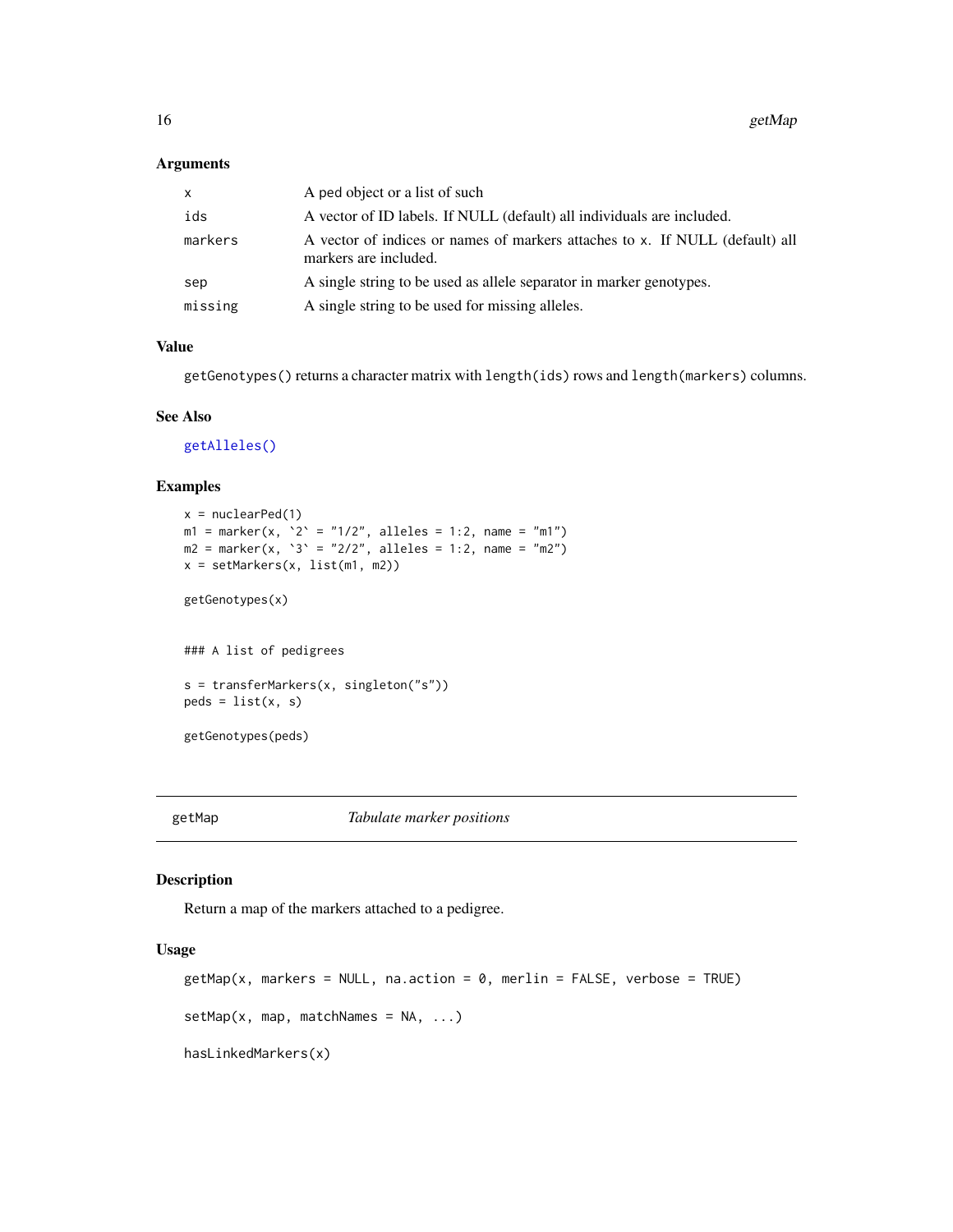#### getMap  $17$

# Arguments

| $\mathsf{x}$ | An object of class ped or a list of such.                                                                                |
|--------------|--------------------------------------------------------------------------------------------------------------------------|
| markers      | A vector of names or indices referring to markers attached to x. By default, all<br>markers are included.                |
| na.action    | Either 0 (default), 1 or 2. (See Details.)                                                                               |
| merlin       | A logical mostly for internal use: If TRUE the function returns a matrix instead<br>of a data frame.                     |
| verbose      | A logical.                                                                                                               |
| map          | Either a data frame or the path to a map file. See Details regarding format.                                             |
| matchNames   | A logical; if TRUE, pre-existing marker names of x will be used to assign chro-<br>mosome labels and positions from map. |
| $\ddotsc$    | Further arguments passed to read. table().                                                                               |

#### Details

The na.action argument controls how missing values are dealt with:

- $\bullet$  na. action = 0: Return map unmodified
- na.action = 1: Replace missing values with dummy values.
- na.action = 2: Remove markers with missing data.

In setMap(), the map argument should be a data frame (or file) with the following columns in order:

- 1. chromosome
- 2. marker name
- 3. position (Mb)

Column names are ignored, as are any columns after the first three.

#### Value

getMap() returns a data frame with columns CHROM, MARKER and MB.

setMap() returns x with modified marker attributes.

hasLinkedMarkers() returns TRUE if two markers are located (with set position) on the same chromosome, and FALSE otherwise.

```
x = singleton(1)
m1 = marker(x, chrom = 1, posMb = 10, name = "m1")m2 = marker(x, chrom = 1, posMb = 11)m3 = marker(x, chrom = 1)x = setMarkers(x, list(m1, m2, m3))# Compare effect of `na.action`
getMap(x, na.action = 0)getMap(x, na.action = 1)
```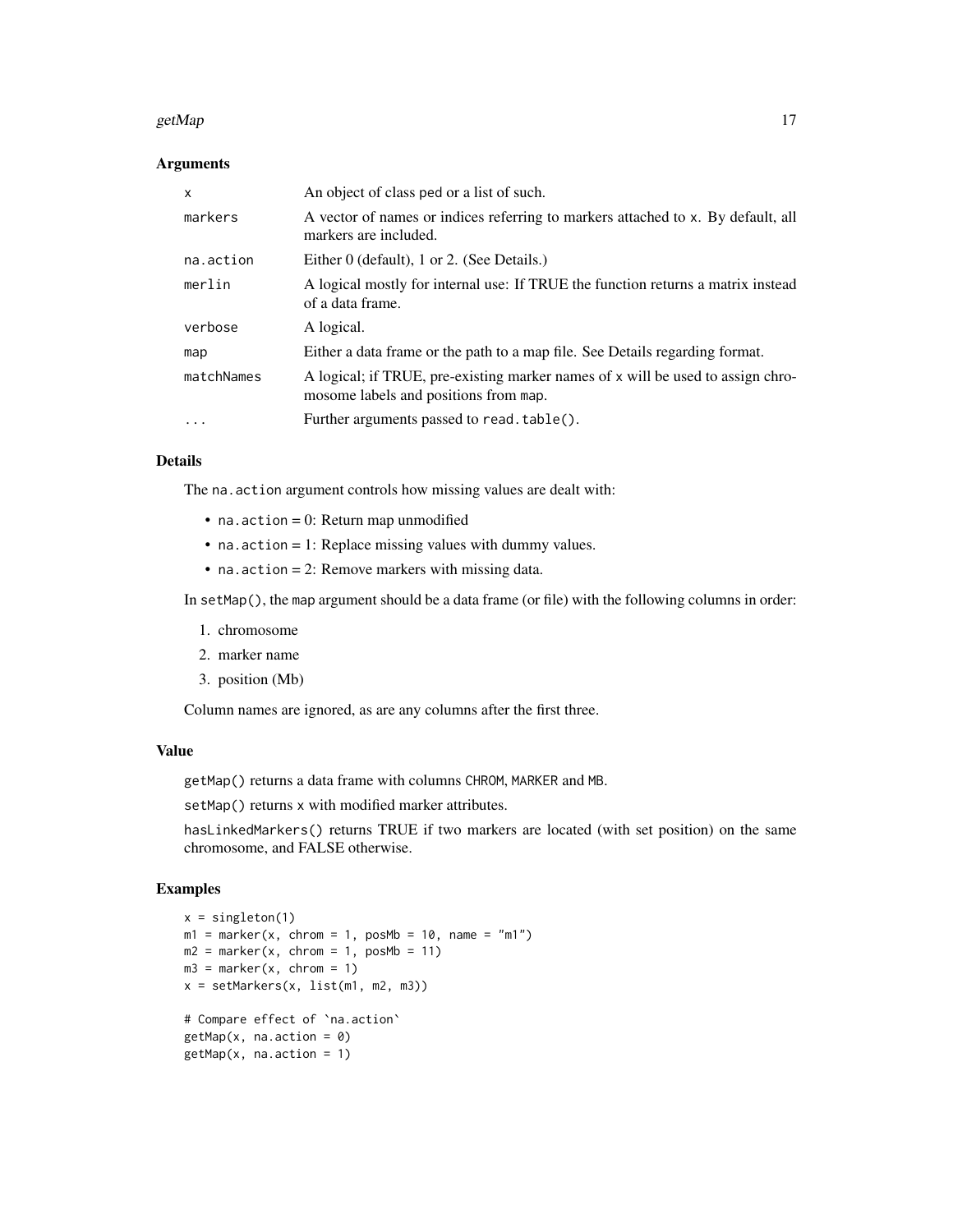```
getMap(x, na.action = 2)
# Getting and setting map are inverses
y = setMap(x, getMap(x))
stopifnot(identical(x,y))
```
hasLinkedMarkers(x)

getSex *Get or set the sex of pedigree members*

#### Description

Functions for retrieving or changing the sex of specified pedigree members.

#### Usage

 $gets(x, ids = NULL, named = FALSE)$  $setsex(x, ids = NULL, sex)$ swapSex(x, ids, verbose = TRUE)

#### Arguments

| $\mathsf{x}$ | A ped object or a list of such.                                                                                                                                                                               |
|--------------|---------------------------------------------------------------------------------------------------------------------------------------------------------------------------------------------------------------|
| ids          | A character vector (or coercible to one) containing ID labels. If NULL, defaults<br>to all members of x.                                                                                                      |
| named        | A logical: return a named vector or not.                                                                                                                                                                      |
| sex          | A numeric vector with entries $1$ (= male), $2$ (= female) or $0$ (= unknown). If<br>ids is NULL, sex must be named with ID labels. If sex is unnamed and shorter<br>than ids it is recycled to length (ids). |
| verbose      | A logical: Verbose output or not.                                                                                                                                                                             |

## Value

- getSex(x, ids) returns an integer vector of the same length as ids, with entries 0 (unknown), 1 (male) or 2 (female).
- setSex(x, ids, sex) returns a ped object similar to x, but where the sex of ids is set according to the entries of sex
- swapSex(x, ids) returns a ped object identical to x, but where the sex of ids (and their spouses) are swapped  $(1 \leq z \leq 2)$ .

#### See Also

[ped\(\)](#page-43-1)

<span id="page-17-0"></span>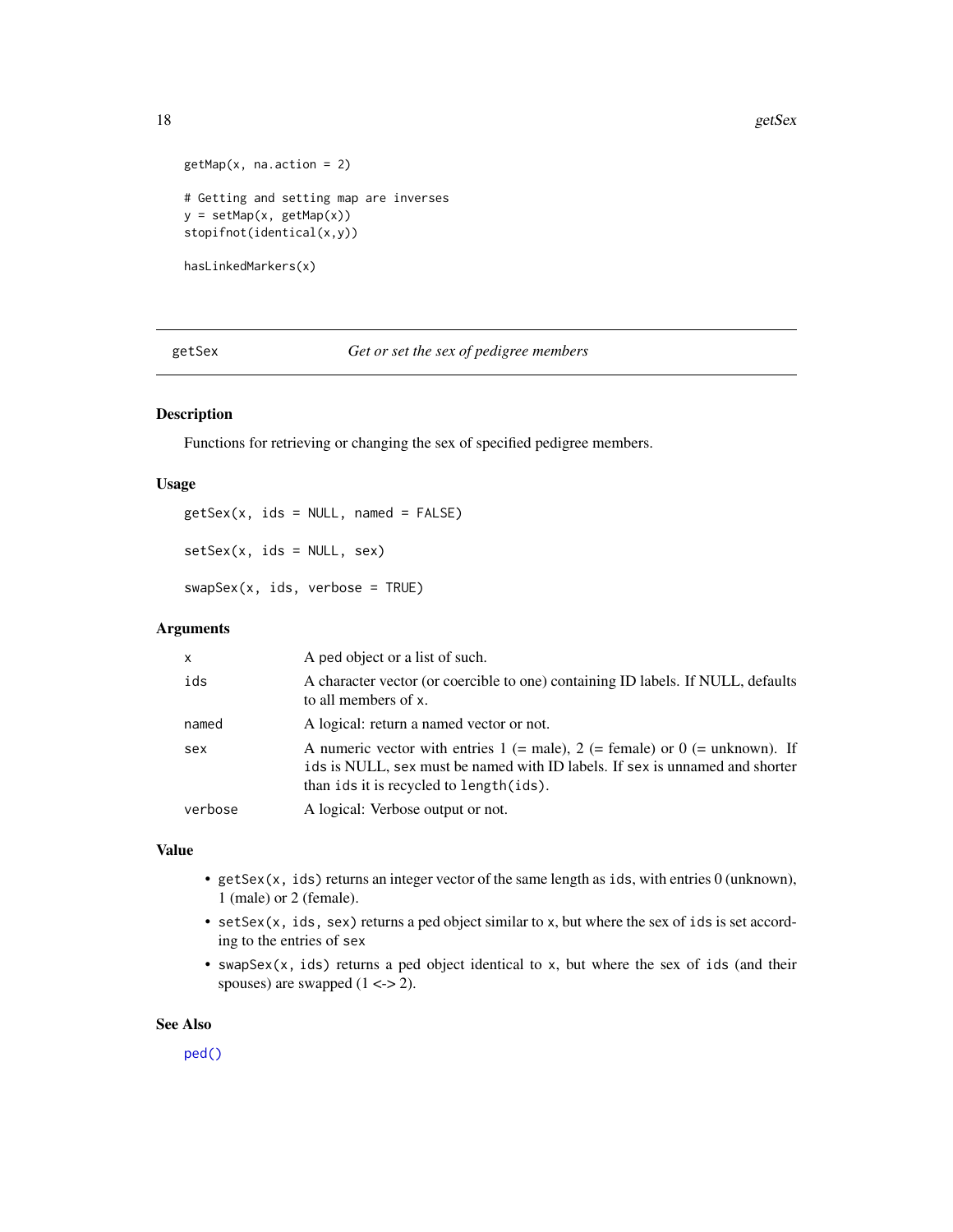# <span id="page-18-0"></span>inbreedingLoops 19

#### Examples

```
x = nuclearPed(father = "fa", mother = "mo", children = "ch")stopifnot(all.equal(
  getSex(x, named = TRUE),c(fa = 1, mo = 2, ch = 1)))
# Make child female
setsex(x, ids = "ch", sex = 2)# Same, using a named vector
setsex(x, sex = c(ch = 2))# Swapping sex is sometimes easier,
# since spouses are dealt with automatically
swapSex(x, ids = "fa")# setting/getting sex in a pedlist
y = list(singleton(1, sex = 2), singleton(2), singleton(3))sx = getSex(y, named = TRUE)y2 = setSex(y, sex = sx)stopifnot(identical(y, y2))
```
inbreedingLoops *Pedigree loops*

#### Description

Functions for identifying, breaking and restoring loops in pedigrees.

#### Usage

```
inbreedingLoops(x)
```

```
breakLoops(x, loopBreakers = NULL, verbose = TRUE, errorIf Fair = TRUE)
```

```
tieLoops(x, verbose = TRUE)
```
findLoopBreakers(x)

 $findLoopBreakers2(x, errorIf Fair = TRUE)$ 

#### Arguments

x a [ped\(\)](#page-43-1) object.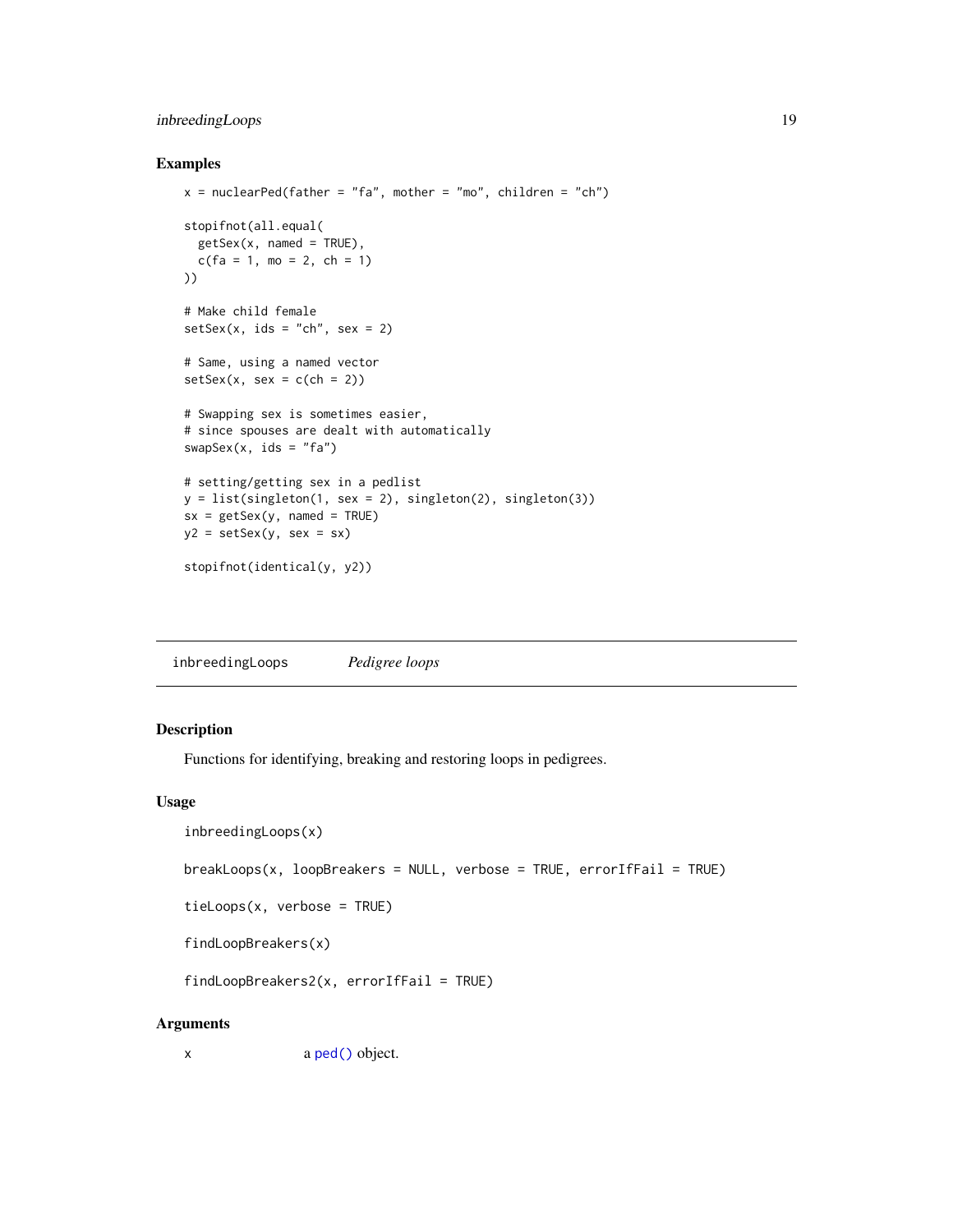| loopBreakers | either NULL (resulting in automatic selection of loop breakers) or a numeric<br>containing IDs of individuals to be used as loop breakers. |
|--------------|--------------------------------------------------------------------------------------------------------------------------------------------|
| verbose      | a logical: Verbose output or not?                                                                                                          |
| errorIfFail  | a logical: If TRUE an error is raised if the loop breaking is unsuccessful. If<br>FALSE, the pedigree is returned unchanged.               |

# Details

Pedigree loops are usually handled (by pedtools and related packages) under the hood - using the functions described here - without need for explicit action from end users. When a ped object x is created, an internal routine detects if the pedigree contains loops, in which case x\$UNBROKEN\_LOOPS is set to TRUE.

In cases with complex inbreeding, it can be instructive to plot the pedigree after breaking the loops. Duplicated individuals are plotted with appropriate labels (see examples).

The function findLoopBreakers identifies a set of individuals breaking all inbreeding loops, but not marriage loops. These require more machinery for efficient detection, and pedtools does this is a separate function, findLoopBreakers2, utilizing methods from the igraph package. Since this is rarely needed for most users, igraph is not imported when loading pedtools, only when findLoopBreakers2 is called.

In practice, breakLoops first calls findLoopBreakers and breaks at the returned individuals. If the resulting ped object still has loops, findLoopBreakers2 is called to break any marriage loops.

#### Value

For breakLoops, a ped object in which the indicated loop breakers are duplicated. The returned object will also have a non-null loopBreakers entry, namely a matrix with the IDs of the original loop breakers in the first column and the duplicates in the second. If loop breaking fails, then depending on errorIfFail either an error is raised, or the input pedigree is returned, still containing unbroken loops.

For tieLoops, a ped object in which any duplicated individuals (as given in the x\$LOOP\_BREAKERS entry) are merged. For any ped object x, the call tieLoops(breakLoops(x)) should return x.

For inbreedingLoops, a list containing all inbreeding loops (not marriage loops) found in the pedigree. Each loop is represented as a list with elements top, bottom, pathA (individuals forming a path from top to bottom) and pathB (creating a different path from top to bottom, with no individuals in common with pathA). Note that the number of loops reported here counts all closed paths in the pedigree and will in general be larger than the genus of the underlying graph.

For findLoopBreakers and findLoopBreakers2, a numeric vector of individual ID's.

# Author(s)

Magnus Dehli Vigeland

```
x = \text{cousinPed}(1, \text{ child} = \text{TRUE})plot(breakLoops(x))
```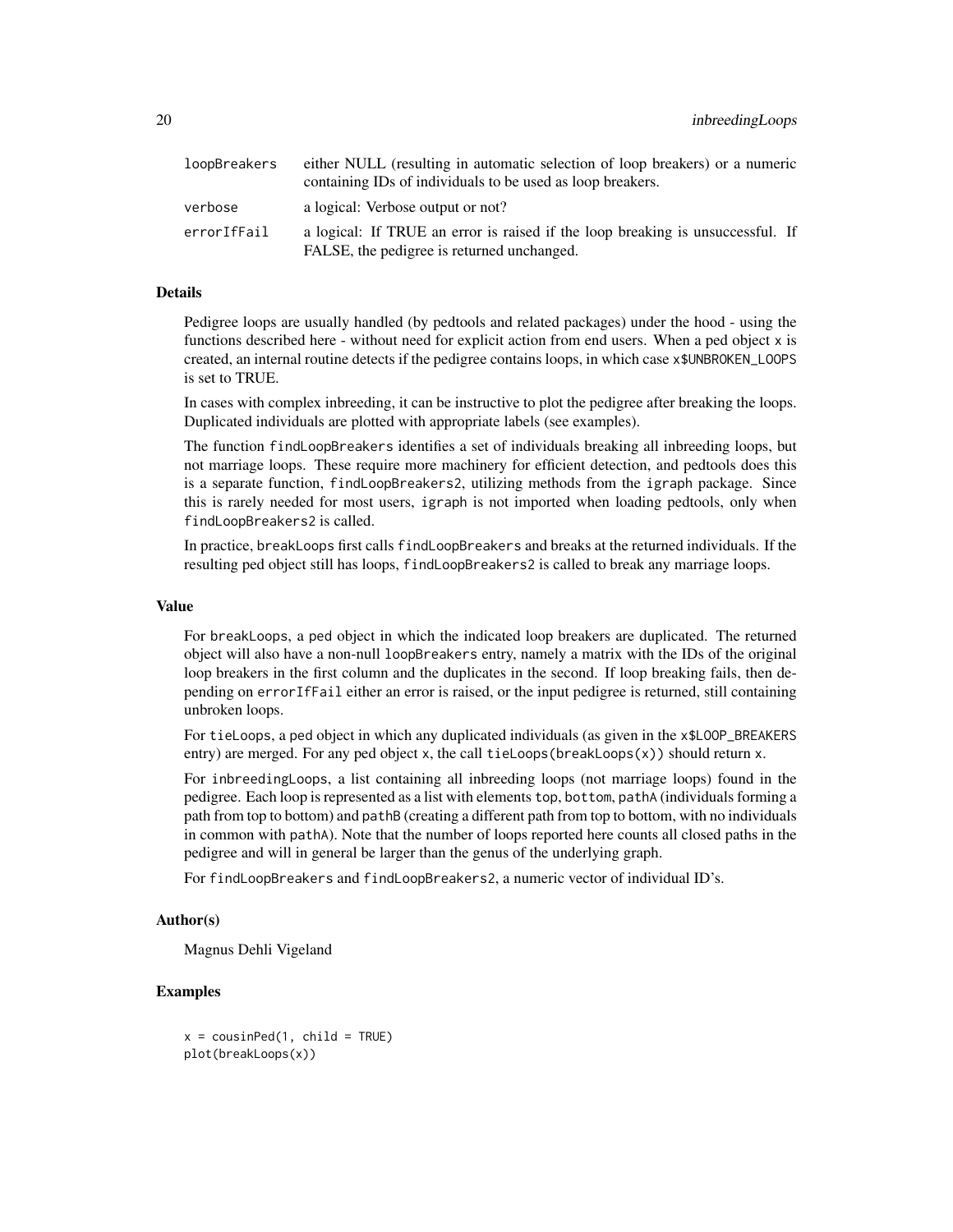#### <span id="page-20-0"></span>is.marker 21

```
# Pedigree with marriage loop: Double first cousins
if(requireNamespace("igraph", quietly = TRUE)) {
 y = doubleCousins(1, 1, child = TRUE)findLoopBreakers(y) # --> 9
 findLoopBreakers2(y) # --> 7 and 9
 y2 = breakLoops(y)
 plot(y2)
 # Or loop breakers chosen by user
 y3 = breakLoops(y, 6:7)plot(y3)
}
```
# is.marker *Test if something is a marker*

# Description

Functions for testing if something is a marker object, or a list of such objects.

#### Usage

is.marker(x)

is.markerList(x)

#### Arguments

x Any object

#### Value

A logical

is.ped *Is an object a* ped *object?*

# Description

Functions for checking whether an object is a [ped\(\)](#page-43-1) object, a [singleton\(\)](#page-43-2) or a list of such.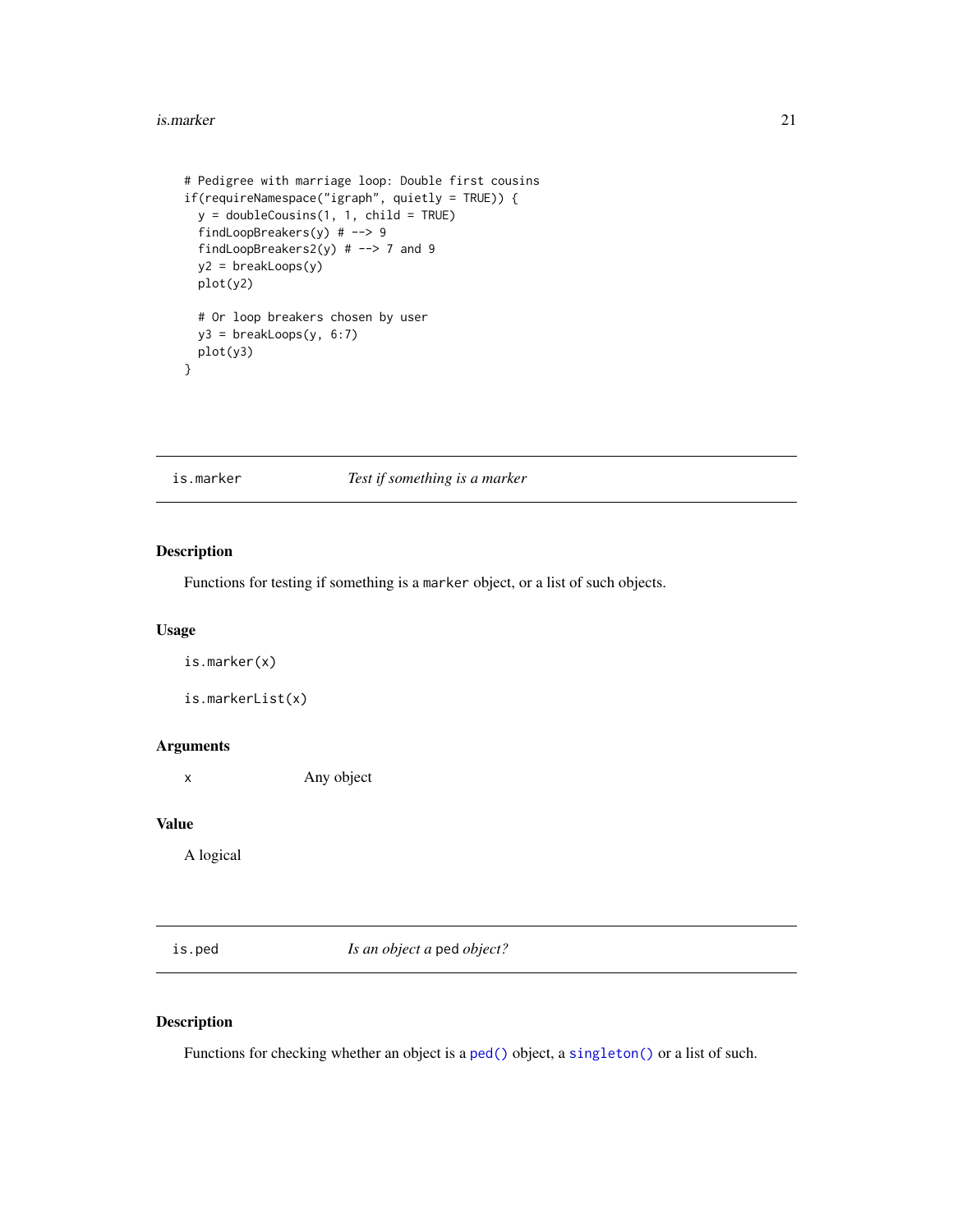# Usage

is.ped(x) is.singleton(x) is.pedList(x)

# Arguments

x Any R object.

# Details

Note that the singleton class inherits from ped, so if x is a singleton, is.ped(x) returns TRUE.

#### Value

For is.ped(): TRUE if x is a ped or singleton object, otherwise FALSE. For is.singleton(): TRUE if x is a singleton object, otherwise FALSE. For is.pedList(): TRUE if x is a list of ped and/or singleton objects, otherwise FALSE.

#### Author(s)

Magnus Dehli Vigeland

# See Also

[ped\(\)](#page-43-1)

# Examples

```
x1 = nuclearPed(1)x2 = singleton(1)
stopifnot(is.ped(x1), !is.singleton(x1),
         is.ped(x2), is.singleton(x2),
         is.pedList(list(x1,x2)))
```
locusAttributes *Get or set locus attributes*

## <span id="page-21-1"></span>Description

Retrieve or modify the attributes of attached markers

<span id="page-21-0"></span>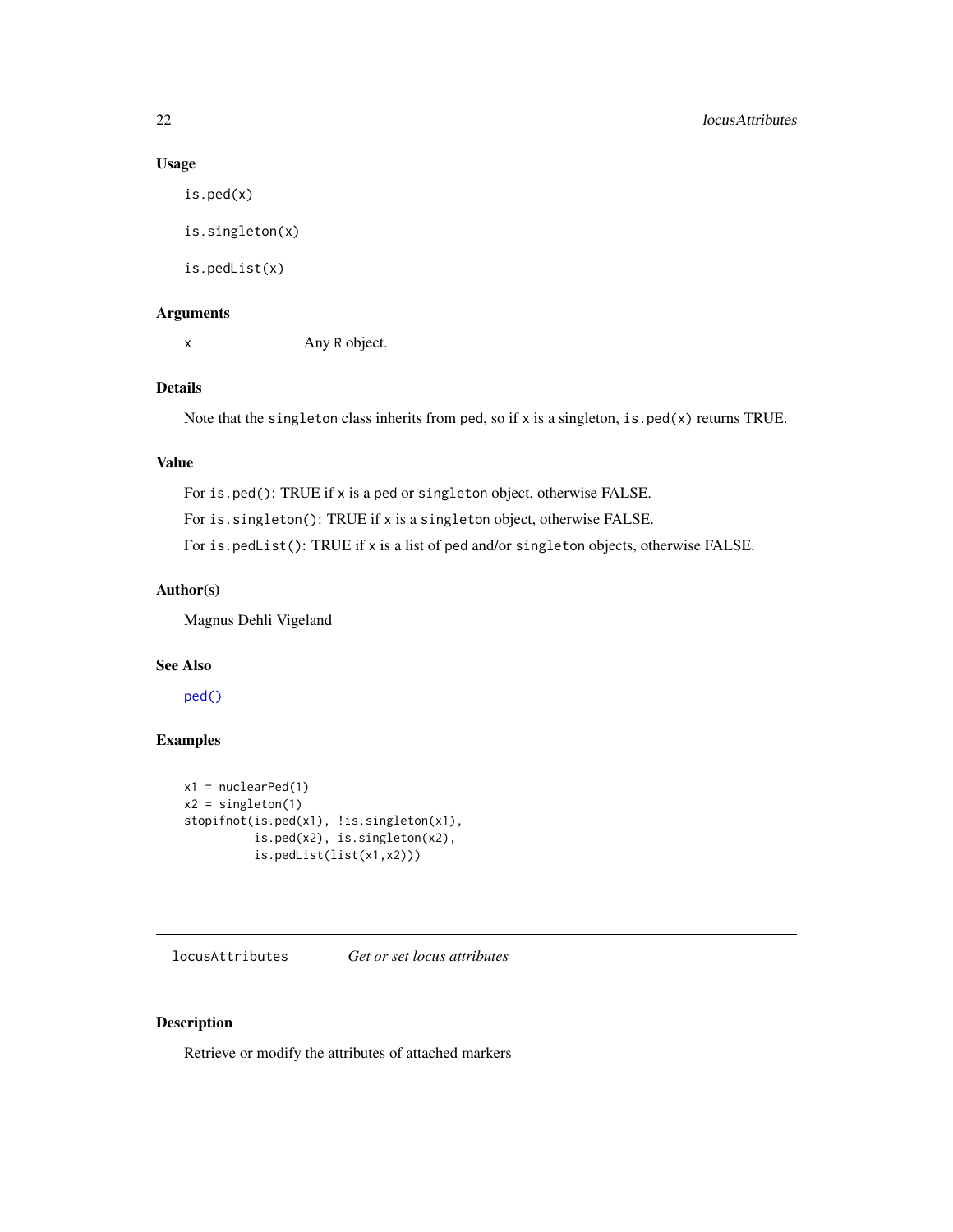# locusAttributes 23

#### Usage

```
getLocusAttributes(
 x,
  markers = NULL,
  attribs = c("alleles", "afreq", "name", "chrom", "posMb", "mutmod")
\lambdasetLocusAttributes(
  x,
  markers = NULL,
  locusAttributes,
 matchNames = NA,
  erase = FALSE
)
```
# Arguments

| $\mathsf{x}$    | A ped object, or a list of such.                                                                                                                                                                                             |  |
|-----------------|------------------------------------------------------------------------------------------------------------------------------------------------------------------------------------------------------------------------------|--|
| markers         | A character vector (with marker names) or a numeric vector (with marker in-<br>dices). If NULL (default), the behaviour depends on match Names, see Details.                                                                 |  |
| attribs         | A subset of the character vector c("alleles", "afreq", "name", "chrom"<br>,"posMb","mutmod","rate").                                                                                                                         |  |
| locusAttributes |                                                                                                                                                                                                                              |  |
|                 | A list of lists, with attributes for each marker.                                                                                                                                                                            |  |
| matchNames      | A logical, only relevant if markers = NULL. If TRUE, then the markers to be<br>modified are identified by the 'name' component of each locus Attributes<br>entry. If FALSE, all markers attached to x are selected in order. |  |
| erase           | A logical. If TRUE, all previous attributes of the selected markers are erased.<br>If FALSE, attributes not affected by the submitted locus Attributes remain<br>untouched.                                                  |  |

# Details

The default setting markers = NULL select markers automatically, depending on the matchNames argument. If matchNames = FALSE, all markers are chosen If matchNames = TRUE, markers will be matched against the name entries in locusAttributes (and an error issued if these are missing).

Note that the default value NA of matchNames is changed to TRUE if all entries of locusAttributes have a name component which matches the name a an attached marker.

Possible attributes given in locusAttributes are as follows (default values in parenthesis):

- alleles : a character vector with allele labels
- afreq: a numeric vector with allele frequencies (rep. int(1/L, L), where L = length(alleles))
- name : marker name (NA)
- chrom : chromosome number (NA)
- posMb : physical location in megabases (NA)
- mutmod : mutation model, or model name (NULL)
- rate : mutation model parameter (NULL)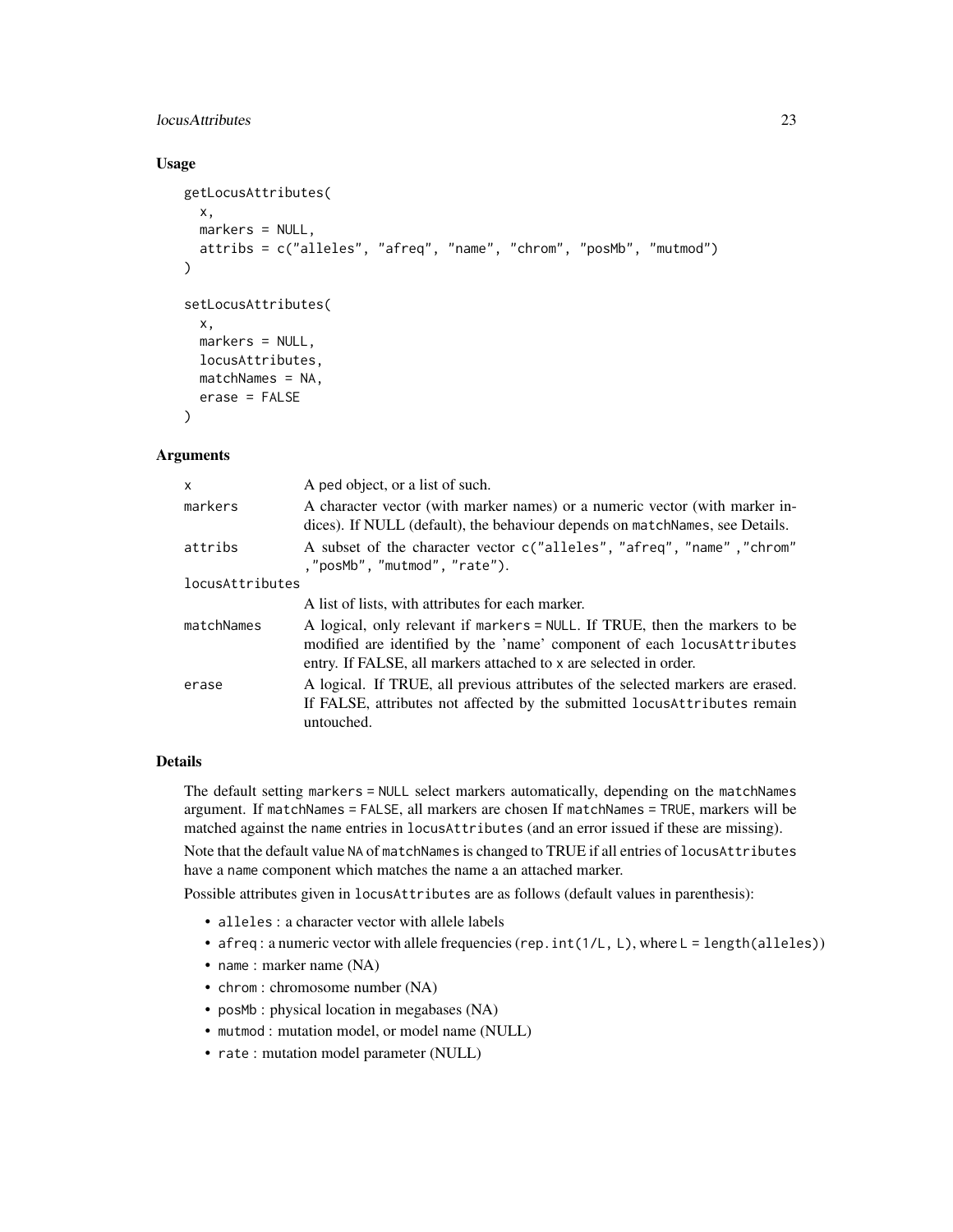<span id="page-23-0"></span>24 marker

# Value

- getLocusAttributes : a list of lists
- setLocusAttributes : a modified version of x.

#### Examples

```
x = singleton(1)
x = addMarkers(x, marker(x, name = "m1", alleles = 1:2))x = addMarkers(x, marker(x, name = "m2", alleles = letters[1:2], chrom = "X"))# Change frequencies at both loci
y = setLocusAttributes(x, markers = 1:2, loc = list(after = c(.1, .9)))getMarkers(y, 1)
# Set the same mutation model at both loci
z = setLocusAttributes(x, markers = 1:2, loc = list(mutmod = "proportional", rate = .1))mutmod(z, 1)# By default, the markers to be modified are identified by name
locs = list(list(name = "m1", alleles = 1:10),
            list(name = "m2", alleles = letters[1:10]))
w = setLocusAttributes(x, loc = locus)getMarkers(w, 1:2)
# If `erase = TRUE` attributes not explicitly given are erased
w2 = setLocusAttributes(x, loc = locs, erase = TRUE)
chrom(w2, 2) # not "X" anymore
# The getter and setter are inverses
newx = setLocusAttributes(x, loc = getLocusAttributes(x))
stopifnot(identical(x, newx))
```
<span id="page-23-1"></span>

marker *Marker objects*

#### <span id="page-23-2"></span>Description

Creating a marker object associated with a pedigree. The function marker() returns a marker object, while addMarker() first creates the marker and then attaches it to x.

```
marker(
  x,
  ...,
  geno = NULL,
  allelematrix = NULL,
```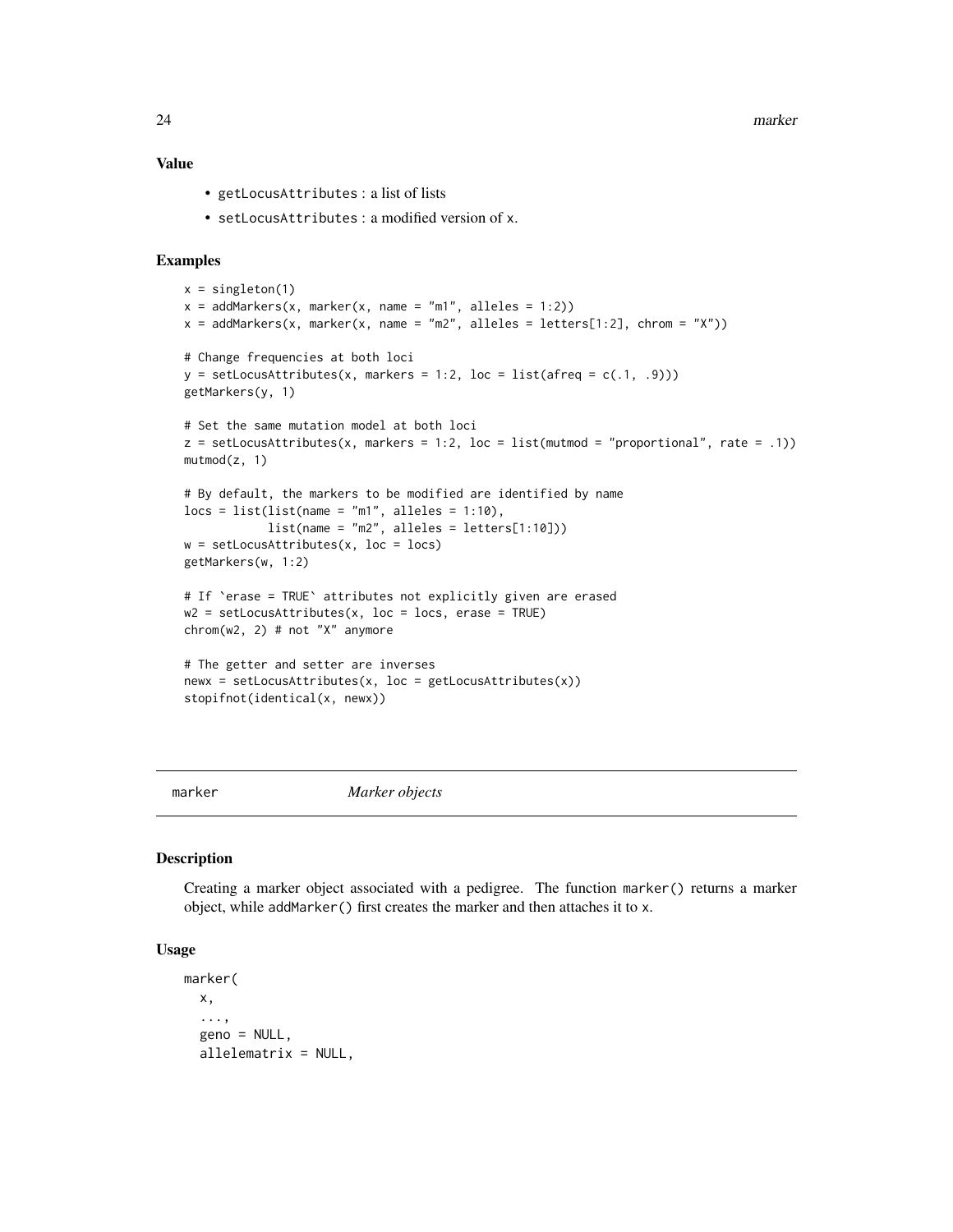#### marker 25

```
alleles = NULL,
 afreq = NULL,
 chrom = NA,
 posMb = NA,name = NA,NAstrings = c(\emptyset, "", NA, "-"),mutmod = NULL,rate = NULL,
 validate = TRUE
)
addMarker(
 x,
 ...,
 geno = NULL,
 allelematrix = NULL,
 alleles = NULL,
 afreq = NULL,
 chrom = NA,
 posMb = NA,name = NA,NAstrings = c(\emptyset, "", NA, "-"),mutmod = NULL,
 rate = NULL,
 validate = TRUE
)
```
# Arguments

| X            | a ped object                                                                                                                                                                                                                                                                                                                                                                             |
|--------------|------------------------------------------------------------------------------------------------------------------------------------------------------------------------------------------------------------------------------------------------------------------------------------------------------------------------------------------------------------------------------------------|
| $\ddots$     | one or more expressions of the form id = genotype, where id is the ID label of<br>a member of x, and genotype is a numeric or character vector of length 1 or 2<br>(see Examples).                                                                                                                                                                                                       |
| geno         | a character vector of length pedsize $(x)$ , with genotypes written in the format<br>"a/b".                                                                                                                                                                                                                                                                                              |
| allelematrix | a matrix with 2 columns and pedsize $(x)$ rows. If this is non-NULL, then<br>must be empty.                                                                                                                                                                                                                                                                                              |
| alleles      | a character (or coercible to character) containing allele names. If not given, and<br>afreq is named, names (afreq) is used. The default action is to take the sorted<br>vector of distinct alleles occurring in allelematrix, geno or                                                                                                                                                   |
| afreq        | a numeric of the same length as alleles, indicating the population frequency<br>of each allele. A warning is issued if the frequencies don't sum to 1 after round-<br>ing to 3 decimals. If the vector is named, and alleles is not NULL, an error<br>is raised if setequal (names (afreq), alleles) is not TRUE. If afreq is not<br>specified, all alleles are given equal frequencies. |
| chrom        | a single integer: the chromosome number. Default: NA.                                                                                                                                                                                                                                                                                                                                    |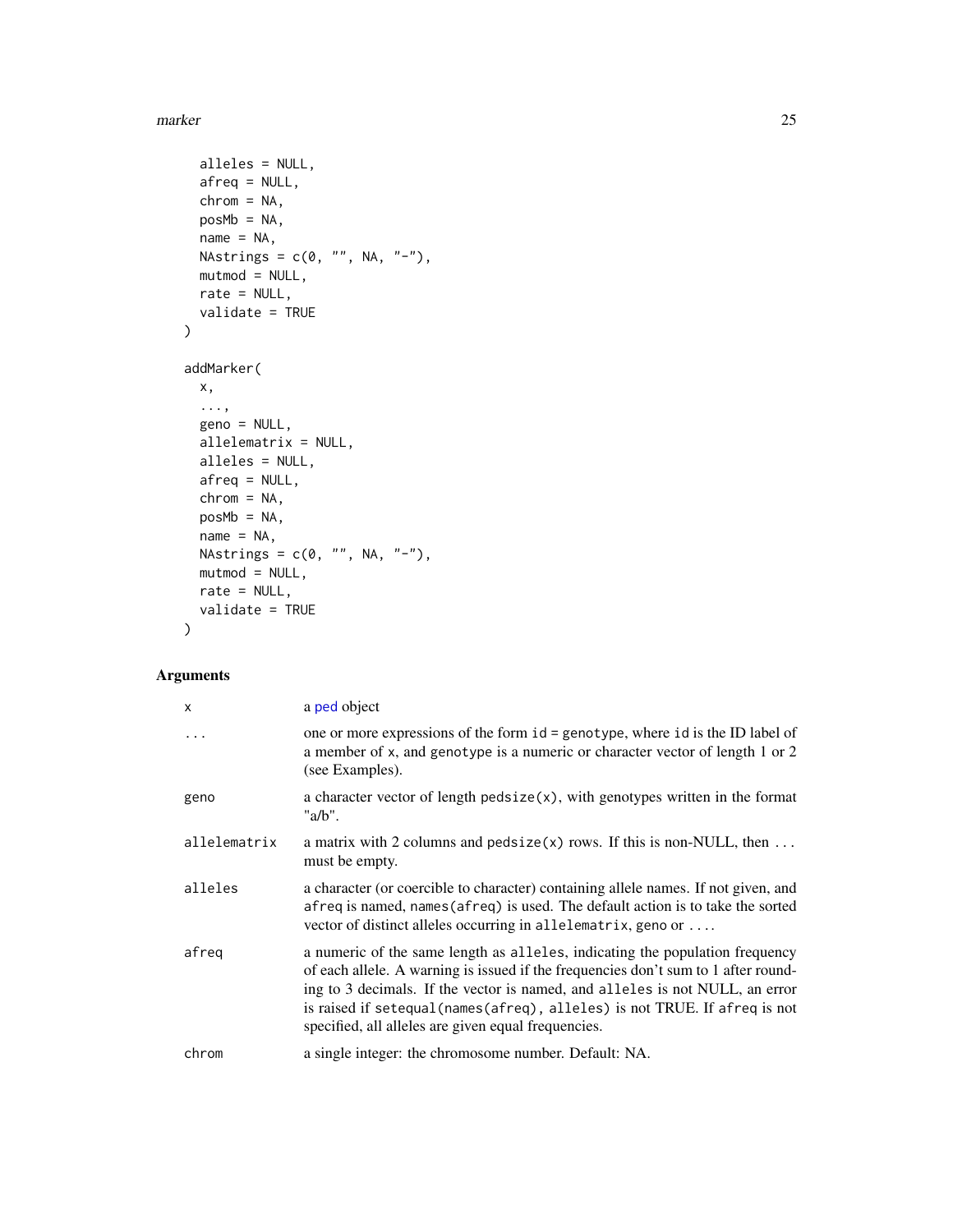| posMb        | a nonnegative real number: the physical position of the marker, in megabases.<br>Default: NA.                                                                                                       |
|--------------|-----------------------------------------------------------------------------------------------------------------------------------------------------------------------------------------------------|
| name         | a character string: the name of the marker. Default: NA.                                                                                                                                            |
| NAstrings    | A character vector containing strings to be treated as missing alleles. Default:<br>$C("", "0", NA, "-").$                                                                                          |
| mutmod, rate | mutation model parameters. These are passed directly to pedmut: : mutationModel();<br>see there for details. Note: mutmod corresponds to the model parameter. Default:<br>NULL (no mutation model). |
| validate     | if TRUE, the validity of the created marker object is checked.                                                                                                                                      |
|              |                                                                                                                                                                                                     |

#### Value

An object of class marker. This is an integer matrix with 2 columns and one row per individual, and the following attributes:

- alleles (a character vector with allele labels)
- afreq (allele frequencies; default rep.int(1/length(alleles), length(alleles)))
- chrom (chromosome number; default = NA)
- posMb (physical location in megabases; default  $= NA$ )
- name (marker identifier; default = NA)
- mutmod (a list of two (male and female) mutation matrices; default = NULL)

#### See Also

[marker\\_attach](#page-26-2)

```
x = nuclearPed(father = "fa", mother = "mo", children = "child")# An empty SNP with alleles "A" and "B"
marker(x, alleles = c("A", "B"))
# Creating and attaching to `x`
addMarker(x, alleles = c("A", "B"))
# Alleles/frequencies can be given jointly or separately
stopifnot(identical(
  marker(x, afreq = c(A = 0.01, B = 0.99)),
  marker(x, alleles = c("A", "B"), afreq = c(0.01, 0.99)),
  ))
# Genotypes can be assigned individually ...
marker(x, fa = "1/1", mo = "1/2")# ... or using the `geno` vector (all members in order)
marker(x, geno = c("1/1", "1/2", NA))
```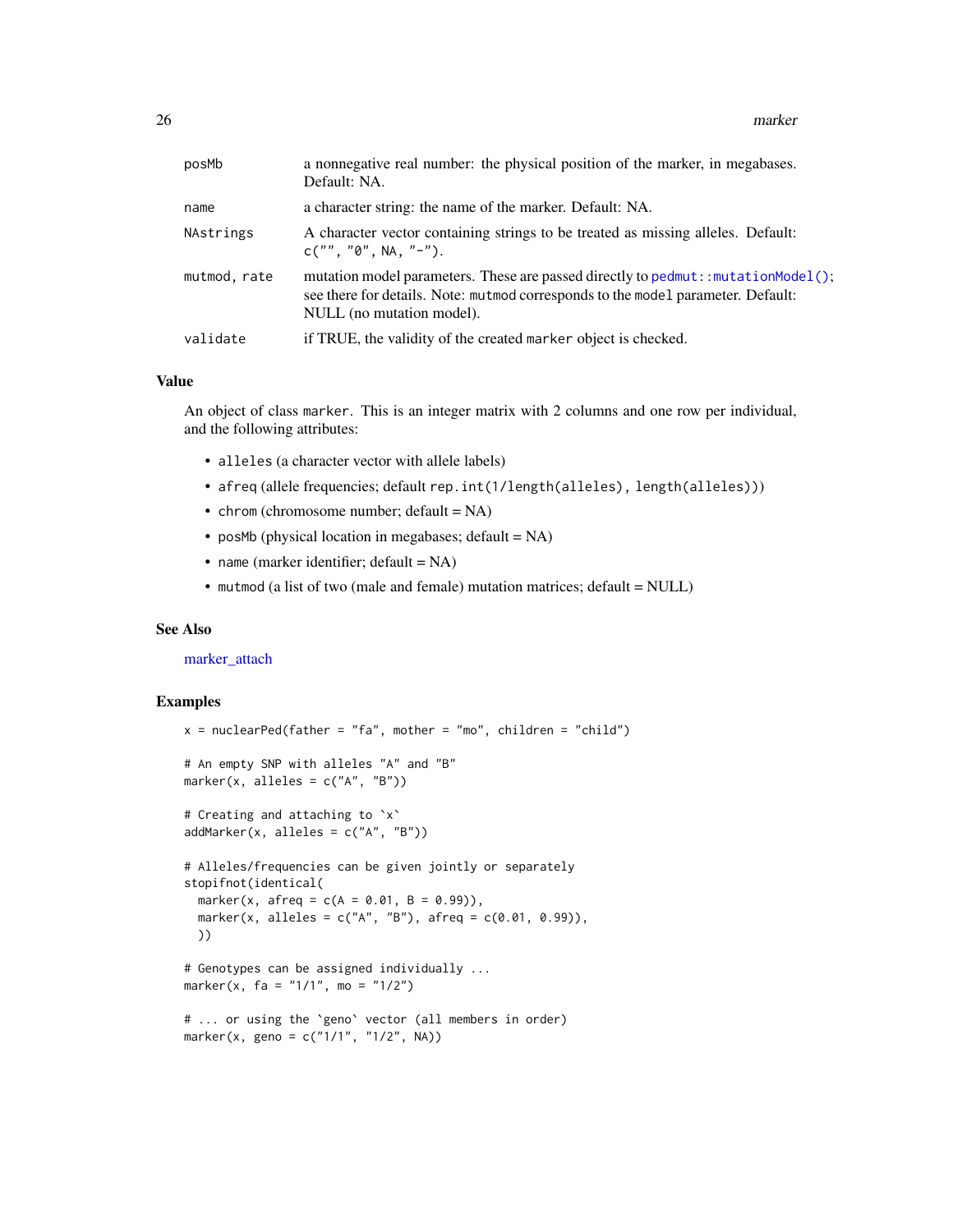```
# Attaching a marker to the pedigree
m = marker(x) # By default a SNP with alleles 1,2
x = setMarkers(x, m)# A marker with a "proportional" mutation model,
# with different rates for males and females
mutrates = list(female = 0.1, male = 0.2)marker(x, alleles = 1:2, mutual = "prop", rate = mutrates)
```
<span id="page-26-2"></span>

# marker\_attach *Attach markers to pedigrees*

#### <span id="page-26-1"></span>Description

In many applications it is useful to *attach* markers to their associated ped object. In particular for bigger projects with many markers, this makes it easier to manipulate the dataset as a unit. The function setMarkers() replaces all existing markers with the supplied ones, while addMarkers() appends the supplied markers to any existing ones. Note that there is also the function [addMarker\(\)](#page-23-2), which creates and attaches a single marker in one go.

#### Usage

```
setMarkers(
  x,
 m = NULL,alleleMatrix = NULL,
  locusAttributes = NULL,
 missing = 0,
 sep = NULL,checkCons = TRUE
)
addMarkers(
 x,
 m = NULL,alleleMatrix = NULL,
 locusAttributes = NULL,
 missing = 0.
  sep = NULL,checkCons = TRUE
)
```
# Arguments

|   | A ped object                                              |
|---|-----------------------------------------------------------|
| m | Either a single marker object or a list of marker objects |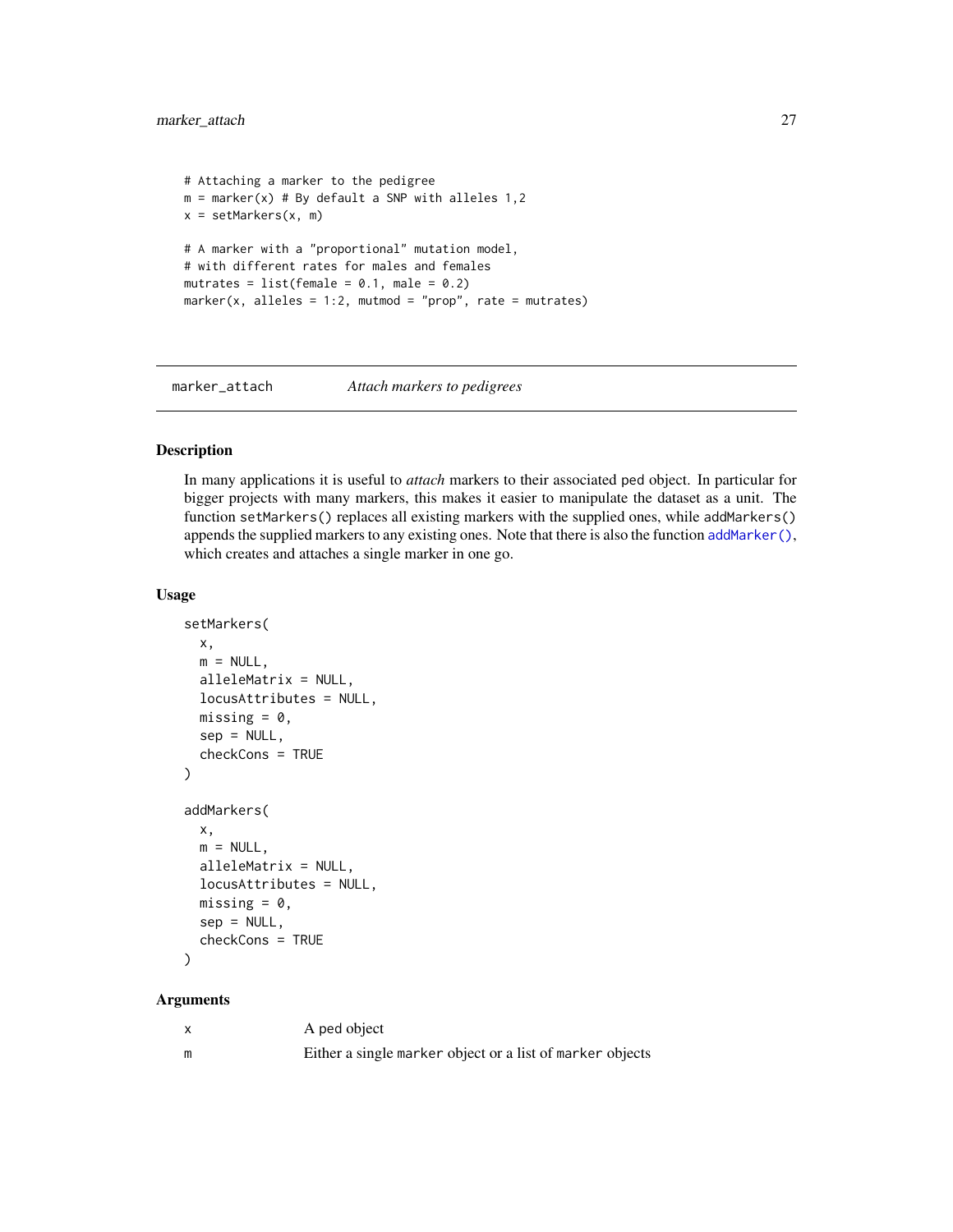| alleleMatrix    | A matrix with $pedsize(x)$ rows, containing the observed alleles for one or sev-<br>eral markers. The matrix must have either 1 or 2 columns per marker. If the                                                                                                                                                      |
|-----------------|----------------------------------------------------------------------------------------------------------------------------------------------------------------------------------------------------------------------------------------------------------------------------------------------------------------------|
|                 | former, then a sep string must be a given, and will be used to split all entries.                                                                                                                                                                                                                                    |
| locusAttributes |                                                                                                                                                                                                                                                                                                                      |
|                 | A list of lists, with attributes for each marker. See Details for possible attributes.                                                                                                                                                                                                                               |
| missing         | A single character (or coercible to one) indicating the symbol for missing alleles.                                                                                                                                                                                                                                  |
| sep             | If this is a single string, each entry of allelementarix is interpreted as a geno-<br>type, and will be split by calling $strsplit($ , $split = sep$ , $fixed = TRUE$ ).<br>If alleleMatrix contains entries with "/", this will be taken as separator by<br>default. (To override this behaviour, put sep = FALSE.) |
| checkCons       | A logical. If TRUE (default), each marker is checked for consistency with x.                                                                                                                                                                                                                                         |

# Details

The most general format of locusAttributes a list of lists, one for each marker, where possible entries in the inner lists are as follows (default values in parenthesis):

- alleles : a character vector with allele labels
- afreq: a numeric vector with allele frequencies (rep. int(1/L, L), where L = length(alleles))
- chrom : chromosome number (NA)
- posMb : physical location in megabases (NA)
- name : marker name (NA)
- mutmod : mutation model, or model name (NULL)
- rate : mutation model parameter (NULL)

If locusAttributes is just a single list of attributes (not a list of lists), then it is repeated to match the number of markers. In particular, the shortcut locusAttributes = "snp-12" sets all markers to be SNPs with alleles 1 and 2.'

Two alternative format of locusAttributes are allowed: If a data.frame or matrix is given, an attempt is made to interpret it as a frequency database in allelic ladder format. Such an interpretation is also attempted if locusAttributes is a list of named frequency vectors (where the names are the allele labels).

# Value

A ped object.

#### See Also

[addMarker\(\)](#page-23-2)

```
x = singleton(1)
m1 = marker(x, '1' = "1/2")m2 = marker(x, '1' = "a/b")
```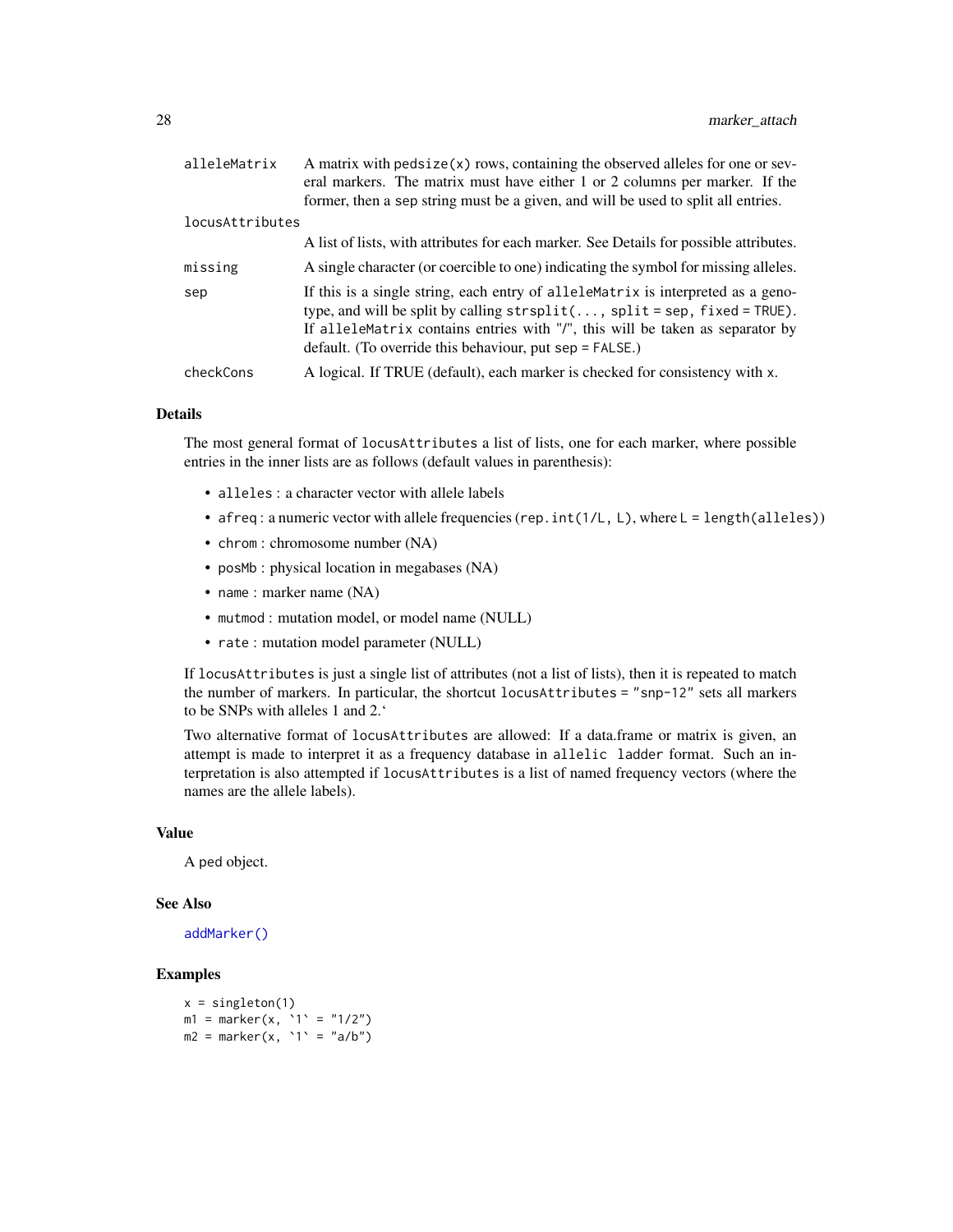# <span id="page-28-0"></span>marker\_getattr 29

```
# Attach to x
x1 = setMarkers(x, list(m1, m2))# Reversing the order of the markers
setMarkers(x, list(m2, m1))
# Alternative syntax, adding one marker at a time
x2 = x |> addMarker('1' = "1/2") |> addMarker('1' = "a/b")
stopifnot(identical(x1, x2))
```
<span id="page-28-1"></span>marker\_getattr *Get marker attributes*

# Description

S3 methods retrieving marker attributes. They work on single marker objects and markers attached to ped objects (or lists of such).

```
genotype(x, ...)
## S3 method for class 'marker'
genotype(x, id, ...)
## S3 method for class 'ped'
genotype(x, markers = NULL, id, ...)mutmod(x, \ldots)## S3 method for class 'marker'
mutmod(x, \ldots)## S3 method for class 'ped'
mutmod(x, marker, ...)
## S3 method for class 'list'
mutmod(x, marker, ...)
alleles(x, ...)
## S3 method for class 'marker'
alleles(x, ...)
## S3 method for class 'ped'
alleles(x, marker, ...)
```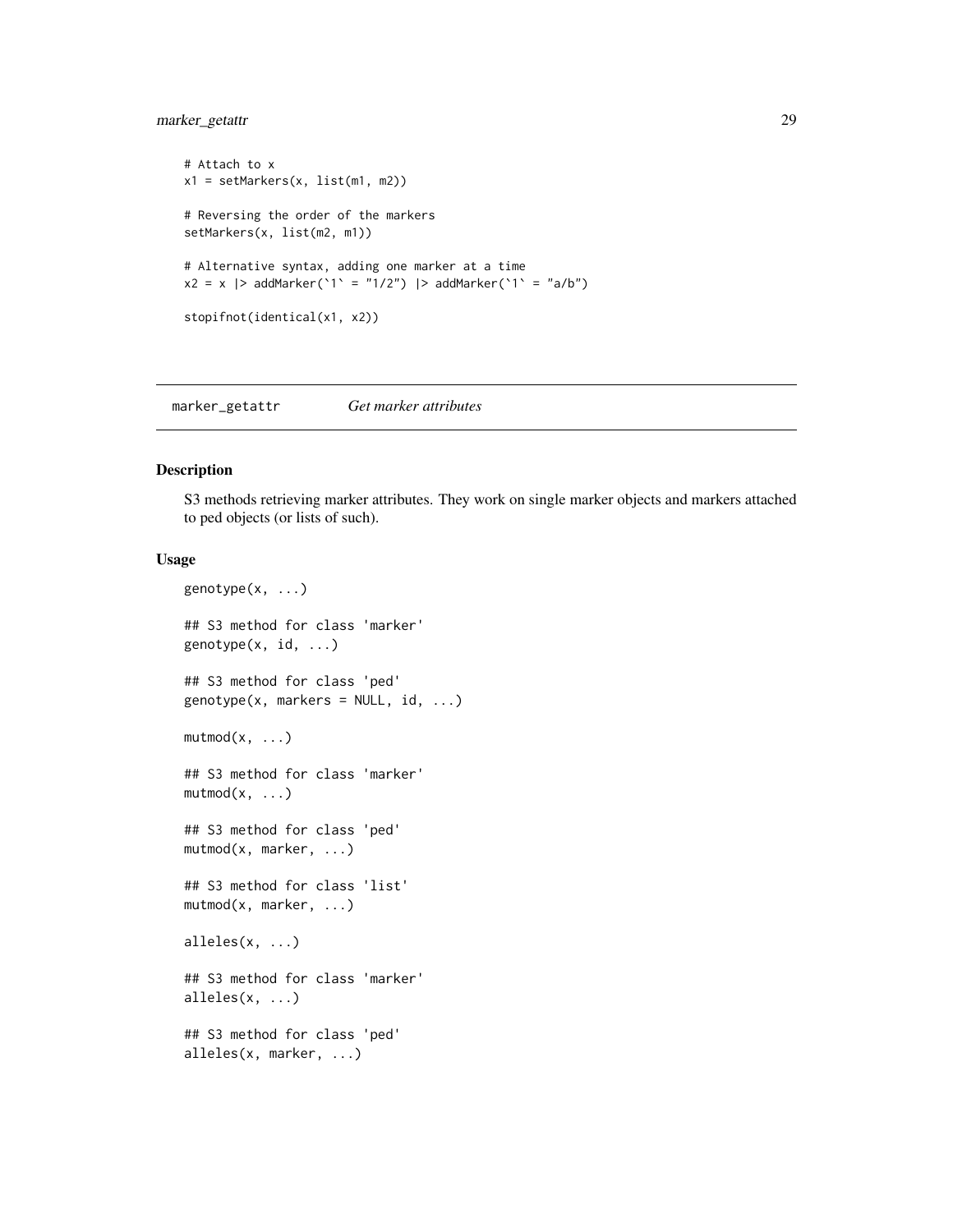```
## S3 method for class 'list'
alleles(x, marker, ...)
afreq(x, \ldots)## S3 method for class 'marker'
afreq(x, \ldots)## S3 method for class 'ped'
afreq(x, marker, ...)
## S3 method for class 'list'
afreq(x, marker, ...)
name(x, \ldots)## S3 method for class 'marker'
name(x, \ldots)## S3 method for class 'ped'
name(x, marks = NULL, ...)## S3 method for class 'list'
name(x, marks = NULL, ...)chrom(x, \ldots)## S3 method for class 'marker'
\text{chrom}(x, \ldots)## S3 method for class 'ped'
chrom(x, marks = NULL, ...)## S3 method for class 'list'
chrom(x, marks = NULL, ...)posMb(x, \ldots)## S3 method for class 'marker'
posMb(x, \ldots)## S3 method for class 'ped'
posMb(x, marks = NULL, ...)
```
# Arguments

x Either a marker object, a ped object or a list of ped objects.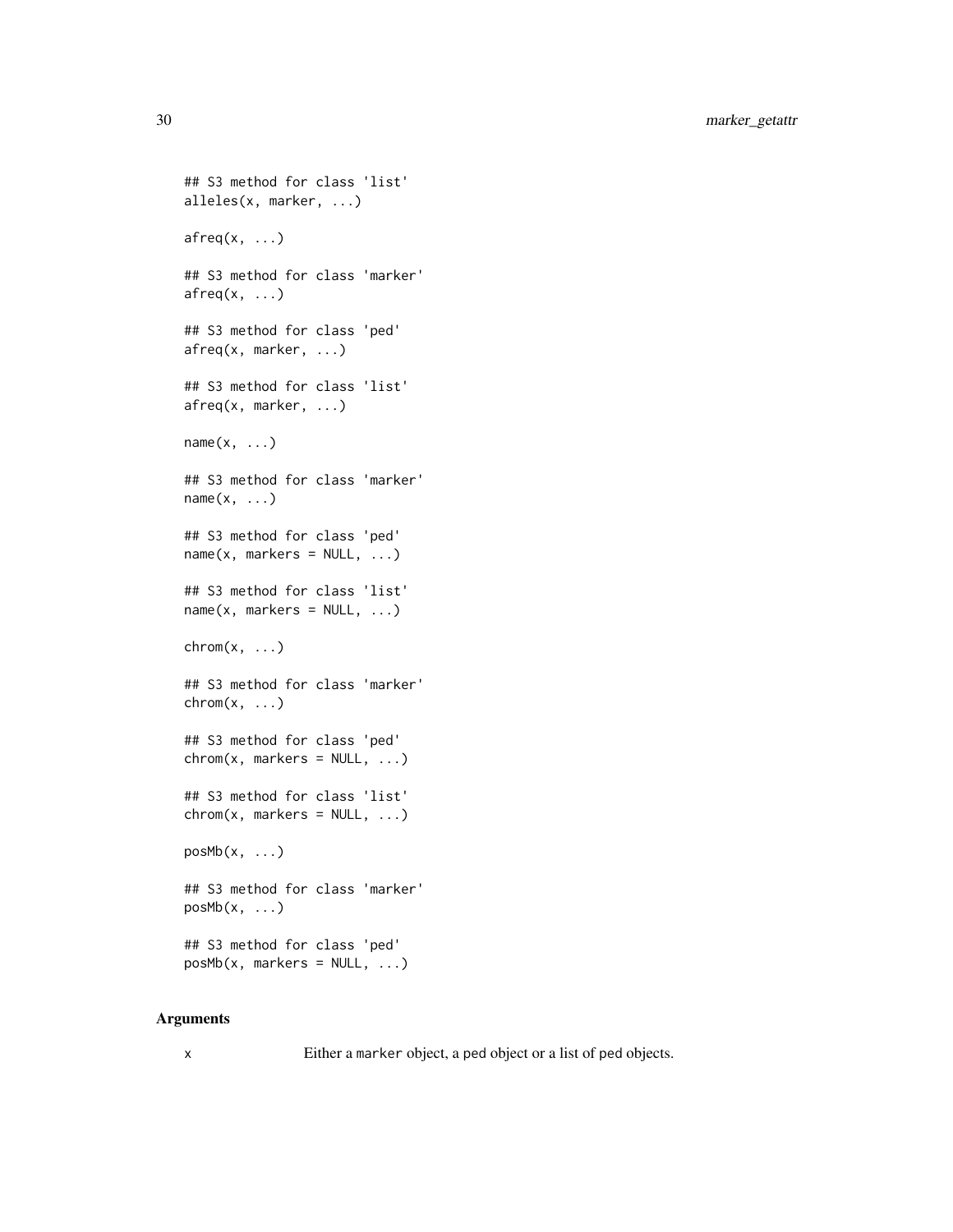<span id="page-30-0"></span>

| $\cdot$         | Further arguments, not used.                                                    |
|-----------------|---------------------------------------------------------------------------------|
| id              | The ID label of a single pedigree member.                                       |
| marker, markers |                                                                                 |
|                 | The index or name of a marker (or a vector indicating several markers) attached |
|                 | to x.                                                                           |

# Value

The associated marker attributes.

#### See Also

Setting marker attributes: [marker\\_setattr](#page-37-1) and [marker\\_inplace.](#page-30-1)

#### Examples

```
x = nuclearPed(1)x = addMarket(x) # add empty marker# Inspect default attributes
alleles(x, marker = 1)
afreq(x, marker = 1)name(x, marker = 1) # NA
chrom(x, marker = 1) # NA
```
<span id="page-30-1"></span>marker\_inplace *Set marker attributes*

#### Description

These S3 methods perform in-place modifications of marker attributes. They work on single marker objects and markers attached to ped objects (or lists of such). Although these functions will continue to exist, we recommend the newer alternatives [setGenotype\(\)](#page-37-2), [setAfreq\(\)](#page-37-2), ... in most cases.

```
genotype(x, ...) <- value
## S3 replacement method for class 'marker'
genotype(x, id, ...) <- value
## S3 replacement method for class 'ped'
genotype(x, marker, id, ...) <- value
mutmod(x, \ldots) \leq value## S3 replacement method for class 'marker'
```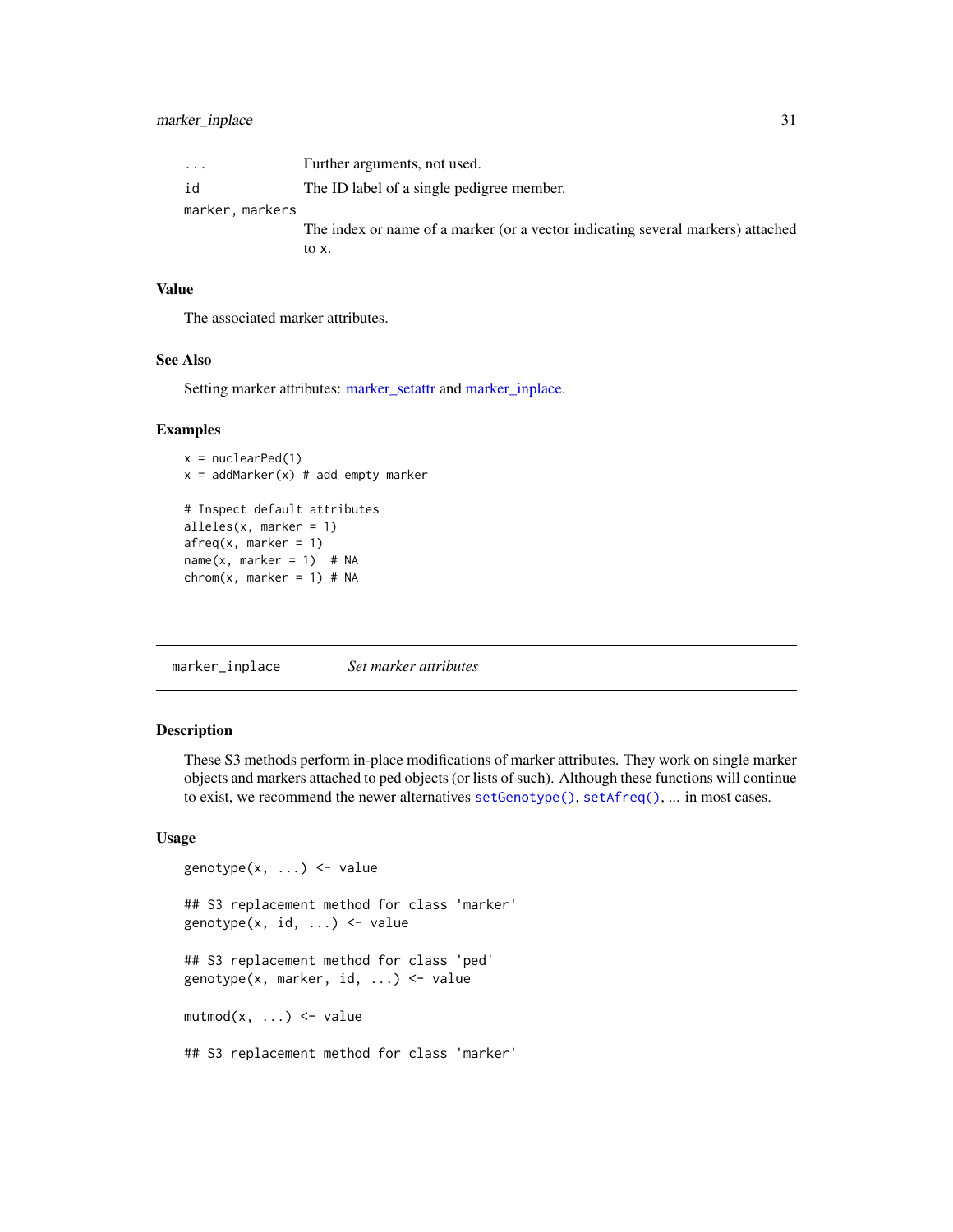32 marker\_inplace

 $mutmod(x, \ldots) \leq value$ ## S3 replacement method for class 'ped'  $mutmod(x, marker = NULL, ...) \le value$ ## S3 replacement method for class 'list'  $mutmod(x, marker = NULL, ...) \le value$  $afreq(x, \ldots) \leq value$ ## S3 replacement method for class 'marker'  $afreq(x, \ldots) \leq value$ ## S3 replacement method for class 'ped' afreq(x, marker, ...) <- value ## S3 replacement method for class 'list'  $afreq(x, marker, ...) \leftarrow value$  $name(x, ...) \leq value$ ## S3 replacement method for class 'marker'  $name(x, ...) \leftarrow value$ ## S3 replacement method for class 'ped'  $name(x, marks = NULL, ...)$  <- value ## S3 replacement method for class 'list'  $name(x, marks = NULL, ...)$  <- value  $chrom(x, \ldots) \leq value$ ## S3 replacement method for class 'marker'  $chrom(x, \ldots) \leq value$ ## S3 replacement method for class 'ped'  $chrom(x, marks = NULL, ...)$  <- value ## S3 replacement method for class 'list'  $chrom(x, marks = NULL, ...)$  <- value  $posMb(x, ...) < - value$ ## S3 replacement method for class 'marker'  $posMb(x, ...) < - value$ ## S3 replacement method for class 'ped'  $posMb(x, markers = NULL, ...) \leftarrow value$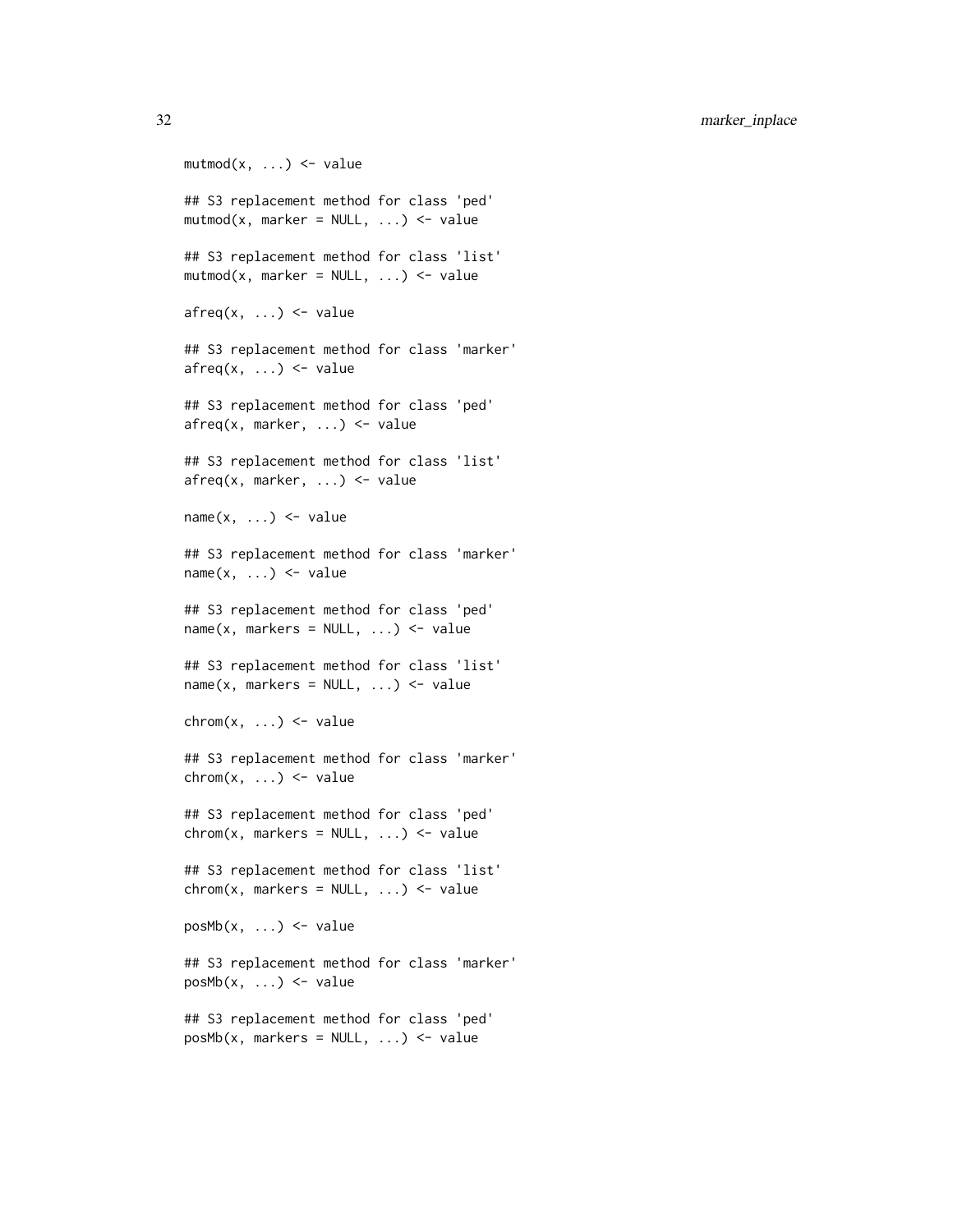# <span id="page-32-0"></span>marker\_prop 33

#### Arguments

| X               | Either a marker object, a ped object or a list of ped objects.                                                        |
|-----------------|-----------------------------------------------------------------------------------------------------------------------|
| $\cdots$        | Further arguments, not used.                                                                                          |
| value           | Replacement value(s).                                                                                                 |
| id              | The ID label of a single pedigree member.                                                                             |
| marker, markers |                                                                                                                       |
|                 | The index or name of a marker (or a vector indicating several markers) attached<br>to ped. Used if x is a ped object. |

#### Value

These functions perform in-place modification of x.

# See Also

Alternative setters (not in-place): [marker\\_setattr.](#page-37-1) Marker attribute getters: [marker\\_getattr.](#page-28-1)

# Examples

```
x = nuclearPed(1)x = addMarket(x, alleles = 1:2)# Set genotypes
genotype(x, marker = 1, id = 1) = "1/2"# Set marker name
name(x, 1) = "M"# Change allele freqs
afreq(x, "M") = c('1' = 0.1, '2' = 0.9)# Set position
\text{chrom}(x, "M") = 1posMb(x, "M") = 123.45
# Check result
m = marker(x, '1' = "1/2", name = "M", after eq = c('1' = 0.1, '2' = 0.9),chrom = 1, posMb = 123.45)stopifnot(identical(x$MARKERS[[1]], m))
```
marker\_prop *Marker properties*

#### Description

These functions are used to retrieve various properties of marker objects. Each function accepts as input either a single marker object, a ped object, or a list of ped objects.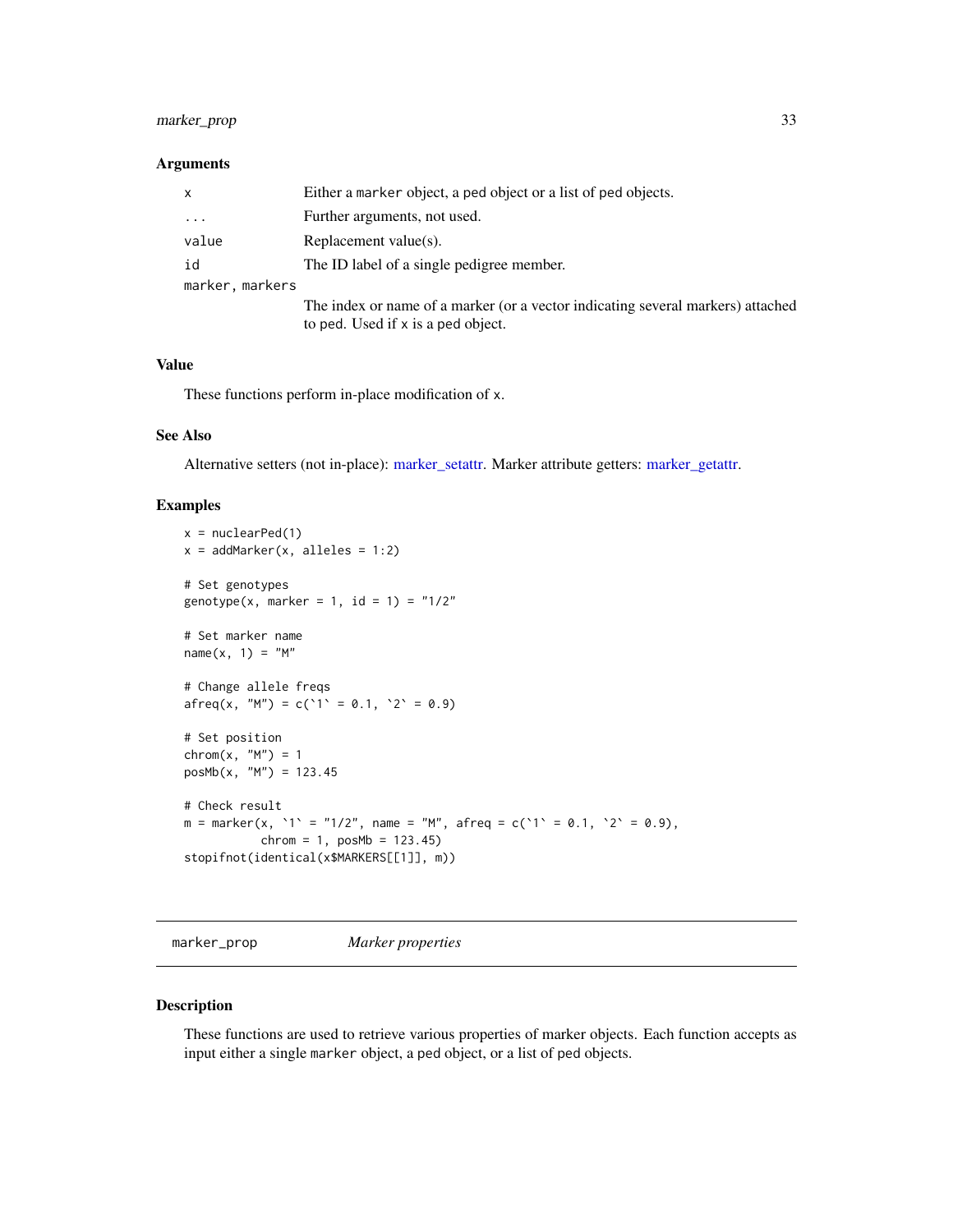```
emptyMarker(x, ...)
## Default S3 method:
emptyMarker(x, ...)
## S3 method for class 'marker'
emptyMarker(x, ...)
## S3 method for class 'ped'
emptyMarker(x, markers = NULL, ...)
## S3 method for class 'list'
emptyMarker(x, markers = NULL, ...)
nTyped(x, \ldots)## Default S3 method:
nTyped(x, \ldots)## S3 method for class 'marker'
nTyped(x, \ldots)## S3 method for class 'ped'
nTyped(x, markers = NULL, ...)## S3 method for class 'list'
nTyped(x, marks = NULL, ...)nAlleles(x, ...)
## Default S3 method:
nAlleles(x, ...)
## S3 method for class 'marker'
nAlleles(x, ...)
## S3 method for class 'ped'
nAlleles(x, markers = NULL, ...)
## S3 method for class 'list'
nAlleles(x, markers = NULL, ...)
isXmarker(x, ...)
## Default S3 method:
isXmarker(x, ...)
```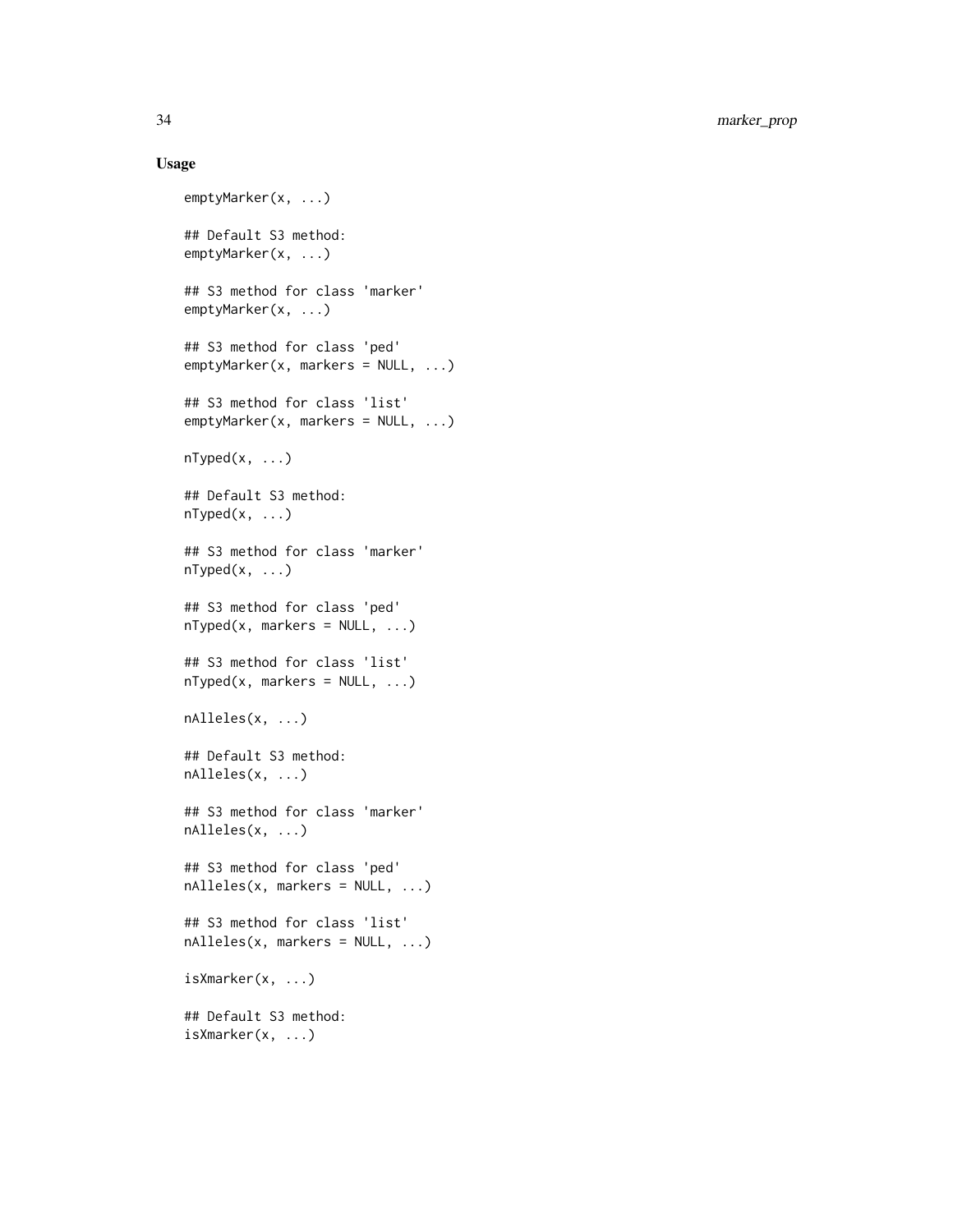# marker\_prop 35

```
## S3 method for class 'marker'
isXmarker(x, ...)
## S3 method for class 'ped'
isX marker(x, markers = NULL, ...)## S3 method for class 'list'
isX marker(x, marks = NULL, ...)allowsMutations(x, ...)
## Default S3 method:
allowsMutations(x, ...)
## S3 method for class 'marker'
allowsMutations(x, ...)
## S3 method for class 'ped'
allowsMutations(x, markers = NULL, ...)## S3 method for class 'list'
allowsMutations(x, markers = NULL, ...)
```
#### Arguments

|          | A single marker object or a ped object (or a list of such)                     |
|----------|--------------------------------------------------------------------------------|
| $\cdots$ | Not used.                                                                      |
| markers  | A vector of names or indices of markers attached to x. By default all attached |
|          | markers are selected.                                                          |

# Details

emptyMarker() returns TRUE for markers with no genotypes. If the input is a list of pedigrees, all must be empty for the result to be TRUE.

nTyped() returns the number of typed individuals for each marker. Note that if the input is a list of pedigrees, the function returns the sum over all components.

nAlleles() returns the number of alleles of each marker.

isXmarker() returns TRUE for markers whose chrom attribute is either "X" or 23.

allowsMutations returns TRUE for markers whose mutmod attribute is non-NULL and differs from the identity matrix.

#### Value

If x is a single marker object, the output is a vector of length 1.

Otherwise, a vector of length nMarkers(x) (default) or length(markers), reporting the property of each marker.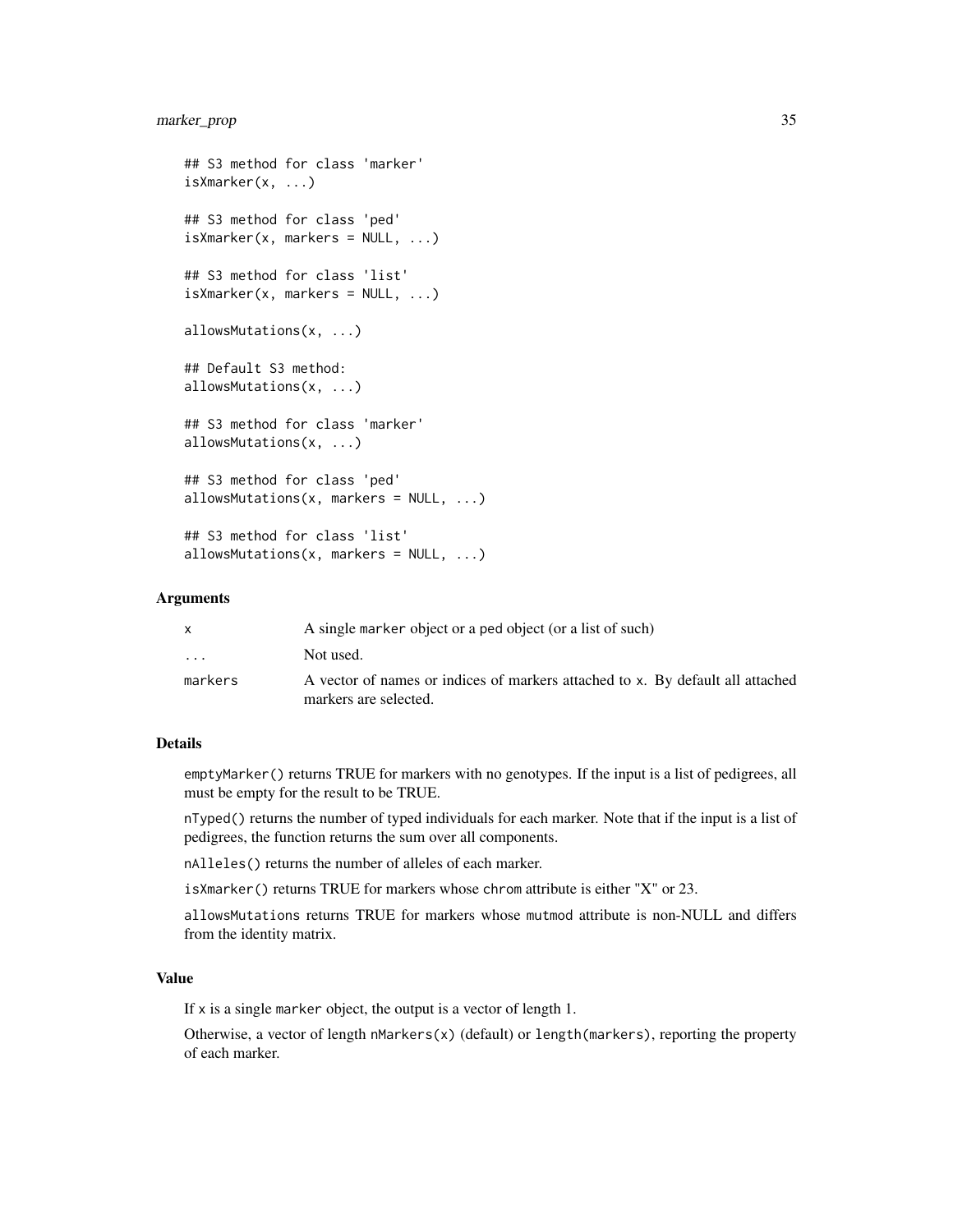# Examples

```
cmp1 = nuclearPed(1)
cmp2 = singleton(10)loc = list(alleles = 1:2)x = setMarkers(list(cmp1, cmp2), locus = rep(list(loc), 3))#-------- nAlleles() ------------
# All markers have 2 alleles
stopifnot(identical(nAlleles(x), c(2L,2L,2L)))
#-------- emptyMarkers() ------------
# Add genotype for indiv 1 at marker 1
genotype(x[[1]], 1, 1) = "1/2"
# Check that markers 2 and 3 are empty
stopifnot(identical(emptyMarker(x), c(FALSE, TRUE, TRUE)),
          identical(emptyMarker(x[[1]]), c(FALSE,TRUE,TRUE)),
          identical(emptyMarker(x[[2]]), c(TRUE,TRUE,TRUE)),
          identical(emptyMarker(x, marks = c(3,1)), c(TRUE, FALSE)))#-------- nTyped() ------------
stopifnot(identical(nTyped(x), c(1L,0L,0L)))
# Add genotypes for third marker
genotype(x[[1]], marker = 3, id = 1:3) = "1/1"
genotype(x[[2]], marker = 3, id = 10) = "2/2"
# nTyped() returns total over all components
stopifnot(identical(nTyped(x), c(1L,0L,4L)))
#-------- allowsMutations() ------------
# Marker 2 allows mutations
mutmod(x, 2) = list("prop", rate = 0.1)stopifnot(identical(allowsMutations(x), c(FALSE,TRUE,FALSE)),
          identical(allowsMutations(x, markers = 2:3), c(TRUE,FALSE)))
#-------- isXmarker() ------------
# Make marker 3 X-linked
chrom(x[[1]], 3) = "X"chrom(x[[2]], 3) = "X"stopifnot(identical(isXmarker(x), c(FALSE,FALSE,TRUE)))
```
marker\_select *Select or remove attached markers*

#### Description

Functions for manipulating markers attached to ped objects.

<span id="page-35-0"></span>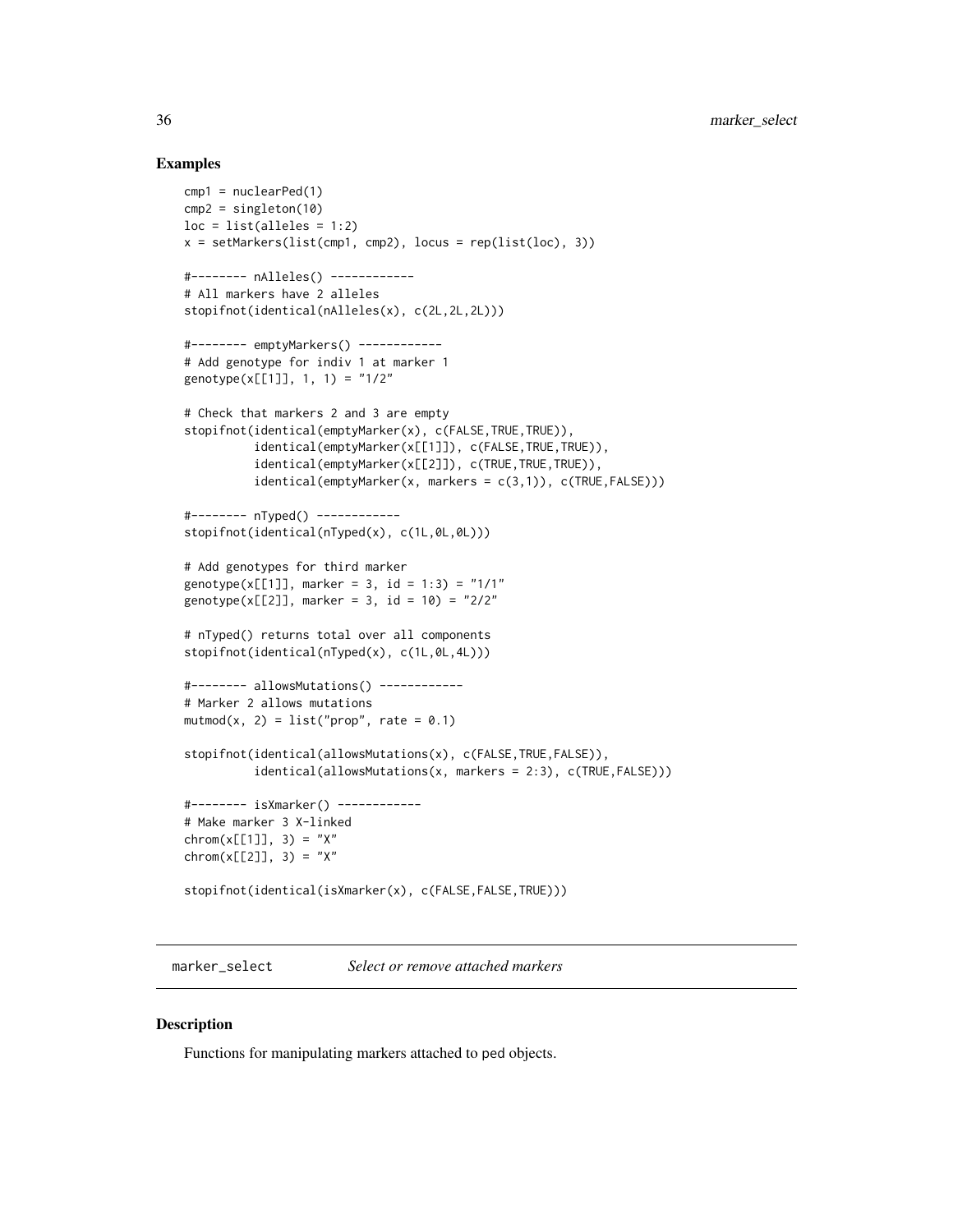### Usage

```
selectMarkers(x, markers = NULL, chroms = NULL, fromPos = NULL, toPos = NULL)
getMarkers(x, markers = NULL, chroms = NULL, fromPos = NULL, toPos = NULL)
removeMarkers(x, markers = NULL, chroms = NULL, fromPos = NULL, toPos = NULL)
whichMarkers(x, markers = NULL, chroms = NULL, fromPos = NULL, toPos = NULL)
```
# Arguments

| $\mathsf{x}$ | A ped object, or a list of such                                                                                                              |
|--------------|----------------------------------------------------------------------------------------------------------------------------------------------|
| markers      | Either a character vector (with marker names), a numeric vector (with marker<br>indices), a logical (of length $n$ Markers $(x)$ ), or NULL. |
| chroms       | A vector of chromosome names, or NULL                                                                                                        |
| fromPos      | A single number or NULL                                                                                                                      |
| toPos        | A single number or NULL                                                                                                                      |

# Details

If markers consists of negative integers, it will be converted to its complement within  $1:$ nMarkers(x).

#### Value

The return values of these functions are:

- selectMarkers(): an object identical to x, but where only the indicated markers are kept
- removeMarkers(): an object identical to x, but where the indicated markers are removed
- getMarkers(): a list of marker objects. Note: If x is a list of pedigrees, the marker objects attached to the first component will be returned.
- whichMarkers(): an integer vector with indices of the indicated markers. If x is a list of pedigrees an error is raised unless whichMarkers() gives the same result for all components.

### See Also

[setMarkers\(\)](#page-26-0)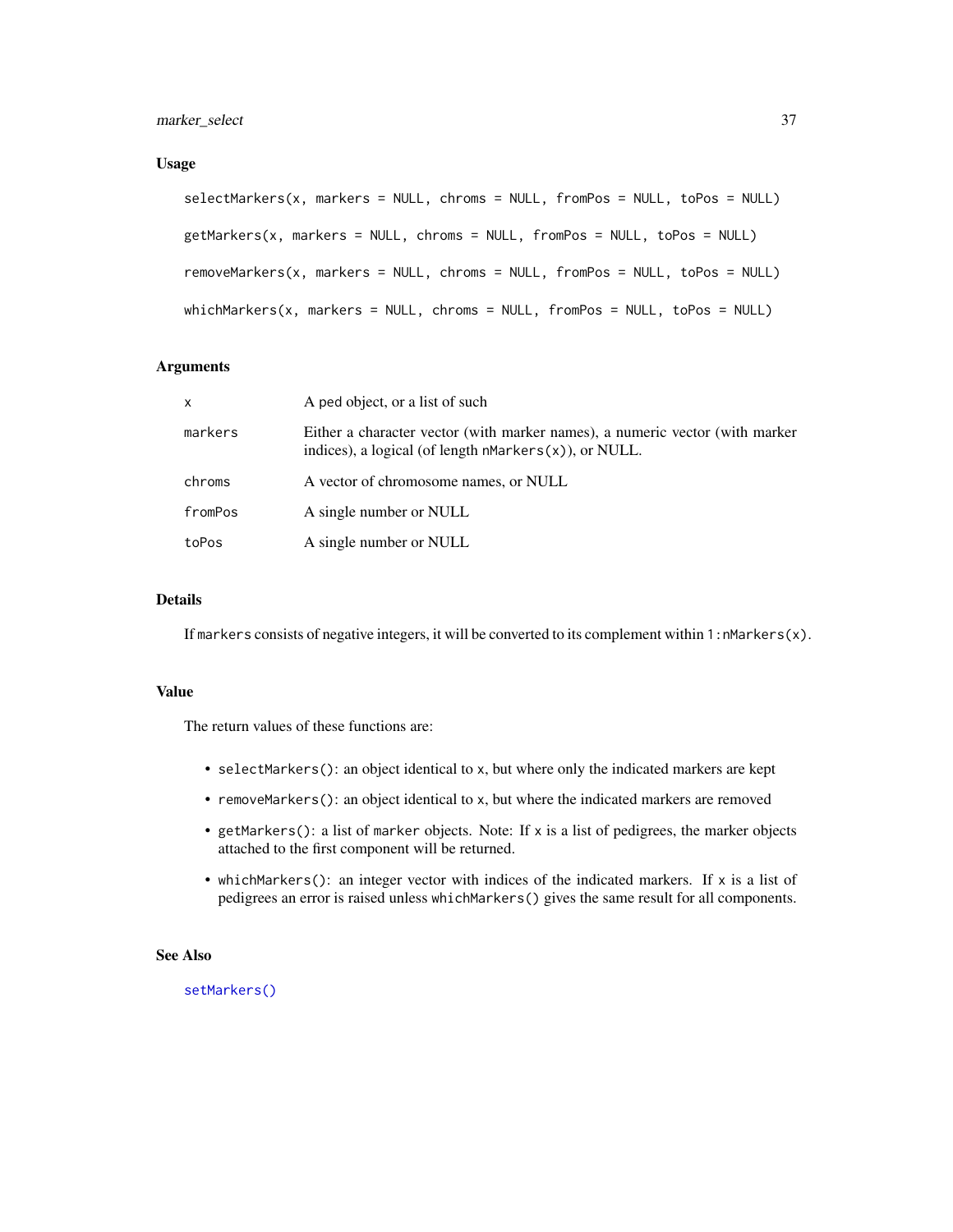marker\_setattr *Set marker attributes*

# Description

These functions set or modify various attributes of markers attached to a pedigree. They are sometimes more convenient (and pipe-friendly) than the in-place modifiers described in [marker\\_inplace.](#page-30-0)

### Usage

```
setGenotype(x, marker = NULL, id, geno)
setAfreq(x, marker, afreq, strict = TRUE)
setMarkername(x, marker = NULL, name)
setChrom(x, marker = NULL, chrom)setPosition(x, marker = NULL, posMb)
```
# Arguments

| $\mathsf{x}$ | A ped object or a list of ped objects.                                                                                                                                                                                                                                                                                                                                                   |
|--------------|------------------------------------------------------------------------------------------------------------------------------------------------------------------------------------------------------------------------------------------------------------------------------------------------------------------------------------------------------------------------------------------|
| marker       | A vector of indices or names of one or several markers attached to x.                                                                                                                                                                                                                                                                                                                    |
| id           | The ID label of a single pedigree member.                                                                                                                                                                                                                                                                                                                                                |
| geno         | a character vector of length $pedsize(x)$ , with genotypes written in the format<br>" $a/b$ ".                                                                                                                                                                                                                                                                                           |
| afreg        | a numeric of the same length as alleles, indicating the population frequency<br>of each allele. A warning is issued if the frequencies don't sum to 1 after round-<br>ing to 3 decimals. If the vector is named, and alleles is not NULL, an error<br>is raised if setequal (names (afreq), alleles) is not TRUE. If afreq is not<br>specified, all alleles are given equal frequencies. |
| strict       | A logical. If TRUE (default) the new frequencies cannot remove or add any<br>alleles.                                                                                                                                                                                                                                                                                                    |
| name         | A character of the same length as marker, containing marker names.                                                                                                                                                                                                                                                                                                                       |
| chrom        | A character of the same length as marker, containing chromosome labels.                                                                                                                                                                                                                                                                                                                  |
| posMb        | A numeric of the same length as marker, containing the physical marker posi-<br>tions in megabases (or NA).                                                                                                                                                                                                                                                                              |

#### Value

A copy of x with modified attributes.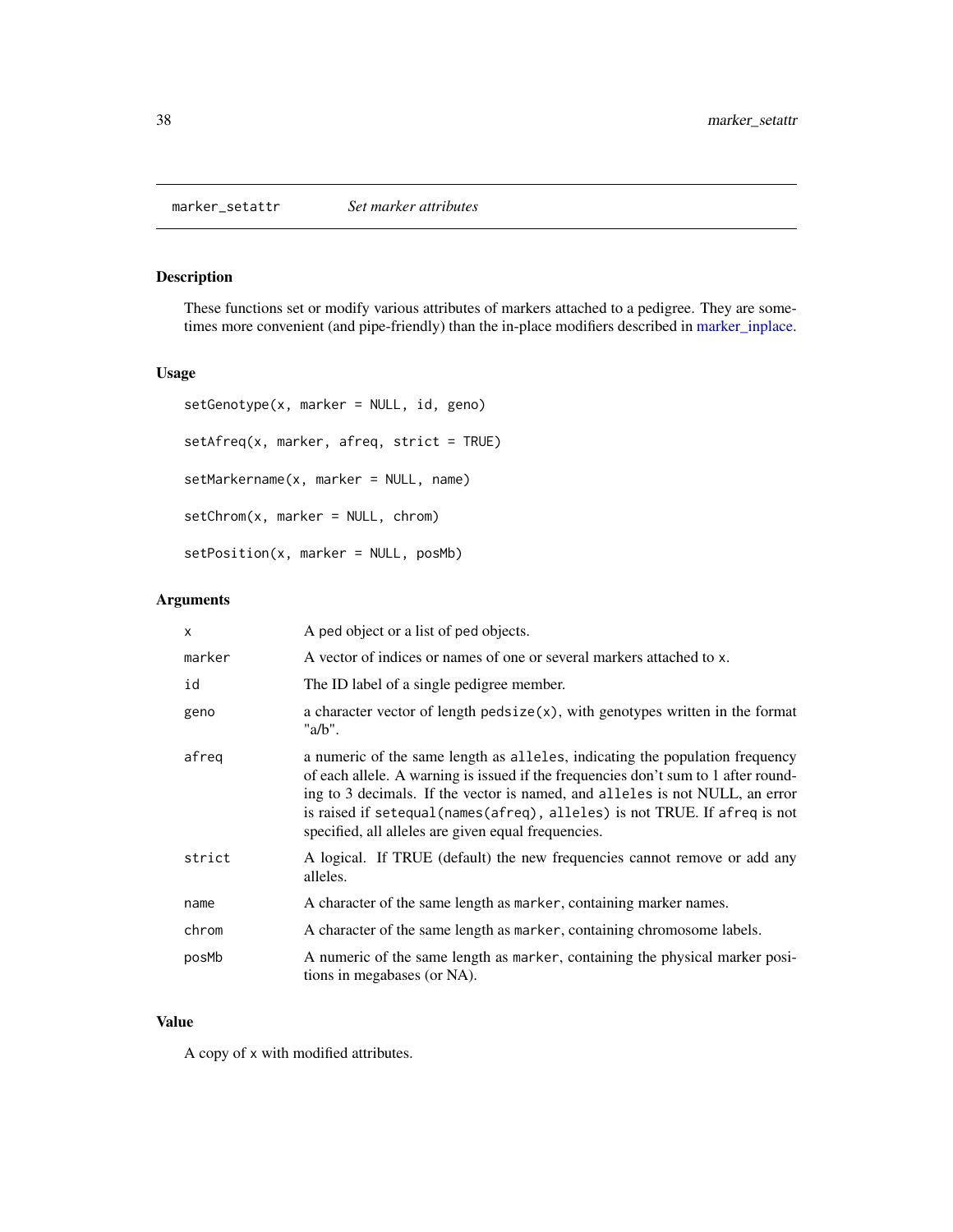# mendelianCheck 39

# Examples

```
x = nuclearPed(1) |>
  addMarker(alleles = 1:2) |>
  setMarkername(marker = 1, name = "M") |>
  setGenotype(marker = "M", id = 1, geno = "1/2") |>
  setAfreq(marker = "M", afreq = c('1' = 0.1, '2' = 0.9) |>
  setChrom(marker = "M", chrom = 1) |>
  setPosition(marker = "M", posMb = 123.45)
# Of course, all of this could have been done on creation:
y = addMarker(nuclearPed(), '1' = "1/2", afreq = c('1' = 0.1, '2' = 0.9),
             name = "M", chrom = 1, posMb = 123.45)stopifnot(identical(x, y))
```
mendelianCheck *Check for Mendelian errors*

#### Description

Check marker data for Mendelian inconsistencies

#### Usage

```
mendelianCheck(x, remove = FALSE, verbose = !remove)
```
# Arguments

| X       | a ped() object                                                                                                                                                                     |
|---------|------------------------------------------------------------------------------------------------------------------------------------------------------------------------------------|
| remove  | a logical. If FALSE, the function returns the indices of markers found to incor-<br>rect. If TRUE, a new ped object is returned, where the incorrect markers have<br>been deleted. |
| verbose | a logical. If TRUE, details of the markers failing the tests are shown.                                                                                                            |

#### Value

A numeric containing the indices of the markers that did not pass all tests, or (if remove = TRUE) a new ped object where the failing markers are removed.

### Author(s)

Magnus Dehli Vigeland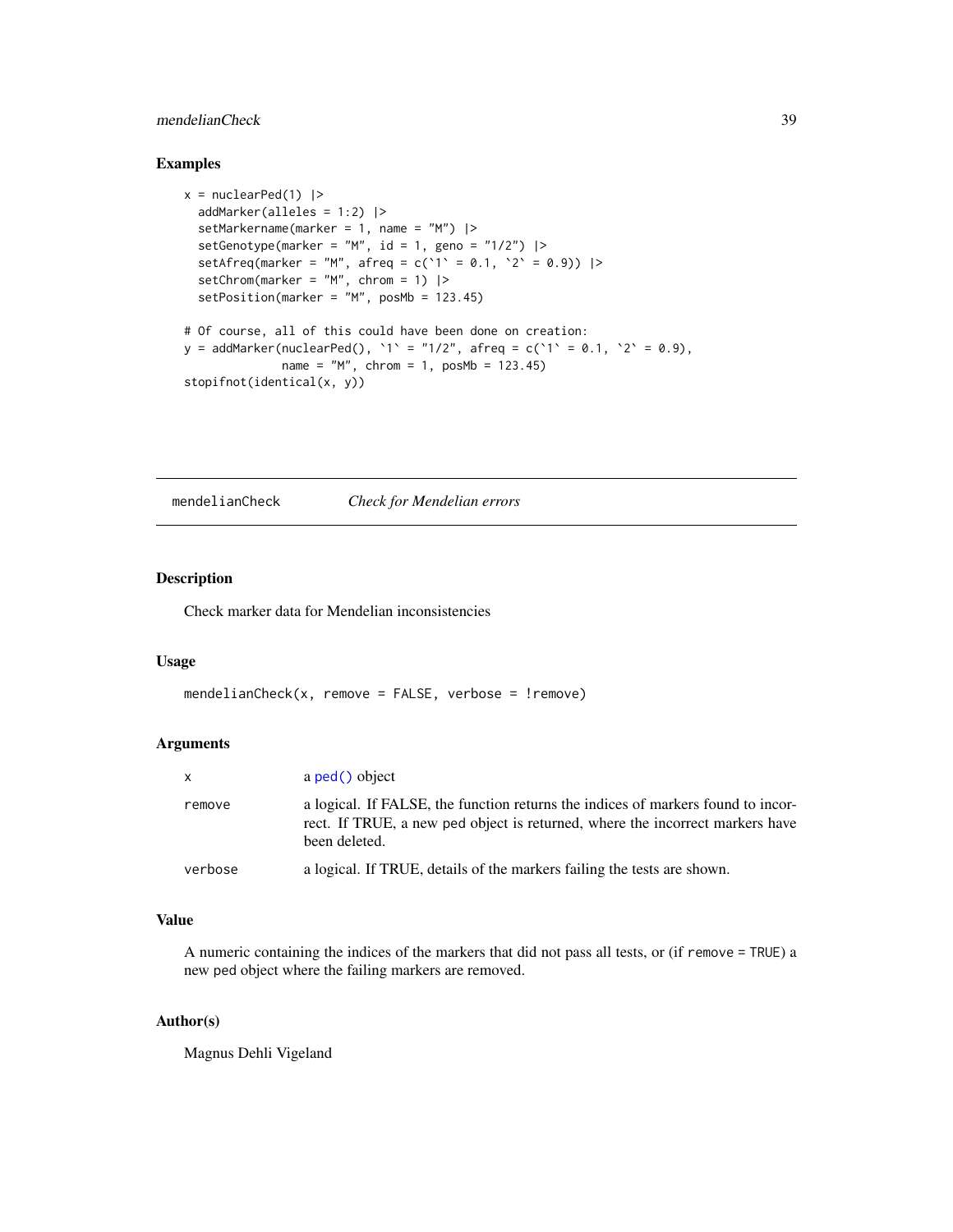# Examples

```
x = nuclearPed()# Add a SNP with Mendelian error
m = marker(x, '1' = "1/1", '2' = "1/1", '3' = "1/2")
x = setMarkers(x, m)mendelianCheck(x)
```
mergePed *Merge two pedigrees*

# Description

This function merges two ped objects, joining them at the indicated individuals. Only ped objects without marker data are supported.

### Usage

mergePed(x, y, by = NULL, relabel = FALSE,  $\ldots$ )

# Arguments

| x, y       | ped() objects                                                                                                                                                                                                                                                                                                                                          |
|------------|--------------------------------------------------------------------------------------------------------------------------------------------------------------------------------------------------------------------------------------------------------------------------------------------------------------------------------------------------------|
| by         | The individuals to merge by. The most general form uses a named vector with<br>entries of the form $id \cdot x = id \cdot y$ (see Examples). If the vector is unnamed, it is<br>assumed that the merging individuals have the same labels in both pedigrees.<br>Finally, if by = NULL (default), it is set to intersect(labels $(x)$ , labels $(y)$ ). |
| relabel    | A logical, by default FALSE. If TRUE, relabel(, "asPlot") is run on the<br>merged pedigree before returning.                                                                                                                                                                                                                                           |
| $\ddots$ . | further arguments passed along to ped(), e.g. famid, validate and reorder.                                                                                                                                                                                                                                                                             |

# Details

Some internal checks are done to ensure that merging individuals have the same sex and the same parents.

If relabel = FALSE, some relabelling might still be performed in order to ensure unique labels for everyone. Specifically, this is the case if some ID labels occur in both x and y other than those given in the by argument. In such cases, the relevant members of y get a suffix .y.

#### Value

A ped object.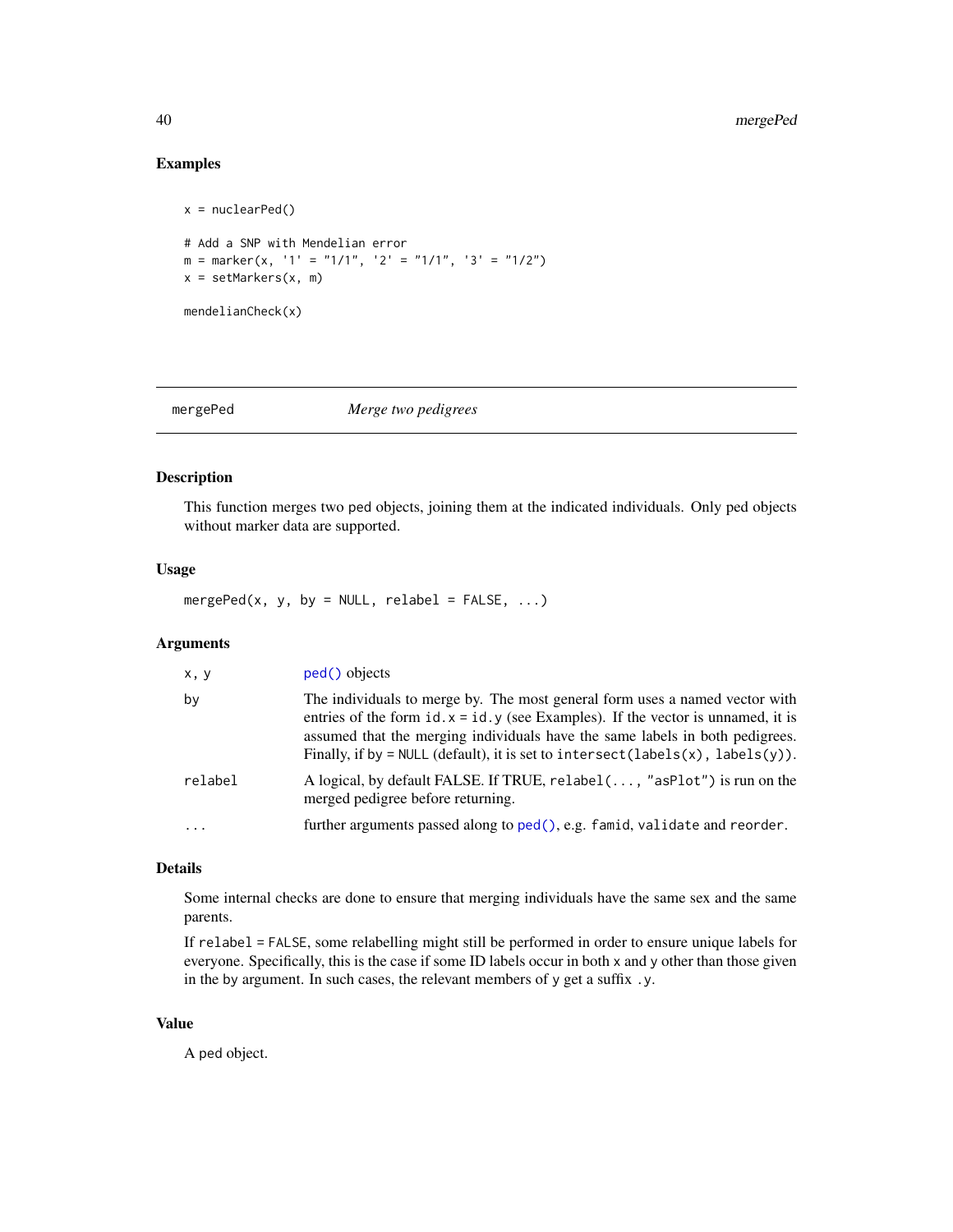#### newMarker 41

### Author(s)

Magnus Dehli Vigeland

### Examples

```
############
# Example 1
# A family trio where each parent have first cousin parents.
############
# Trio
x = nuclearPed(1)# Add paternal family
pat = cousinPed(1, child = TRUE)
x = mergePed(x, pat, by = c("1" = "9")# Maternal family
mat = cousinPed(1, child = TRUE) |> swapSex("9")
x = mergePed(x, mat, by = c("2" = "9")# Relabel (Alternative: add `relabel = TRUE` in the previous call)
x = relabel(x, "asPlot")
plot(x)
##################################
# Example 2: Double first cousins
##################################
# First cousins, whose fathers are brothers
y = \text{cousinPed(degree = 1)}# Create two sisters
motherPed = nuclearPed(2, sex = 2)# Plot to see who is who: `plotPedList(list(y, motherPed))`
# Merge
z = mergePed(y, motherPed, by = c("4" = 3, "6" = 4), relabel = TRUE)plot(z)
```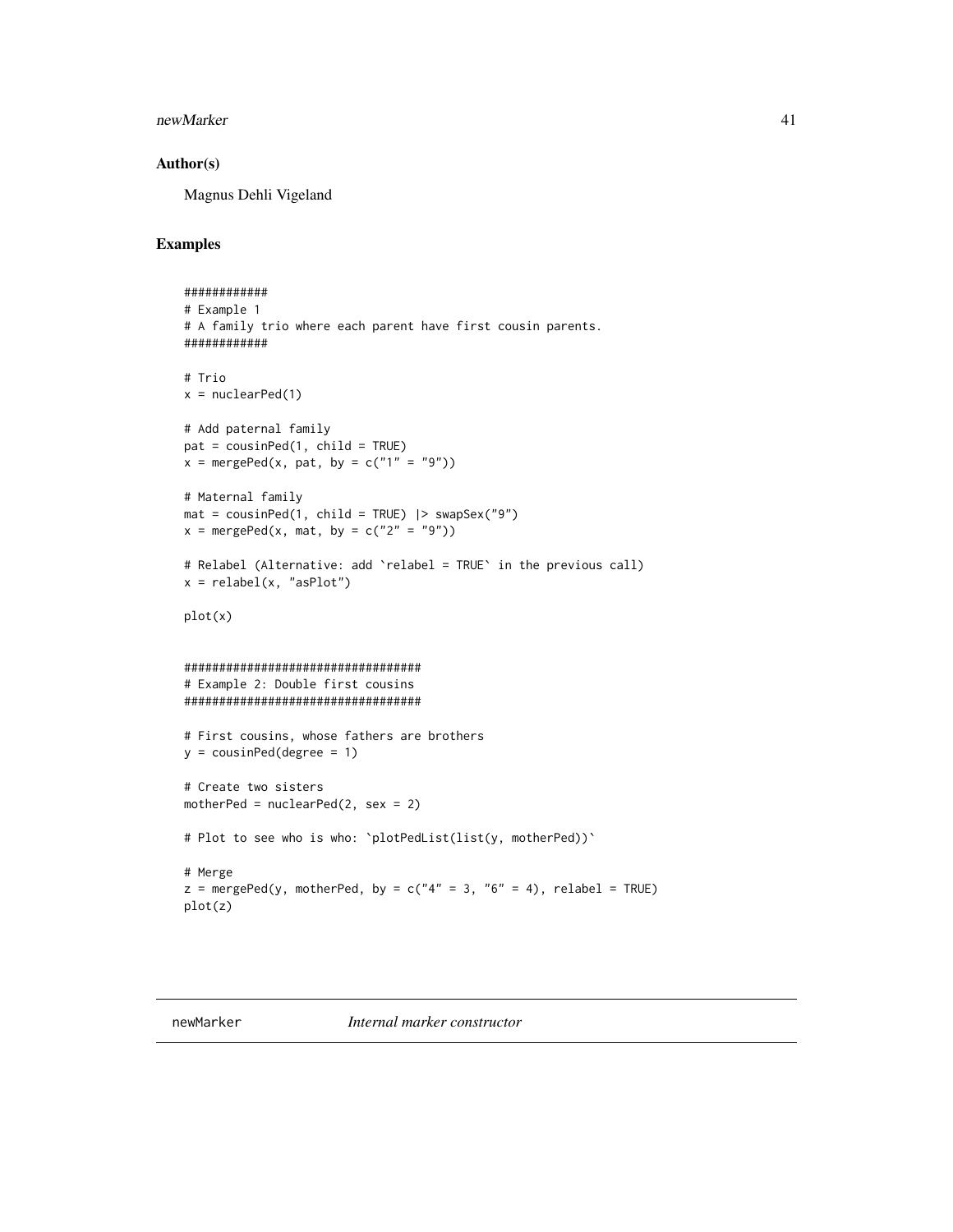This is the internal constructor of marker objects. It does not do any input validation and should only be used in programming scenarios, and only if you know what you are doing. Most users are recommended to use the regular constructor [marker\(\)](#page-23-0).

#### Usage

```
newMarker(
  alleleMatrixInt,
  alleles,
  afreq,
 name = NA_character_,
  chrom = NA_character_,
 posMb = NA\_real_mutmod = NULL,pedmembers,
  sex
)
```
# Arguments

alleleMatrixInt

|            | An integer matrix.       |
|------------|--------------------------|
| alleles    | A character vector.      |
| afreg      | A numeric vector.        |
| name       | A character of length 1. |
| chrom      | A character of length 1. |
| posMb      | A numeric of length 1.   |
| mutmod     | A mutation model.        |
| pedmembers | A character vector.      |
| sex        | An integer vector.       |

# Details

See [marker\(\)](#page-23-0) for more details about the marker attributes.

#### Value

A marker object.

### Examples

```
newMarket(matrix(c(1L, 0L, 1L, 1L, 0L, 2L), ncol = 2),alleles = c("A", "B"), afreq = c(0.1, 0.9), name = "M",
         pedmembers = c("1", "2", "3"), sex = c(1L, 2L, 1L))
```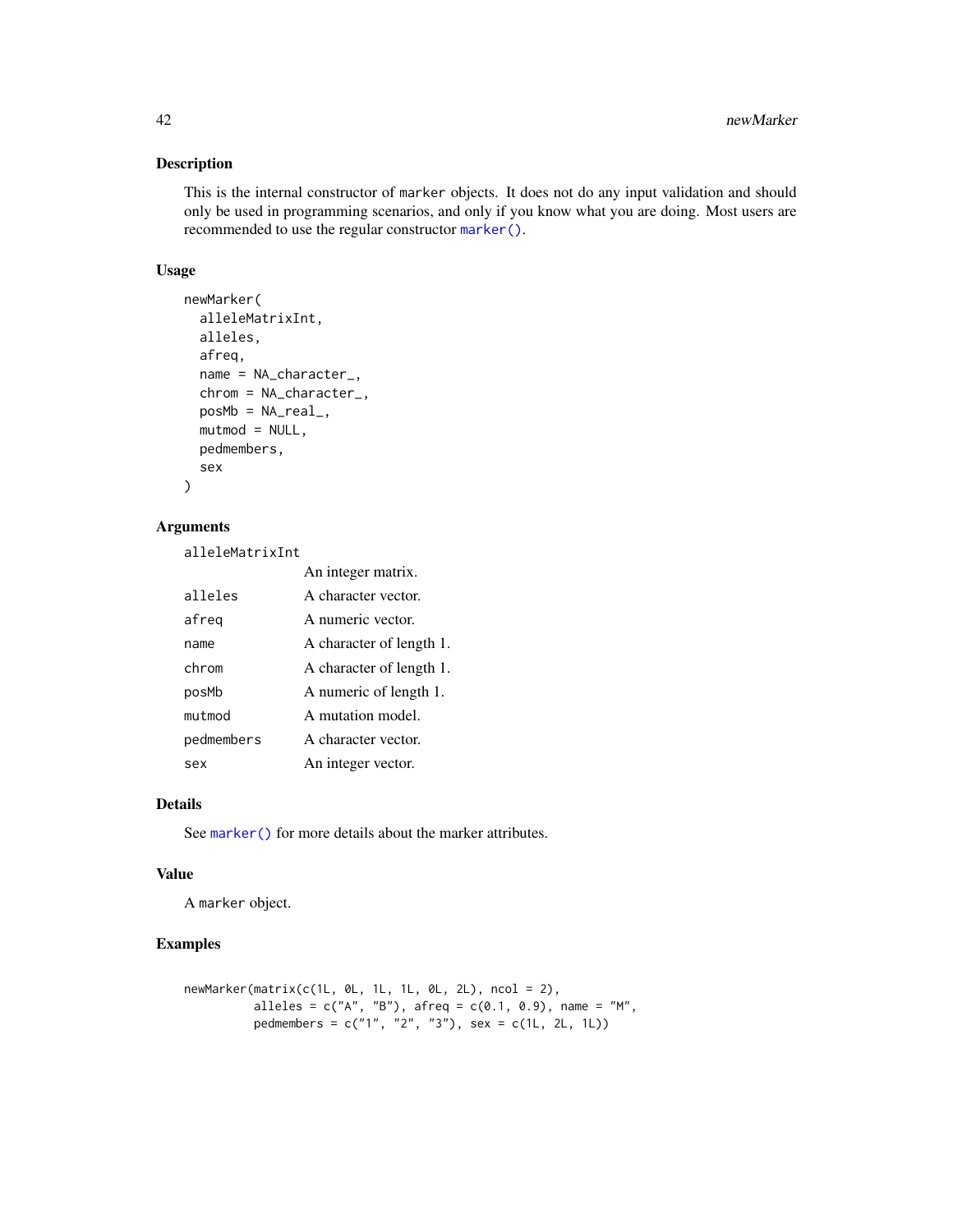This is the internal constructor of ped objects. It does not do any validation of input other than simple type checking. In particular it should only be used in programming scenarios where it is known that the input is a valid, connected pedigree. End users are recommended to use the regular constructor [ped\(\)](#page-43-0).

# Usage

newPed(ID, FIDX, MIDX, SEX, FAMID)

# Arguments

| TD          | A character vector. |
|-------------|---------------------|
| <b>FTDX</b> | An integer vector.  |
| MTDX        | An integer vector.  |
| <b>SFX</b>  | An integer vector.  |
| FAMTD       | A string.           |

# Details

See [ped\(\)](#page-43-0) for details about the input parameters.

# Value

A ped object.

# Examples

newPed("a", 0L, 0L, 1L, "")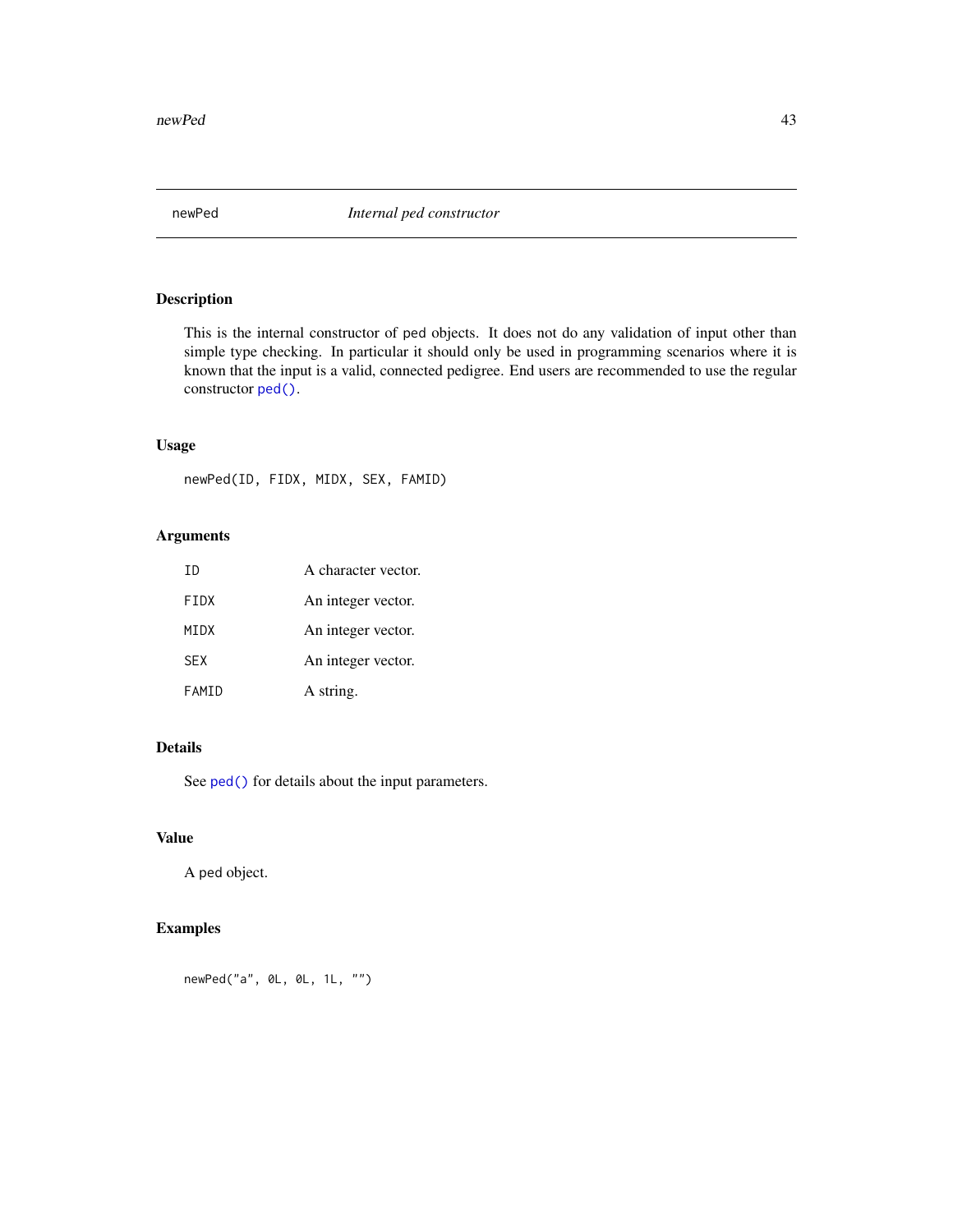The number of markers attached to a pedigree

# Usage

```
nMarkers(x)
```

```
hasMarkers(x)
```
### Arguments

x A ped object or a list of such (see Value).

## Value

The function nMarkers returns the number of marker objects attached to x. If x is a list of pedigrees, an error is raised unless all of them have the same number of markers.

The function hasMarkers returns TRUE if  $n$ Markers(x) > 0.

<span id="page-43-0"></span>ped *Pedigree construction*

# <span id="page-43-1"></span>Description

This is the basic constructor of ped objects. Utility functions for creating many common pedigree structures are described in [ped\\_basic.](#page-45-0)

#### Usage

```
ped(
  id,
  fid,
  mid,
  sex,
  famid = ",
  reorder = TRUE,
  validate = TRUE,
  isConnected = FALSE,
  verbose = FALSE
)
singleton(id = 1, sex = 1, famid = ")
```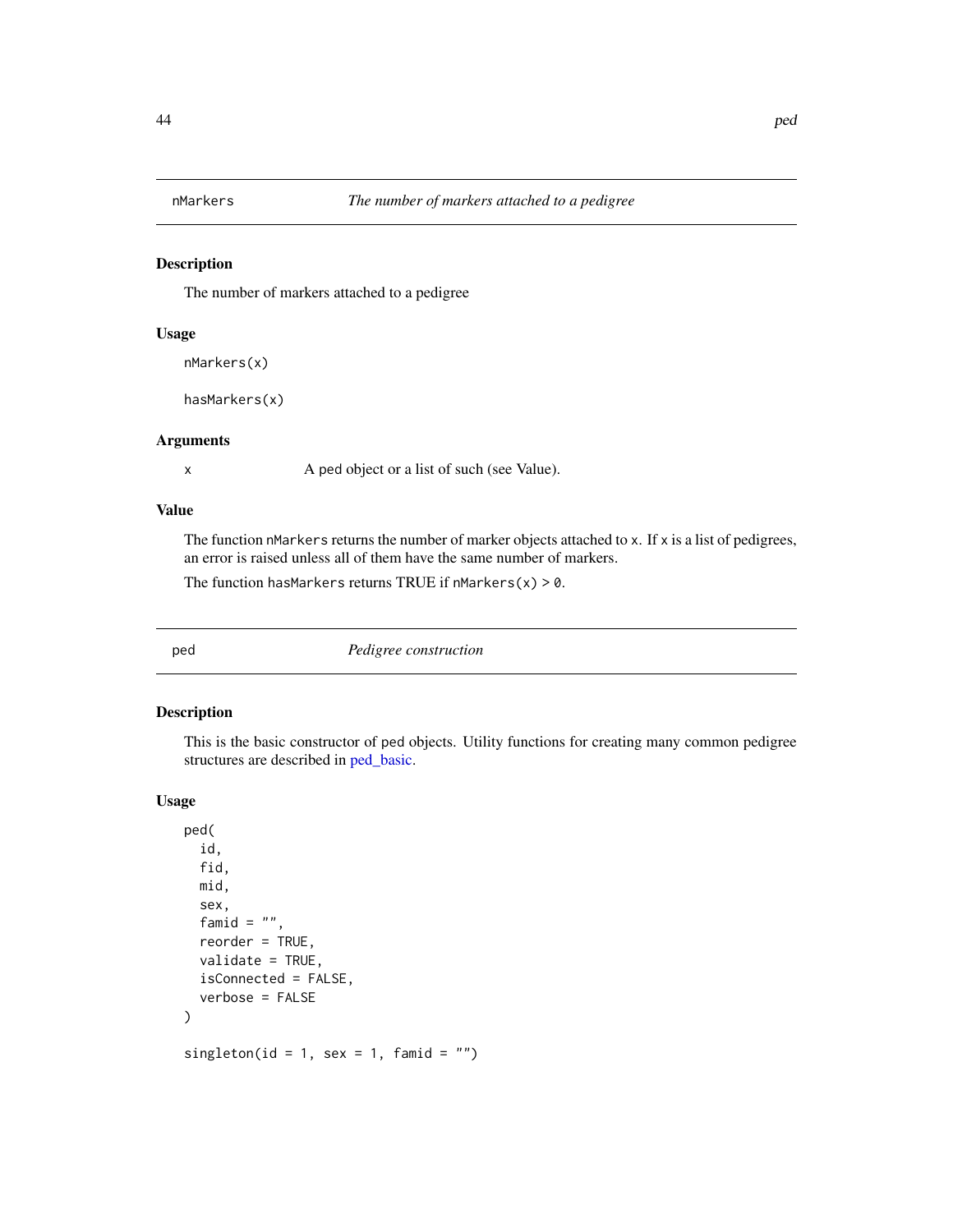#### ped the contract of the contract of the contract of the contract of the contract of the contract of the contract of the contract of the contract of the contract of the contract of the contract of the contract of the contra

### Arguments

| id          | a vector (numeric or character) of individual ID labels.                                                                                                                              |
|-------------|---------------------------------------------------------------------------------------------------------------------------------------------------------------------------------------|
| fid         | a vector of the same length as id, containing the labels of the fathers. In other<br>words fid[i] is the father of $id[i]$ , or 0 if $id[i]$ is a founder.                            |
| mid         | a vector of the same length as id, containing the labels of the mothers. In other<br>words $mid[i]$ is the mother of $id[i]$ , or 0 if $id[i]$ is a founder.                          |
| sex         | a numeric of the same length as id, describing the genders of the individuals (in<br>the same order as id.) Each entry must be either 1 (=male), 2 (=female) or 0<br>$(=\nunknown)$ . |
| famid       | a character string. Default: An empty string.                                                                                                                                         |
| reorder     | a logical. If TRUE, the pedigree is reordered so that all parents precede their<br>children.                                                                                          |
| validate    | a logical. If TRUE, validatePed() is run before returning the pedigree.                                                                                                               |
| isConnected | a logical, by default FALSE. If it is known that the input is connected, setting<br>this to TRUE speeds up the processing.                                                            |
| verbose     | a logical.                                                                                                                                                                            |

### Details

A singleton is a special ped object whose pedigree contains 1 individual. The class attribute of a singleton is c('singleton', 'ped').

Selfing, i.e. the presence of pedigree members whose father and mother are the same individual, is allowed in ped objects. Any such "self-fertilizing" parent must have undecided sex (sex =  $\theta$ ).

If the pedigree is disconnected, it is split into its connected components and returned as a list of ped objects.

#### Value

A ped object, which is essentially a list with the following entries:

- ID : A character vector of ID labels. Unless the pedigree is reordered during creation, this equals as.character(id)
- FIDX : An integer vector with paternal indices: For each  $j = 1, 2, \dots$ , the entry FIDX[j] is 0 if ID[j] has no father within the pedigree; otherwise ID[FIDX[j]] is the father of ID[j].
- MIDX : An integer vector with maternal indices: For each  $j = 1, 2, \dots$ , the entry MIDX[j] is 0 if ID[j] has no mother within the pedigree; otherwise ID[MIDX[j]] is the mother of ID[j].
- SEX : An integer vector with gender codes. Unless the pedigree is reordered, this equals as.integer(sex).
- FAMID : The family ID.
- UNBROKEN\_LOOPS : A logical: TRUE if the pedigree is inbred.
- LOOP\_BREAKERS : A matrix with loop breaker ID's in the first column and their duplicates in the second column. All entries refer to the internal IDs. This is usually set by [breakLoops\(\)](#page-18-0).
- FOUNDER\_INBREEDING : A list of two potential entries, "autosomal" and "x"; both numeric vectors with the same length as  $founders(x)$ . FOUNDER\_INBREEDING is always NULL when a new ped is created. See [founderInbreeding\(\)](#page-9-0).
- MARKERS : A list of marker objects, or NULL.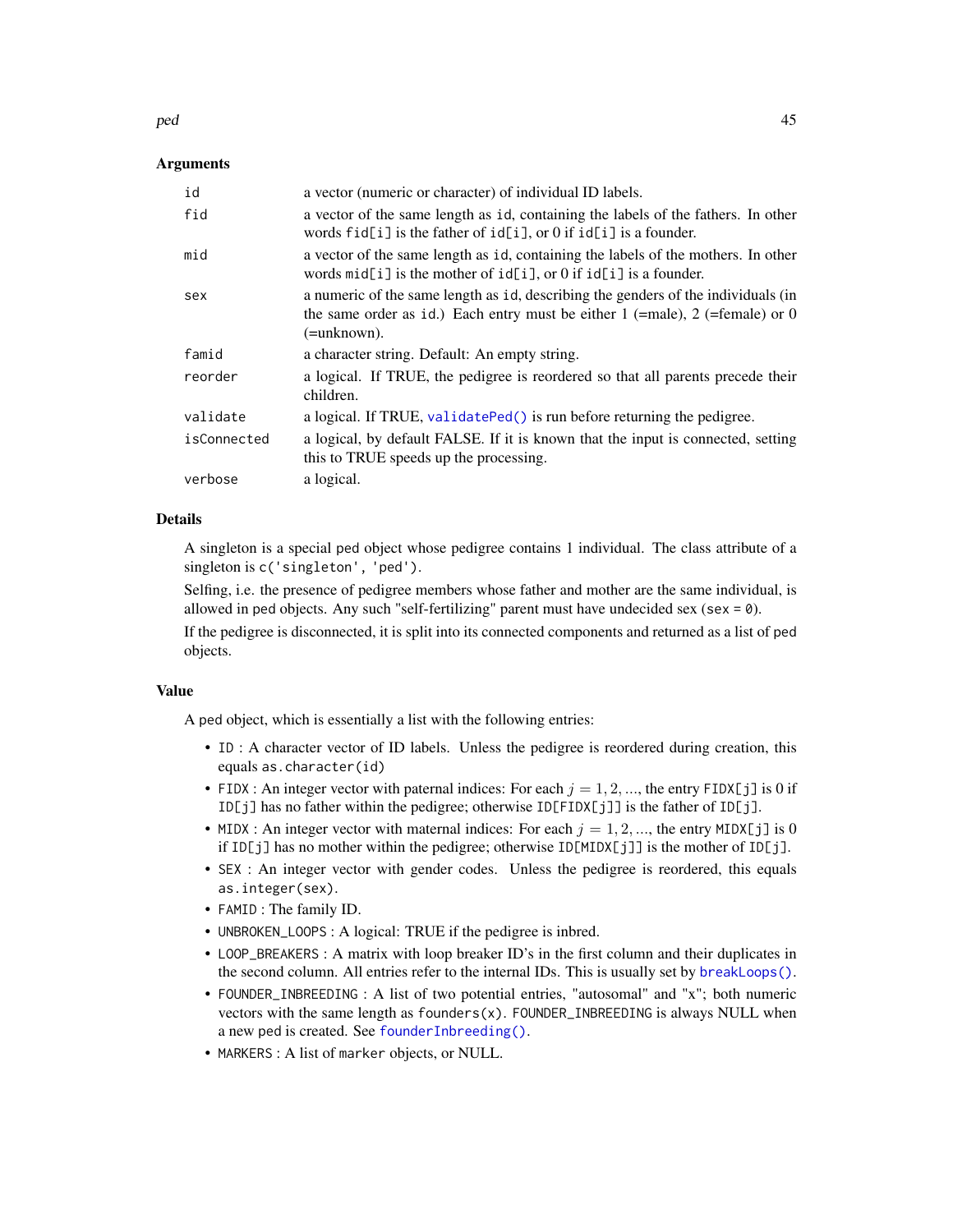### Author(s)

Magnus Dehli Vigeland

### See Also

[ped\\_basic,](#page-45-0) [ped\\_modify,](#page-52-0) [ped\\_subgroups,](#page-54-0) [relabel\(\)](#page-69-0)

#### Examples

```
# Trio
x = \text{ped}(id = 1:3, fid = c(0,0,1), mid = c(0,0,2), sex = c(1,2,1))# Female singleton
y = singleton('NN', sex = 2)
# Selfing
z = \text{ped}(id = 1:2, fid = 0:1, mid = 0:1, sex = 0:1)stopifnot(hasSelfing(z))
# Disconnected pedigree: Trio + singleton
w = \text{ped}(id = 1:4, fid = c(2,0,0,0), mid = c(3,0,0,0), sex = c(1,1,2,1))stopifnot(is.pedList(w), length(w) == 2)
```
pedtools *pedtools: Tools for working with pedigrees in R*

#### Description

A comprehensive collection of tools for creating, manipulating and visualising pedigrees and genetic marker data. Pedigrees can be read from text files or created on the fly with built-in functions. A range of utilities enable modifications like adding or removing individuals, breaking loops, and merging pedigrees. Pedigree plots are produced by wrapping the plotting functionality of the kinship2 package. A Shiny app for creating pedigrees, based on pedtools, is available at <https://magnusdv.shinyapps.io/quickped>. pedtools is the hub of the ped suite, a collection of packages for pedigree analysis. A detailed presentation of the ped suite is given in the book [Pedigree Analysis in R](https://www.elsevier.com/books/pedigree-analysis-in-r/vigeland/978-0-12-824430-2) (Vigeland, 2021, ISBN:9780128244302).

<span id="page-45-0"></span>ped\_basic *Create simple pedigrees*

### Description

Utility functions for creating some common pedigree structures.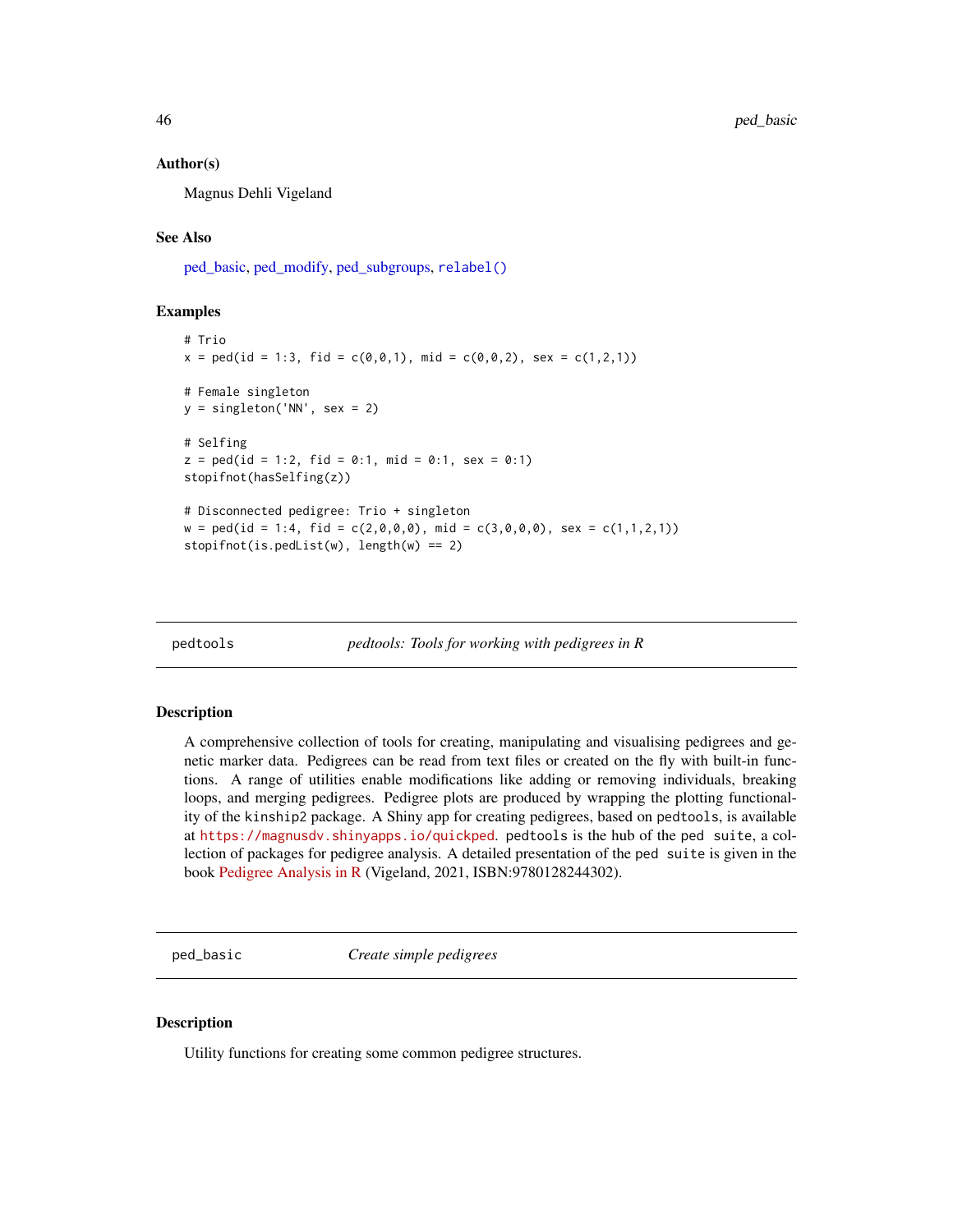### ped\_basic 47

# Usage

```
nuclearPed(nch = 1, sex = 1, father = "1", mother = "2", children = NULL)
halfSibPed(
 nch1 = 1,
  nch2 = 1,
  sex1 = 1,
  sex2 = 1,type = c("paternal", "maternal")
\mathcal{L}linearPed(n, sex = 1)
cousinPed(
  degree,
  removal = 0,
  side = c("right", "left"),
  half = FALSE,child = FALSE)
avuncularPed(
  top = c("uncle", "aunt"),bottom = c("nephew", "niece"),
  side = c("right", "left"),
  removal = 1,
  half = FALSE\mathcal{L}halfCousinPed(degree, removal = 0, side = c("right", "left"), child = FALSE)
ancestralPed(g)
selfingPed(s, sex = 1)
```
# Arguments

| nch    | The number of children, by default 1. If children is not NULL, nch is set to<br>length(children)                                                                                                                                                                                                                                                                                                                                                                                               |
|--------|------------------------------------------------------------------------------------------------------------------------------------------------------------------------------------------------------------------------------------------------------------------------------------------------------------------------------------------------------------------------------------------------------------------------------------------------------------------------------------------------|
| sex    | A vector with integer gender codes (0=unknown, 1=male, 2=female). In nuclear $Ped()$ ,<br>it contains the genders of the children and is recycled (if necessary) to length<br>nch. In linearPed() it also contains the genders of the children (1 in each<br>generation) and should have length at most n (recycled if shorter than this). In<br>selfing Ped() it should be a single number, indicating the gender of the last<br>individual (the others must necessarily have gender code 0.) |
| father | The label of the father. Default: "1".                                                                                                                                                                                                                                                                                                                                                                                                                                                         |
| mother | The label of the mother. Default: "2".                                                                                                                                                                                                                                                                                                                                                                                                                                                         |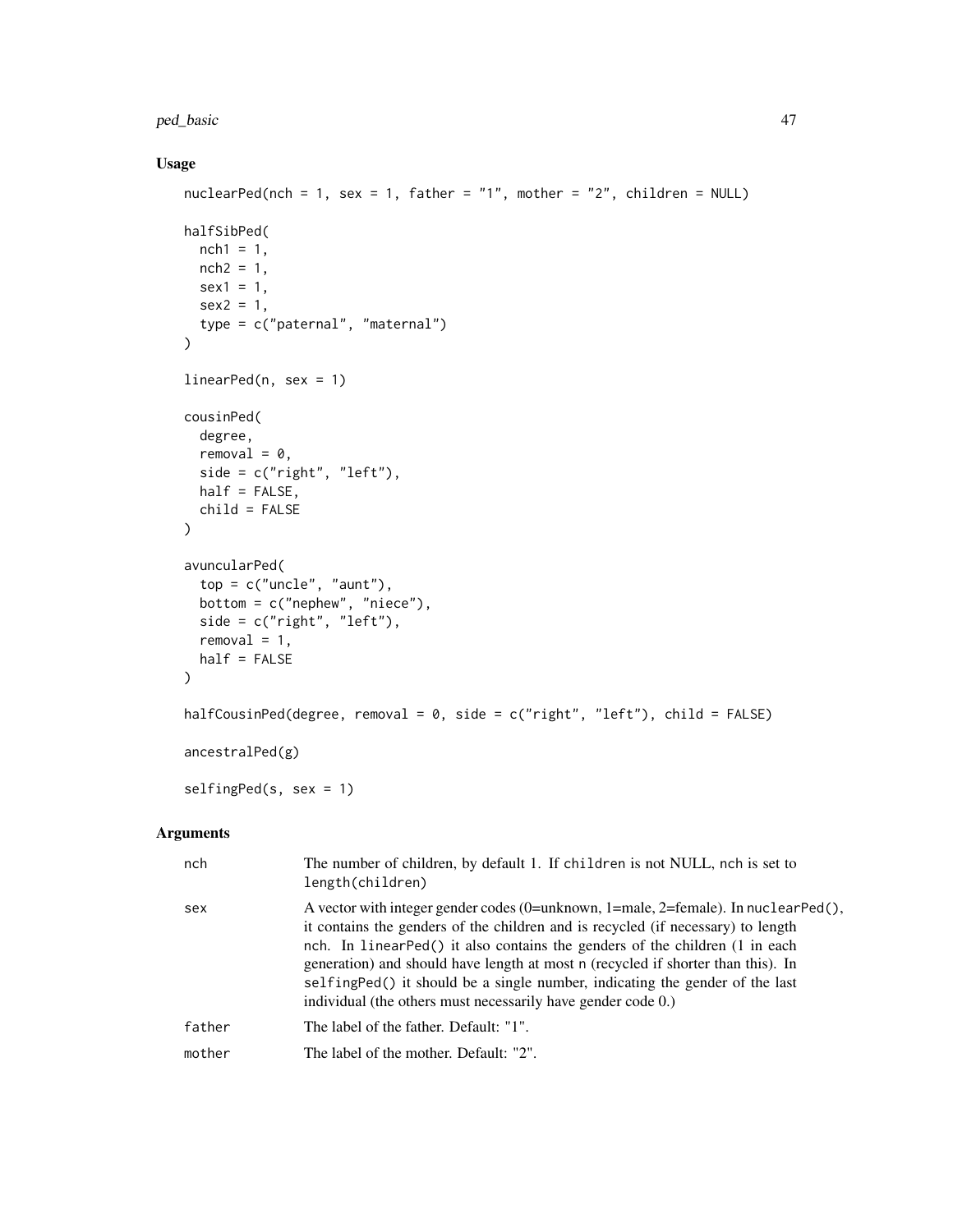| children    | A character with labels of the children. Default: "3", "4",                                                                                                                             |
|-------------|-----------------------------------------------------------------------------------------------------------------------------------------------------------------------------------------|
| nch1, nch2  | The number of children in each sibship.                                                                                                                                                 |
| sex1, sex2  | Vectors of gender codes for the children in each sibship. Recycled (if necessary)<br>to lengths nch1 and nch2 respectively.                                                             |
| type        | Either "paternal" or "maternal".                                                                                                                                                        |
| n           | The number of generations, not including the initial founders.                                                                                                                          |
| degree      | A non-negative integer: 0=siblings, 1=first cousins; 2=second cousins, a.s.o.                                                                                                           |
| removal     | A non-negative integer. See Details and Examples.                                                                                                                                       |
| side        | Either "right" or "left"; the side on which removals should be added.                                                                                                                   |
| half        | A logical indicating if the relationship should be "half-like". Default: FALSE.                                                                                                         |
| child       | A logical: Should an inbred child be added to the two bottom individuals?                                                                                                               |
| top, bottom | Words indicating the gender combination in avuncular relationships. The first<br>must be either "uncle" or "aunt", while the second is "nephew" or "niece". Both<br>can be abbreviated. |
| g           | A nonnegative integer indicating the number of ancestral generations to include.<br>The resulting pedigree has $2^{(g+1)-1}$ members. The case $g = 0$ results in a<br>singleton.       |
| S           | A nonnegative integer indicating the number of consecutive selfings. The case s<br>$= 0$ results in a singleton.                                                                        |

# Details

halfSibPed(nch1, nch2) produces a pedigree containing two sibships (of sizes nch1 and nch2) with the same father, but different mothers. If maternal half sibs are wanted instead, add type = "maternal".

cousinPed(degree = n, removal = k) creates a pedigree with two n'th cousins, k times removed. By default, removals are added on the right side, but this can be changed by adding side = left.

 $halfCousinPed(...)$  is a synonym for cousinPed(..., half = TRUE).

avuncularPed() creates uncle/aunt - nephew/niece pedigrees. The empty call avuncularPed() is equivalent to avuncularPed("uncle", "nephew"). Note that the arguments can be abbreviated, so that e.g. avuncularPed("a", "ni") produces an aunt-niece relationship. Grand (and great-grand etc) uncles/aunts can be produced by specifying removal greater than 1.

ancestralPed(g) returns the family tree of a single individual, including all ancestors g generations back.

selfingPed(s) returns a line of s consecutive selfings.

# Value

A ped object.

# See Also

[ped\(\)](#page-43-0), [singleton\(\)](#page-43-1), [ped\\_complex,](#page-48-0) [ped\\_subgroups](#page-54-0)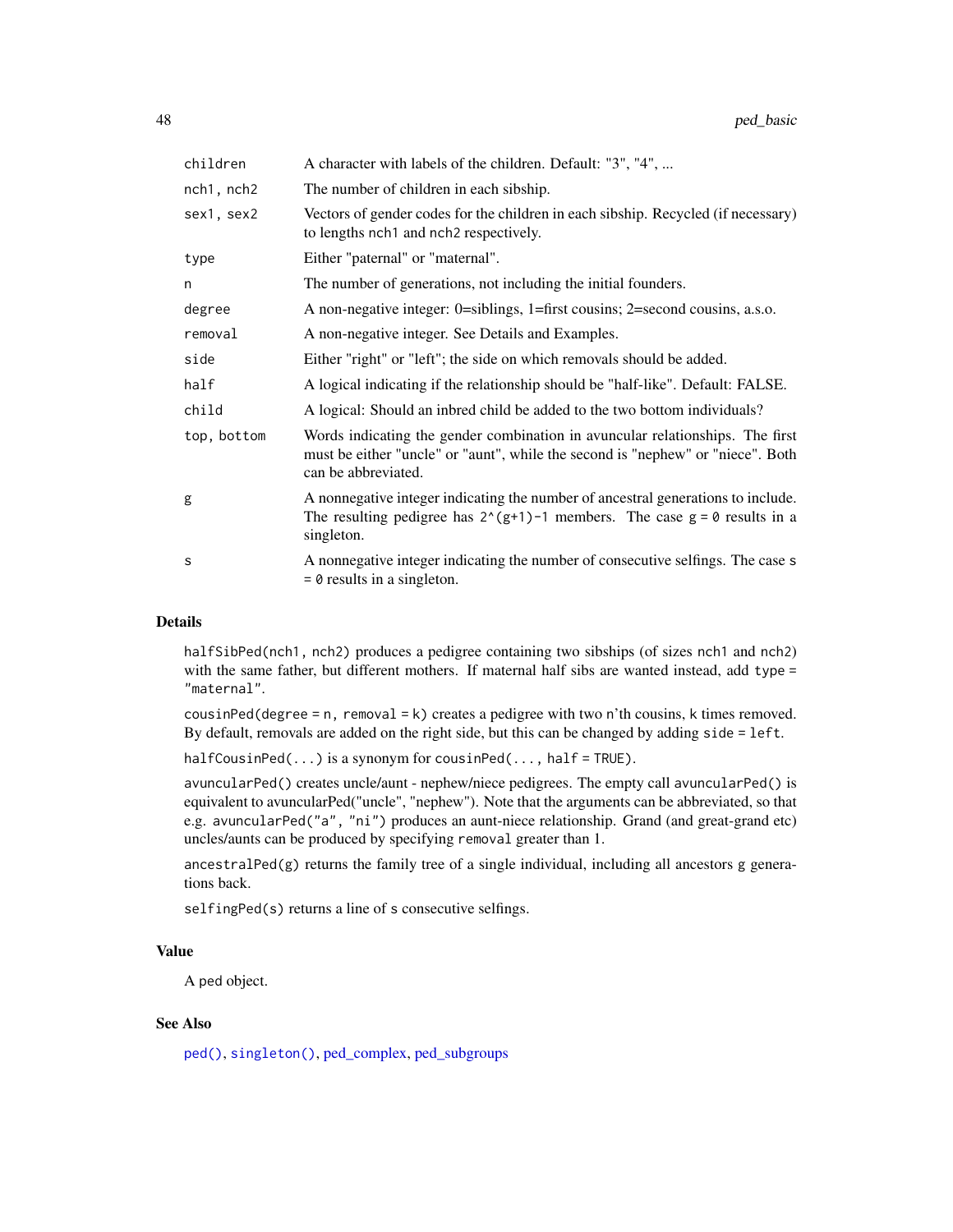# ped\_complex 49

# Examples

```
# A nuclear family with 2 boys and 3 girls
nuclearPed(5, sex = c(1, 1, 2, 2, 2))# A straight line of females
linearPed(3, sex = 2)
# Paternal half brothers
halfSibPed()
# Maternal half sisters
halfSibPed(sex1 = 2, sex2 = 2, type = "maternal")
# Larger half sibships: boy and girl on one side; 3 girls on the other
halfSibPed(nch1 = 2, sex = 1:2, nch2 = 3, sex2 = 2)# Grand aunt:
cousinPed(degree = 0, removal = 2)# Second cousins once removed.
cousinPed(degree = 2, removal = 1)# Same, but with the 'removal' on the left side.
cousinPed(2, 1, side = "left")# A child of half first cousins.
halfCousinPed(degree = 1, child = TRUE)
# The 'family tree' of a person
ancestralPed(g = 2)
```
<span id="page-48-0"></span>ped\_complex *Complex pedigree structures*

#### Description

Functions for creating a selection of pedigrees that are awkward to construct from scratch or with the simple structures described in [ped\\_basic.](#page-45-0)

### Usage

```
doubleCousins(
  degree1,
  degree2,
  removal1 = 0,
  removal2 = 0,
 half1 = FALSE,
```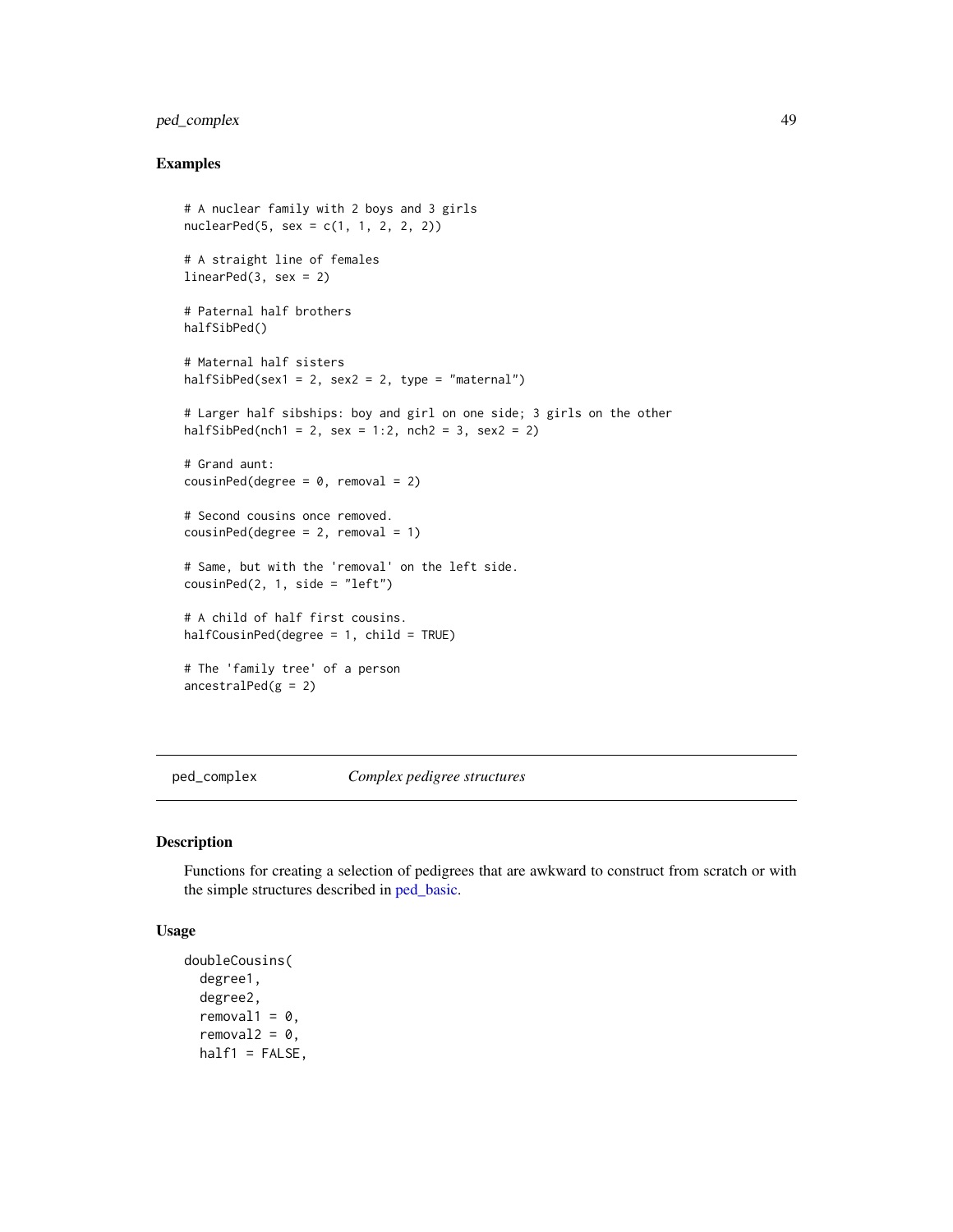```
half2 = FALSE,child = FALSE)
doubleFirstCousins()
quadHalfFirstCousins()
fullSibMating(n)
halfSibStack(n)
halfSibTriangle(g)
```
### **Arguments**

| degree1, degree2, removal1, removal2 |                                                                                     |  |
|--------------------------------------|-------------------------------------------------------------------------------------|--|
|                                      | Nonnegative integers.                                                               |  |
| half1, half2                         | Logicals, indicating if the fathers (resp. mothers) should be full or half cousins. |  |
| child                                | A logical: Should a child be added to the double cousins?                           |  |
| n                                    | A positive integer indicating the number of crossings.                              |  |
| g                                    | A positive integer; the number of generations.                                      |  |

# Details

The function doubleCousins returns a pedigree linking two individuals who are simultaneous paternal and maternal cousins. More precisely, they are:

- paternal (full or half) cousins of type (degree1, removal1)
- maternal (full or half) cousins of type (degree2, removal2).

For convenience, a wrapper doubleFirstCousins is provided for the most common case, double first cousins.

quadHalfFirstCousins produces a pedigree with quadruple half first cousins.

fullSibMating crosses full sibs consecutively n times.

halfSibStack produces a breeding scheme where the two individuals in the final generation are simultaneous half k'th cousins, for each  $k = 0, \ldots, n-1$ .

halfSibTriangle produces a triangular pedigree in which every pair of parents are half siblings.

# Value

A [ped](#page-43-0) object.

### See Also

[ped\\_basic](#page-45-0)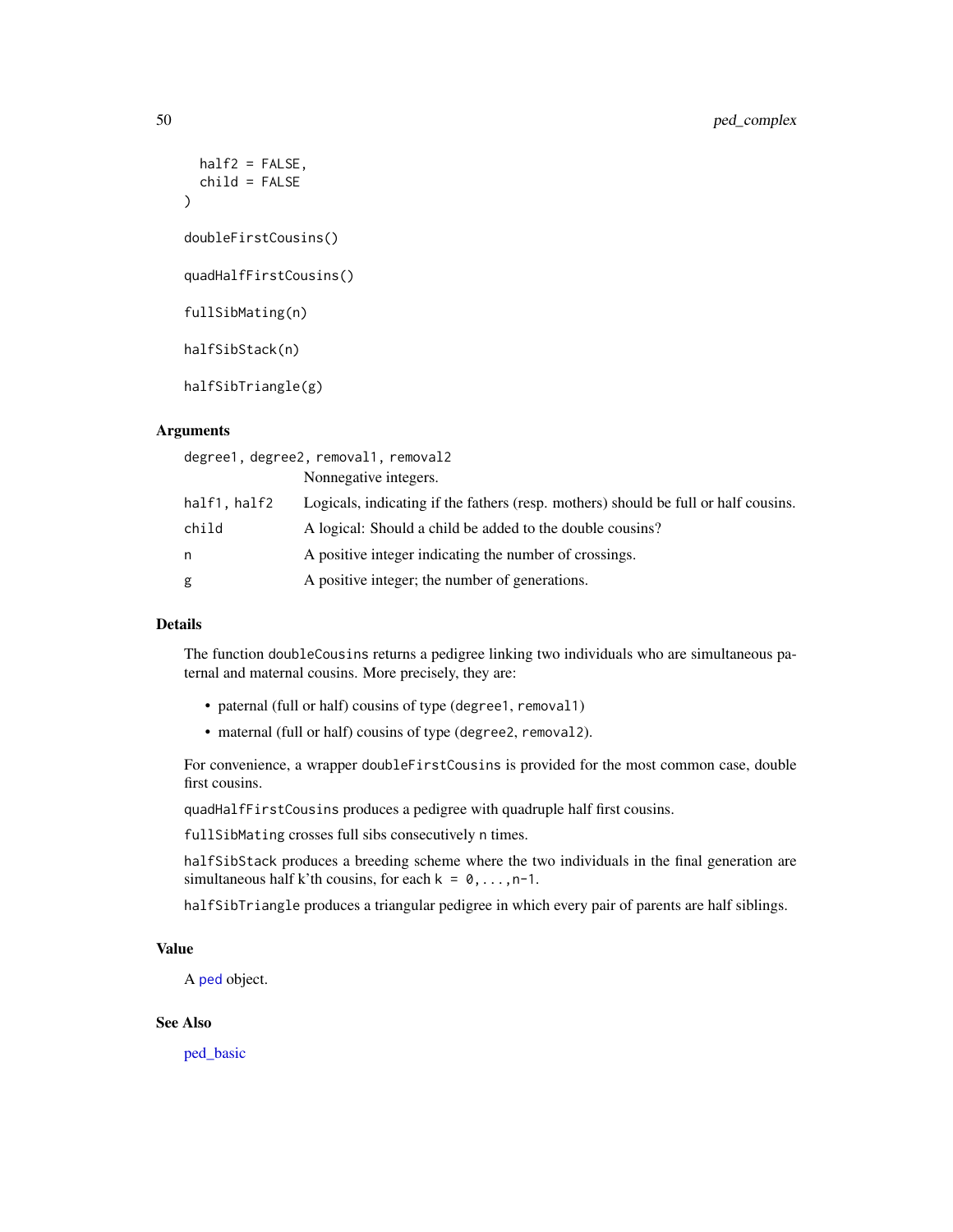# ped\_internal 51

# Examples

```
# Consecutive brother-sister matings.
x = fullSibMating(2)# plot(x)
# Simultaneous half siblings and half first cousins
x = halfSibStack(2)# plot(x)
# Double first cousins
x = doubleFirstCousins()
# plot(x)
# Quadruple half first cousins
x = quadHalfFirstCousins()
# plot(x) # Weird plotting behaviour for this pedigree.
# Triangular half-sib pattern
x = halfSibTriangle(4)
# plot(x)
```
#### ped\_internal *Internal ordering of pedigree members*

### <span id="page-50-0"></span>Description

These functions give access to - and enable modifications of - the order in which the members of a pedigree are stored. (This is the order in which the members are listed when a ped object is printed to the screen.)

### Usage

```
reorderPed(x, neworder = NULL)
```

```
parentsBeforeChildren(x)
```

```
hasParentsBeforeChildren(x)
```

```
foundersFirst(x)
```
internalID(x, ids, errorIfUnknown = TRUE)

### Arguments

x A ped object. Most of these functions also accepts ped lists.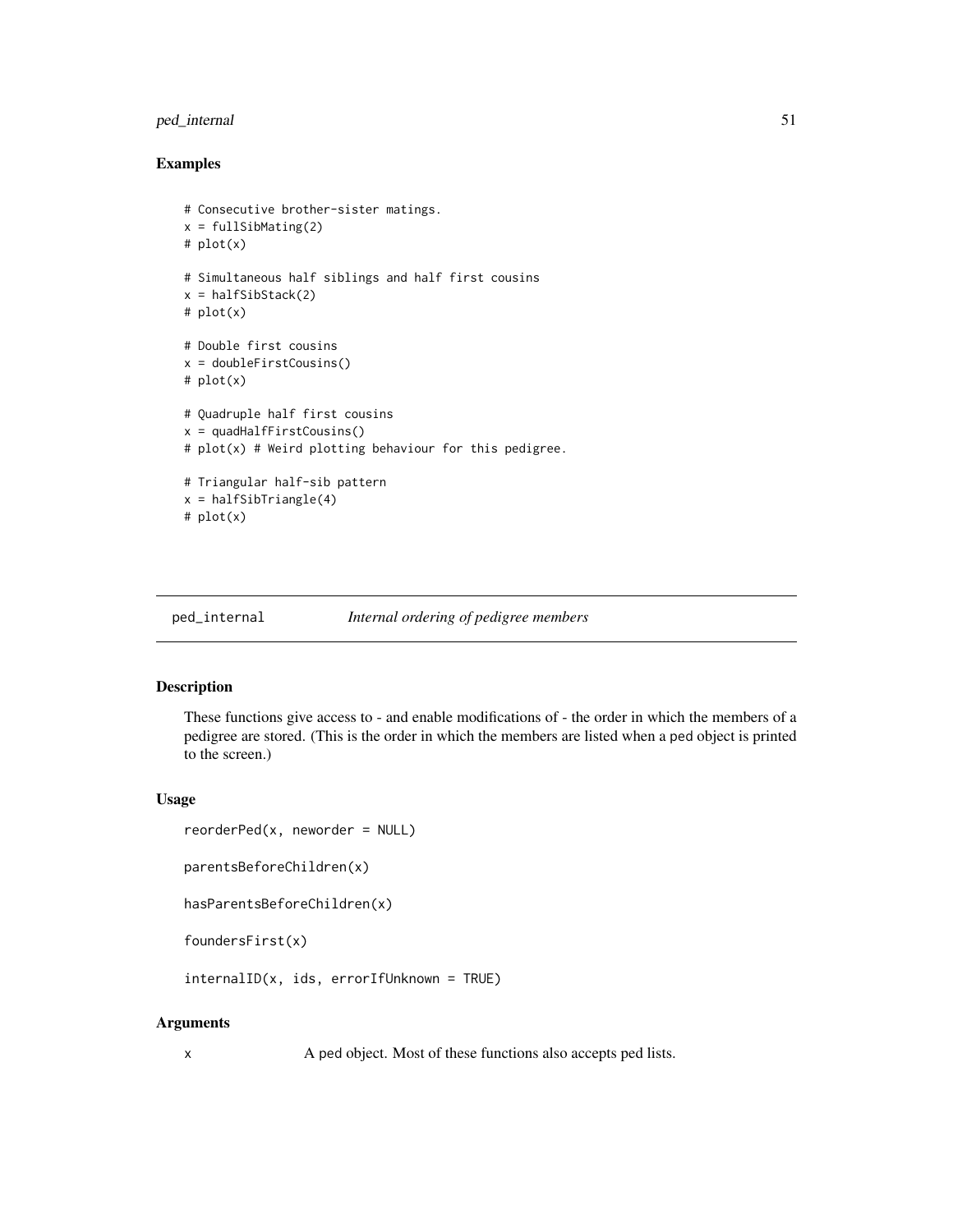| neworder | A permutation of labels(x) or of vector 1: $\text{pedsize}(x)$ . By default, the sorting<br>order of the ID labels is used.                          |
|----------|------------------------------------------------------------------------------------------------------------------------------------------------------|
| ids      | A character vector (or coercible to one) of original ID labels.                                                                                      |
|          | errorIfUnknown A logical. If TRUE (default), the function stops with an error if not all elements<br>of ids are recognised as names of members in x. |

### Details

The internal ordering is usually of little importance for end users, with one important exception: Certain pedigree-traversing algorithms require parents to precede their children. A special function, parentsBeforeChildren() is provided for this purpose. This is a wrapper of the more general reorderPed() which allows any permutation of the members.

It should be noted that [ped\(\)](#page-43-0) by default calls parentsBeforeChildren() whenever a pedigree is created, unless explicitly avoided with reorder = FALSE.

hasParentsBeforeChildren() can be used as a quick test to decide if it is necessary to call parentsBeforeChildren().

The foundersFirst() function reorders the pedigree so that all the founders come first.

The utility internal ID() converts ID labels to indices in the internal ordering. If  $x$  is a list of pedigrees, the output is a data frame containing both the component number and internal ID (within the component).

### See Also

[ped\(\)](#page-43-0)

### Examples

```
x = \text{ped(id} = 3:1, \text{ fid} = \text{c}(1, 0, 0), \text{ mid} = \text{c}(2, 0, 0), \text{ sex} = \text{c}(1, 2, 1), \text{ reorder} = \text{FALSE}x
```

```
# The 'ids' argument is converted to character, hence these are equivalent:
intervalID(x, ids = 3)intervalID(x, ids = "3")
```
hasParentsBeforeChildren(x)

```
# Fix the ordering
y = parentsBeforeChildren(x)
intervalID(y, ids = 3)
```
# A different ordering reorderPed(x, c(2,1,3))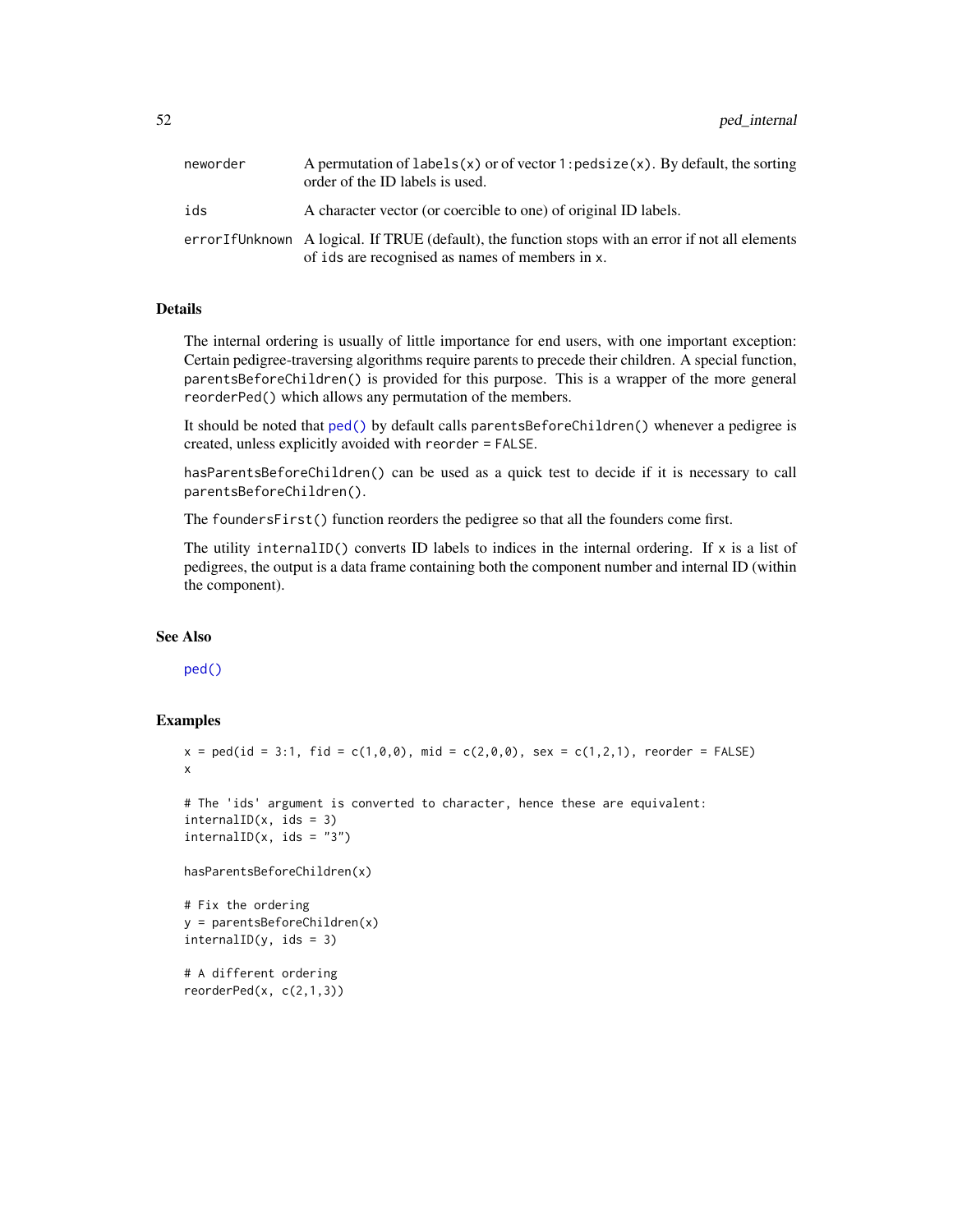<span id="page-52-0"></span>

Functions for adding or removing individuals in a 'ped' object.

# Usage

```
addChildren(
 x,
 father = NULL,mother = NULL,
 nch = NULL,sex = 1,
 ids = NULL,verbose = TRUE
)
addSon(x, parents, id = NULL, verbose = TRUE, parent = NULL)addDaughter(x, parents, id = NULL, verbose = TRUE, parent = NULL)addParents(x, id, father = NULL, mother = NULL, verbose = TRUE)removeIndividuals(x, ids, verbose = TRUE)
branch(x, id)
## S3 method for class 'ped'
subset(x, subset, ...)
```
# Arguments

| x              | A ped object.                                                                                                                                                                                                                                                                                                                                                                                                                             |
|----------------|-------------------------------------------------------------------------------------------------------------------------------------------------------------------------------------------------------------------------------------------------------------------------------------------------------------------------------------------------------------------------------------------------------------------------------------------|
| father, mother | Single ID labels. At least one of these must belong to an existing pedigree<br>member. The other label may either: 1) belong to an existing member, 2) not<br>belong to any existing member, or 3) be missing (i.e. not included in the function<br>call). In cases 2 and 3 a new founder is added to the pedigree. In case 2 its label<br>is the one given, while in case 3 a suitable label is created by the program (see<br>Details). |
| nch            | A positive integer indicating the number of children to be created. Default: 1.                                                                                                                                                                                                                                                                                                                                                           |
| sex            | Gender codes of the created children (recycled if needed).                                                                                                                                                                                                                                                                                                                                                                                |
| ids            | A character vector (or coercible to such) with ID labels. In addChildren the<br>(optional) ids argument is used to specify labels for the created children. If<br>given, its length must equal nch. If not given, labels are assigned automatically<br>as explained in Details.                                                                                                                                                           |
|                |                                                                                                                                                                                                                                                                                                                                                                                                                                           |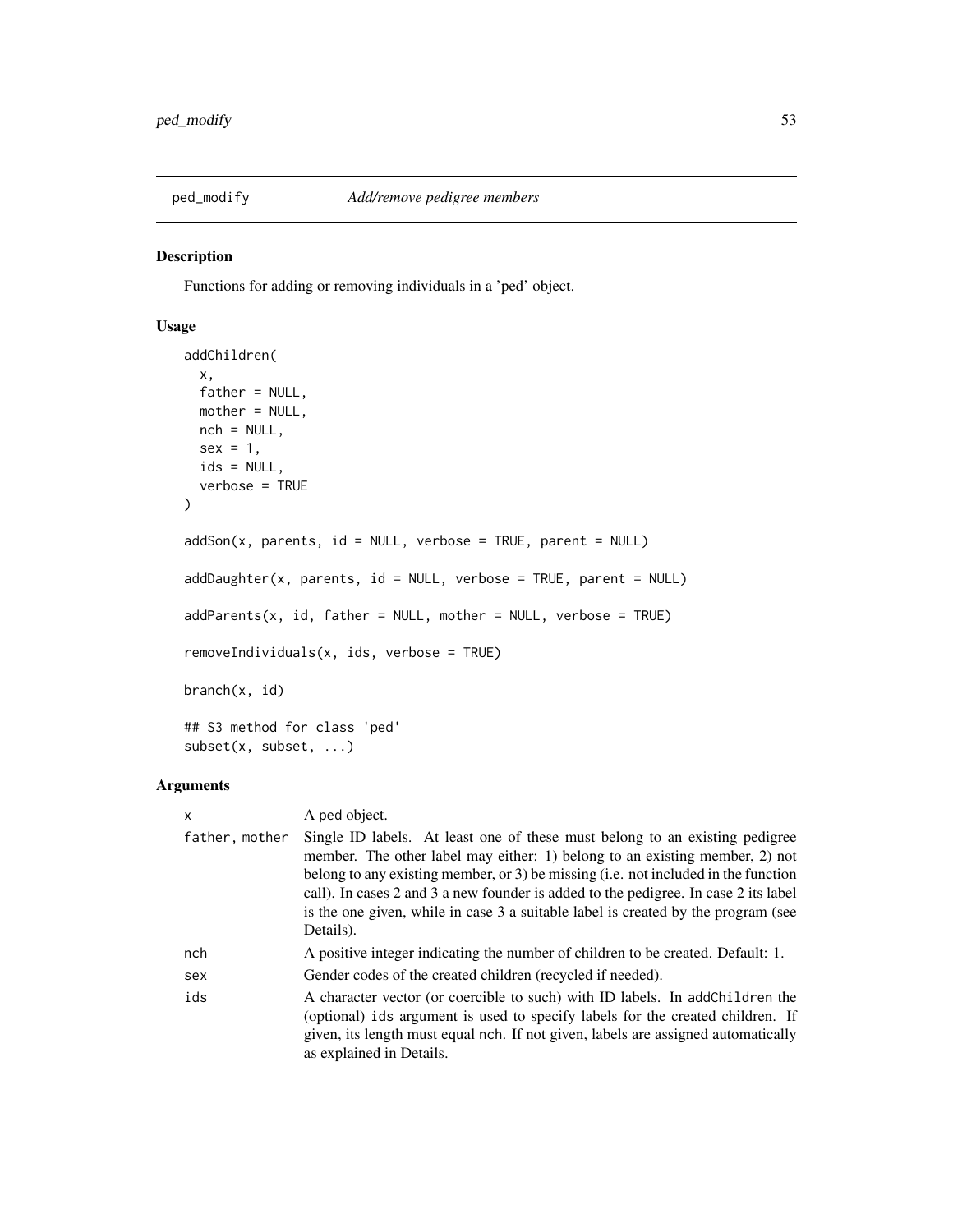| verbose    | A logical: Verbose output or not.                                                             |
|------------|-----------------------------------------------------------------------------------------------|
| parents    | A vector of 1 or 2 ID labels, of which at least one must be an existing member<br>of x.       |
| id         | The ID label of some existing pedigree member.                                                |
| parent     | Deprecated; renamed to parents.                                                               |
| subset     | A character vector (or coercible to such) with ID labels forming a connected<br>sub-pedigree. |
| $\ddots$ . | Not used.                                                                                     |
|            |                                                                                               |

# **Details**

In addChildren() and addParents(), labels of added individuals are created automatically if they are not specified by the user. In the automatic case, the labelling depends on whether the existing labels are integer-like or not (i.e. if  $labels(x)$  equals as.character(as.integer(labels(x))). If so, the new labels are integers subsequent to the largest of the existing labels. If not, the new labels are "NN\_1", "NN\_2", ... If any such label already exists, the numbers are adjusted accordingly.

addSon() and addDaughter() are wrappers for the most common use of addChildren(), namely adding a single child to a pedigree. Note that the parents can be given in any order. If only one parent is supplied, the other is created as a new individual.

In removeIndividuals() all descendants of ids are also removed. Any individuals (spouses) left unconnected to the remaining pedigree are also removed.

The branch() function extracts the sub-pedigree formed by id and all his/her spouses and descendants.

Finally, subset() can be used to extract any connected sub-pedigree. (Note that in the current implementation, the function does not actually check that the indicated subset forms a connected pedigree; failing to comply with this may lead to obscure errors.)

# Value

The modified ped object.

### See Also

[ped\(\)](#page-43-0), [relabel\(\)](#page-69-0), [swapSex\(\)](#page-17-0)

#### Examples

```
x = nuclearPed(1)
```
# To see the effect of each command below, use  $plot(x)$  in between.

```
x = \text{addSon}(x, 3)
```

```
x = addParents(x, id = 4, father = 6, mother = 7)
```
 $x =$  removeIndividuals(x, 4)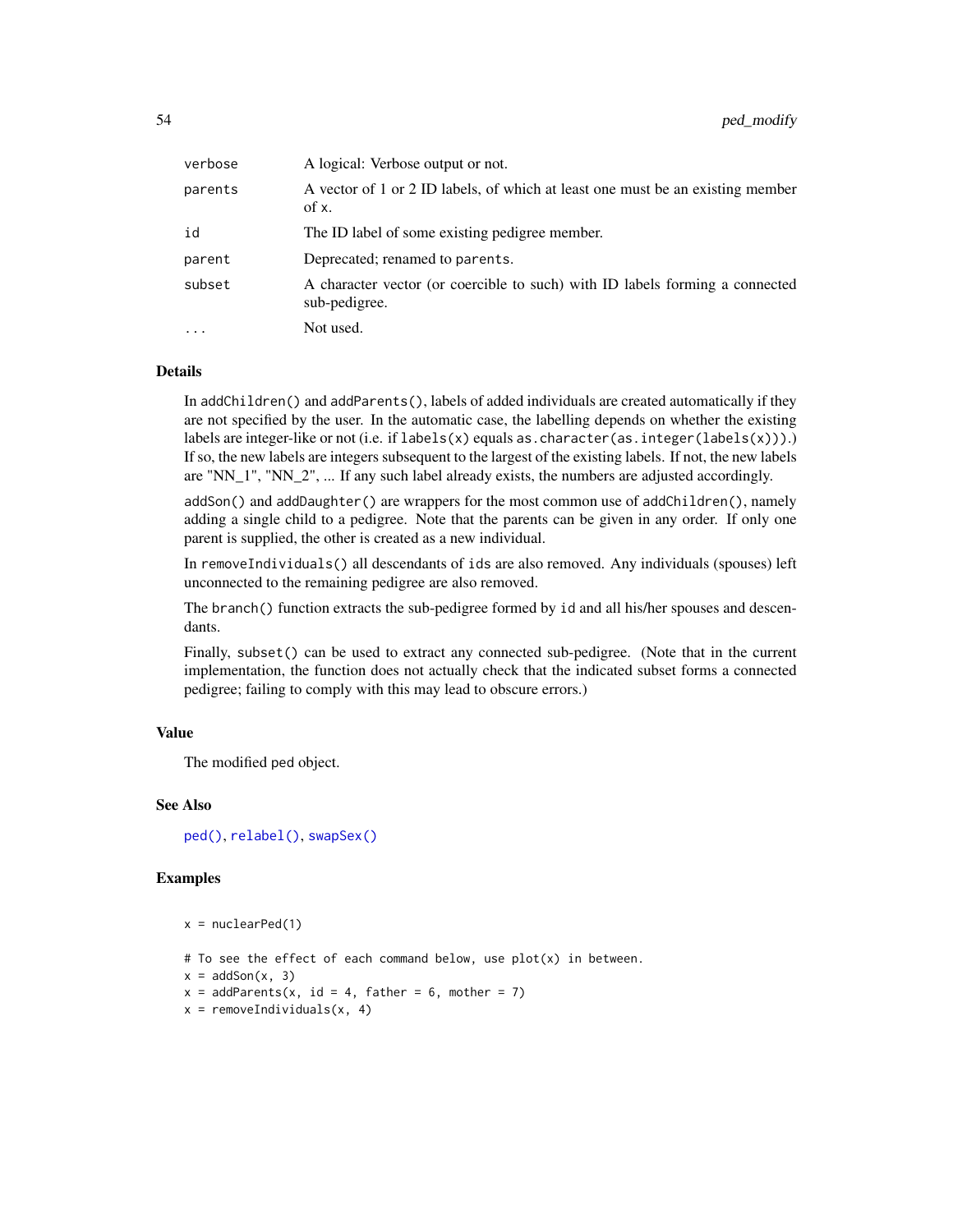<span id="page-54-0"></span>

A collection of utility functions for identifying pedigree members with certain properties.

#### Usage

```
founders(x, internal = FALSE)nonfounders(x, internal = FALSE)
leaves(x, internal = FALSE)males(x, internal = FALSE)females(x, internal = FALSE)
typedMembers(x, internal = FALSE)
untypedMembers(x, internal = FALSE)father(x, id, internal = FALSE)mother(x, id, internal = FALSE)children(x, id, internal = FALSE)offspring(x, id, internal = FALSE)spouses(x, id, internal = FALSE)unrelated(x, id, internal = FALSE)parents(x, id, internal = FALSE)grandparents(x, id, degree = 2, internal = FALSE)sibling(x, id, half = NA, internal = FALSE)nephews\_nieces(x, id, removal = 1, half = NA, internal = FALSE)anceators(x, id, inclusive = FALSE, internal = FALSE)commonAncestors(x, ids, inclusive = FALSE, internal = FALSE)
```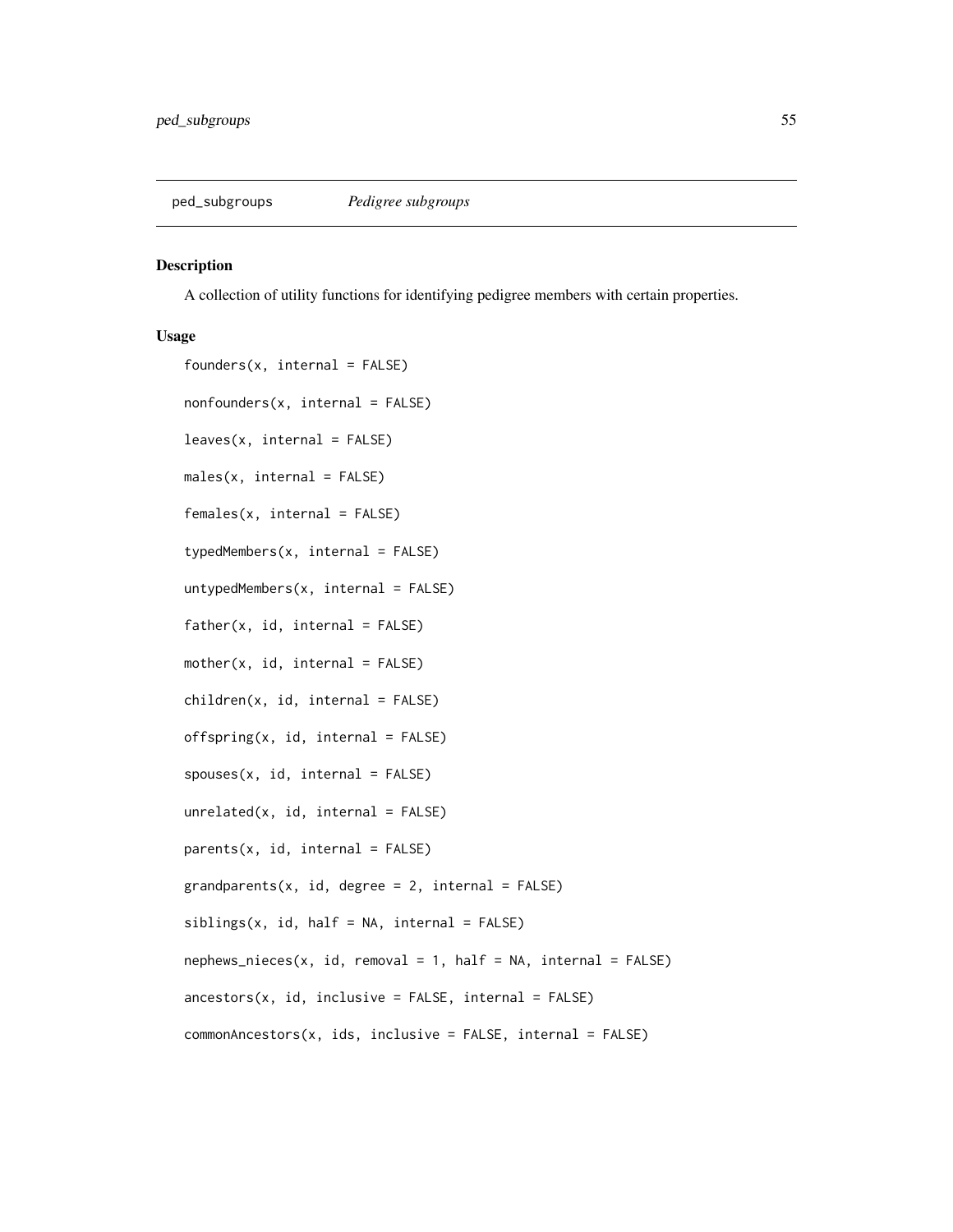```
descendants(x, id, inclusive = FALSE, internal = FALSE)commonDescendants(x, ids, inclusive = FALSE, internal = FALSE)descentPaths(x, ids = founders(x), internal = FALSE)
```
### **Arguments**

| x               | A ped() object or a list of such.                                                                                                                    |
|-----------------|------------------------------------------------------------------------------------------------------------------------------------------------------|
| internal        | A logical indicating whether id (or ids) refers to the internal order.                                                                               |
| id, ids         | A character (or coercible to such) with one or several ID labels.                                                                                    |
| degree, removal |                                                                                                                                                      |
|                 | Non-negative integers.                                                                                                                               |
| half            | a logical or NA. If TRUE (resp. FALSE), only half (resp. full) siblings/cousins/nephews/nieces<br>are returned. If NA, both categories are included. |
| inclusive       | A logical indicating whether an individual should be counted among his or her<br>own ancestors/descendants                                           |

# Value

The functions founders, nonfounders, males, females, leaves each return a vector containing the IDs of all pedigree members with the wanted property. (Recall that a founder is a member without parents in the pedigree, and that a leaf is a member without children in the pedigree.)

The functions father, mother, cousins, grandparents, nephews\_nieces, children, parents, siblings, spouses, unrelated, each returns a vector containing the IDs of all pedigree members having the specified relationship with id.

The commands ancestors(x, id) and descendants(x, id) return vectors containing the IDs of all ancestors (resp. descendants) of the individual id within the pedigree x. If inclusive = TRUE, id is included in the output, otherwise not.

For commonAncestors $(x, ids)$  and commonDescendants $(x, ids)$ , the output is a vector containing the IDs of common ancestors (descendants) to all of ids.

Finally, descentPaths $(x, ids)$  returns a list of lists, containing all pedigree paths descending from each individual in ids (by default all founders).

#### Author(s)

Magnus Dehli Vigeland

### Examples

 $x = \text{ped}(id = 2:9,$ fid =  $c(\emptyset, \emptyset, 2, \emptyset, 4, 4, \emptyset, 2)$ ,  $mid = c(0, 0, 3, 0, 5, 5, 0, 8)$ ,  $sex = c(1, 2, 1, 2, 1, 2, 2, 2))$  $spouses(x, id = 2) # 3, 8$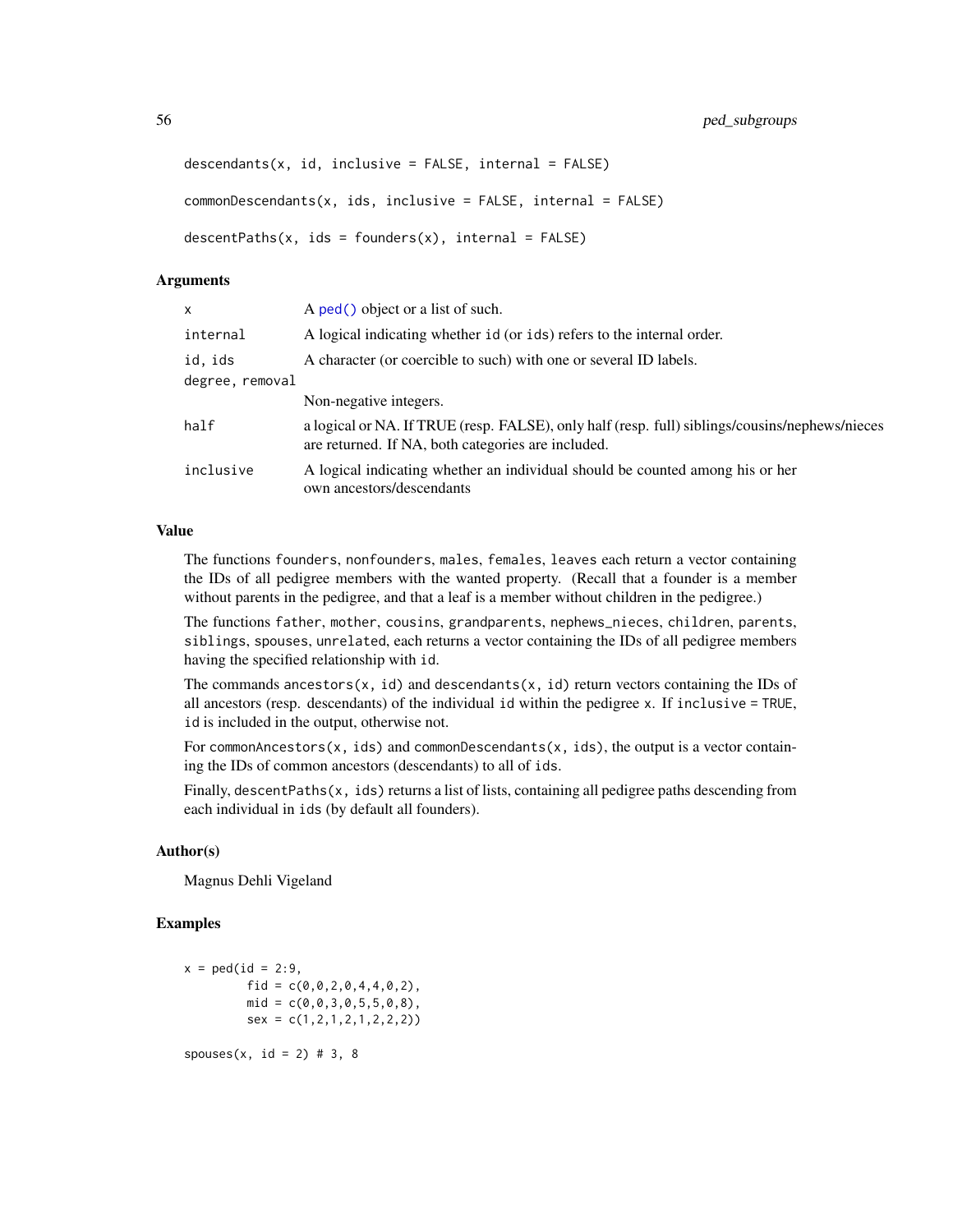#### ped\_utils 57

```
children(x, 2) # 4, 9
descendants(x, 2) # 4, 6, 7, 9
sibling(x, 4) # 9 (full or half)<br>unrelated(x, 4) # 5, 8
unrelated(x, 4)father(x, 4) # 2<br>mother(x, 4) # 3
mother(x, 4)sibling(x, 4, half = FALSE) # none
siblings(x, 4, half = TRUE) # 9
leaves(x) # 6, 7, 9
founders(x) # 2, 3, 5, 8
```
ped\_utils *Pedigree utilities*

# Description

Various utility functions for ped objects.

# Usage

```
pedsize(x)
generations(x, maxOnly = TRUE, maxComp = TRUE)
hasUnbrokenLoops(x)
hasInbredFounders(x, chromType = "autosomal")
hasSelfing(x)
hasCommonAncestor(x)
subnucs(x)
peelingOrder(x)
```
# Arguments

| $\mathsf{x}$ | A ped object, or (in some functions - see Details) a list of such. |
|--------------|--------------------------------------------------------------------|
| maxOnly      | A logical, by default TRUE. (See Value.)                           |
| maxComp      | A logical, by default TRUE. (See Value.)                           |
| chromType    | Either "autosomal" (default) or "x".                               |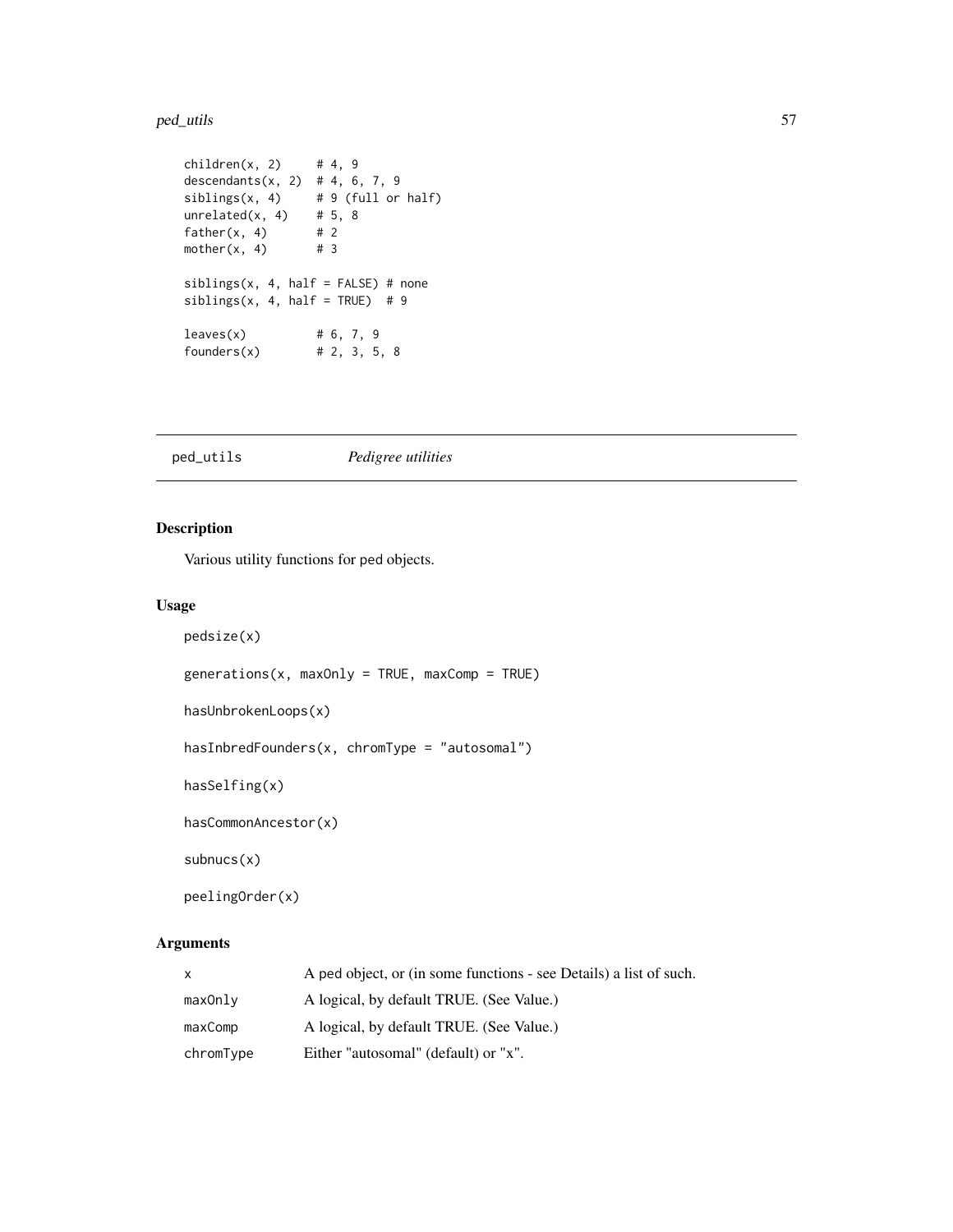#### Value

- pedsize $(x)$  returns the number of pedigree members in each component of x.
- generations(x) by default returns the number of generations in x, defined as the number of individuals in the longest line of parent-child links. (Note that this definition is valid also if x has loops.) If maxOnly = FALSE, the output is a named integer vector, showing the generation number of each pedigree member. If x has multiple components, the output depends on the parameter maxComp. If this is FALSE, the output is a vector containing the result for each component. If TRUE (default), only the highest number is returned.
- hasUnbrokenLoops(x) returns TRUE if x has loops, otherwise FALSE. (No computation is done here; the function simply returns the value of x\$UNBROKEN\_LOOPS).
- hasInbredFounders(x) returns TRUE is founder inbreeding is specified for x and at least one founder has positive inbreeding coefficient. See [founderInbreeding\(\)](#page-9-0) for details.
- hasSelfing(x) returns TRUE if the pedigree contains selfing events. This is recognised by father and mother begin equal for some child. (Note that for this to be allowed, the gender code of the parent must be 0.)
- hasCommonAncestor(x) computes a logical matrix A whose entry  $A[i, j]$  is TRUE if pedigree members i and j have a common ancestor in x, and FALSE otherwise. By convention,  $A[i, i]$ is TRUE for all i.
- subnucs(x) returns a list of all nuclear sub-pedigrees of x, wrapped as nucleus objects. Each nucleus is a list with entries father, mother and children.
- peeling Order $(x)$  calls subhucs $(x)$  and extends each entry with a link individual, indicating a member linking the nucleus to the remaining pedigree. One application of this function is the fact that if *fails* to find a complete peeling order if and only if the pedigree has loops. (In fact it is called each time a new ped object is created by [ped\(\)](#page-43-0) in order to detect loops.) The main purpose of the function, however, is to prepare for probability calculations in other packages, as e.g. in pedprobr::likelihood.

# Examples

```
x = fullSibMatrix(1)stopifnot(pedsize(x) == 6)stopifnot(hasUnbrokenLoops(x))
stopifnot(generations(x) == 3)
# All members have common ancestors except the grandparents
CA = hasCommonAncestor(x)stopifnot(!CA[1,2], !CA[2,1], sum(CA) == length(CA) - 2)# Effect of breaking the loop
y = breakLoops(x)
stopifnot(!hasUnbrokenLoops(y))
stopifnot(pedsize(y) == 7)# A pedigree with selfing (note the necessary `sex = 0`)
z1 = singleton(1, sex = 0)
z2 = addChildren(z1, father = 1, mother = 1, nch = 1)stopifnot(!hasSelfing(z1), hasSelfing(z2))
```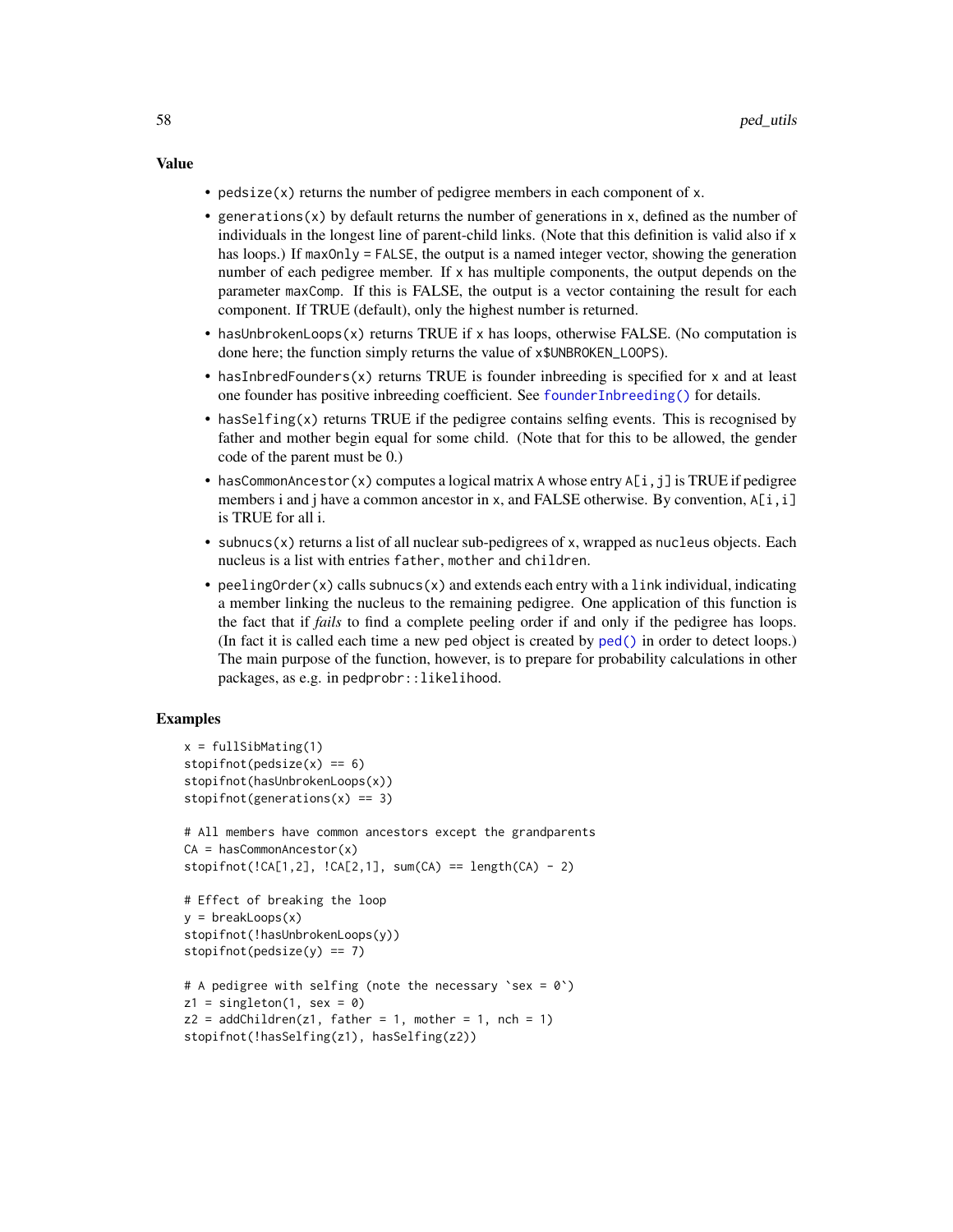#### plot.ped 59

```
# Nucleus sub-pedigrees
stopifnot(length(subnucs(z1)) == 0)
peelingOrder(cousinPed(1))
```
<span id="page-58-0"></span>plot.ped *Plot pedigrees with genotypes*

### Description

This is the main function for pedigree plotting, with many options for controlling the appearance of pedigree symbols and accompanying labels. It wraps the plotting functionality in the kinship2 package.

### Usage

```
## S3 method for class 'ped'
plot(
  x,
 marker = NULL,
  sep = "/",missing = "-",
  showEmpty = FALSE,
  \text{labels} = \text{labels}(x),
  title = NULL,
  col = 1,
  aff = NULL,carrier = NULL,
  hatched = NULL,
  shaded = NULL,deceased = NULL,
  starred = NULL,
  twins = NULL,
  textInside = NULL,
  textAbove = NULL,
  hints = NULL,
  fouInb = "autosomal",
  margins = c(0.6, 1, 4.1, 1),
  keep.par = FALSE,
  ...
\mathcal{L}## S3 method for class 'singleton'
plot(
  x,
  marker = NULL,
  sep = "1",
```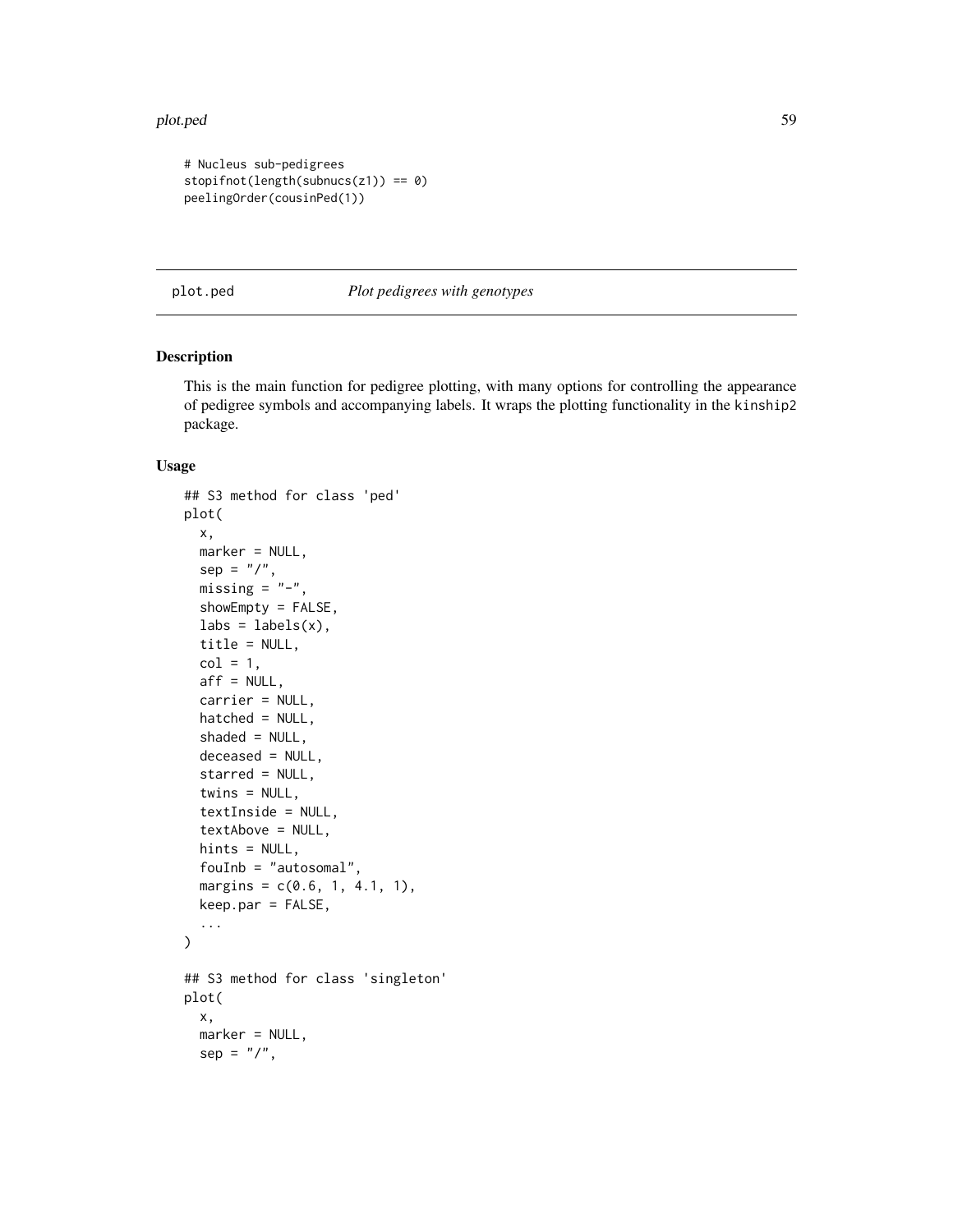60 plot.ped and plot.ped and plot.ped and plot.ped and plot.ped plot.ped and plot.ped plot.ped and plot.ped and plot.ped and plot.ped and plot.ped and plot.ped and plot.ped and plot.ped and plot.ped and plot.ped and plot.p

```
missing = "-",
  showEmpty = FALSE,
 \text{labels} = \text{labels}(x),
 title = NULL,
  col = 1,
 aff = NULL,carrier = NULL,
 hatched = NULL,
  shaded = NULL,
 deceased = NULL,
 starred = NULL,
  textInside = NULL,
  textAbove = NULL,
 fouInb = "autosomal",
 margins = c(8, 0, 0, 0),
 yadj = 0,
  ...
\mathcal{L}as_kinship2_pedigree(
 x,
 deceased = NULL,
 aff = NULL,twins = NULL,
 hints = NULL
)
```

```
## S3 method for class 'pedList'
plot(x, \ldots)
```
# Arguments

| X         | A ped() object.                                                                                                                                                                                                                                                                                                                |  |
|-----------|--------------------------------------------------------------------------------------------------------------------------------------------------------------------------------------------------------------------------------------------------------------------------------------------------------------------------------|--|
| marker    | Either a vector of names or indices referring to markers attached to x, a marker<br>object, or a list of such. The genotypes for the chosen markers are written below<br>each individual in the pedigree, in the format determined by sep and missing.<br>See also showEmpty. If NULL (the default), no genotypes are plotted. |  |
| sep       | A character of length 1 separating alleles for diploid markers.                                                                                                                                                                                                                                                                |  |
| missing   | The symbol (integer or character) for missing alleles.                                                                                                                                                                                                                                                                         |  |
| showEmpty | A logical, indicating if empty genotypes should be included.                                                                                                                                                                                                                                                                   |  |
| labs      | A vector or function controlling the individual labels included in the plot. Alter-<br>native forms:                                                                                                                                                                                                                           |  |
|           | • If labs is a vector with nonempty intersection with $labels(x)$ , these indi-<br>viduals will be labelled. If the vector is named, then the (non-empty) names<br>are used instead of the ID label. (See Examples.)                                                                                                           |  |
|           | • If labs is NULL, or has nonempty intersection with labels $(x)$ , then no<br>labels are drawn.                                                                                                                                                                                                                               |  |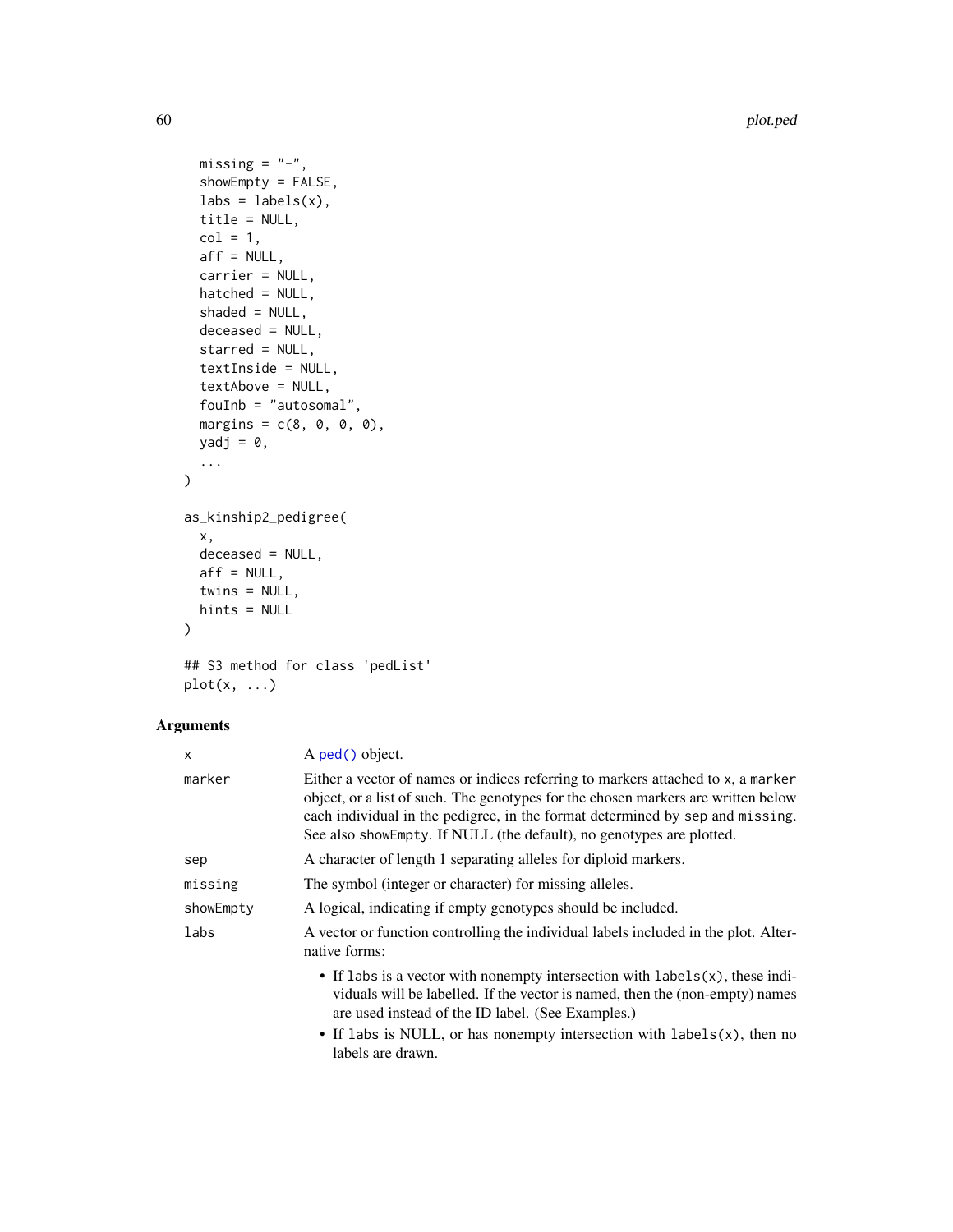|                       | • If labs is the word "num", then all individuals are numerically labelled<br>following the internal ordering.                                                                                                                                                                                                                      |
|-----------------------|-------------------------------------------------------------------------------------------------------------------------------------------------------------------------------------------------------------------------------------------------------------------------------------------------------------------------------------|
|                       | • If labs is a function, it will be replaced with $\text{labs}(x)$ and handled as above.<br>(See Examples.)                                                                                                                                                                                                                         |
| title                 | The plot title. If NULL (default) or ", no title is added to the plot.                                                                                                                                                                                                                                                              |
| col                   | A vector of colours for the pedigree members, recycled if necessary. Alterna-<br>tively, col can be a list assigning colours to specific members. For example<br>if $col = list(\text{red} = "a", blue = c("b", "c"))$ then individual "a" will be red,<br>"b" and "c" blue, and everyone else black. By default everyone is black. |
| aff                   | A vector of labels identifying members whose plot symbols should be filled.<br>(This is typically used in medical pedigrees to indicate affected members.)                                                                                                                                                                          |
| carrier               | A vector of labels identifying members whose plot symbols should be marked<br>with a dot. (This is typically used in medical pedigrees to indicate unaffected<br>carriers of the disease allele.)                                                                                                                                   |
| hatched               | A vector of labels identifying members whose plot symbols should be hatched.                                                                                                                                                                                                                                                        |
| shaded                | (Deprecated) synonym of hatched                                                                                                                                                                                                                                                                                                     |
| deceased              | A vector of labels indicating deceased pedigree members.                                                                                                                                                                                                                                                                            |
| starred               | A vector of labels indicating pedigree members that should be marked with a<br>star in the pedigree plot.                                                                                                                                                                                                                           |
| twins                 | A data frame with columns id1, id2 and code, passed on to the relation pa-<br>rameter of kinship2::plot.pedigree().                                                                                                                                                                                                                 |
| textInside, textAbove |                                                                                                                                                                                                                                                                                                                                     |
|                       | Character vectors of text to be printed inside or above pedigree symbols.                                                                                                                                                                                                                                                           |
| hints                 | A list with alignment hints passed on to kinship2:: align.pedigree(). Rarely<br>necessary, but see Examples.                                                                                                                                                                                                                        |
| fouInb                | Either "autosomal" (default), "x" or NULL. If "autosomal" or "x", inbreeding<br>coefficients are added to the plot above the inbred founders. If NULL, or if no<br>founders are inbred, nothing is added.                                                                                                                           |
| margins               | A numeric of length 4 indicating the plot margins. For singletons only the first<br>element (the 'bottom' margin) is used.                                                                                                                                                                                                          |
| keep.par              | A logical (default = FALSE). If TRUE, the graphical parameters are not reset<br>after plotting, which may be useful for adding additional annotation.                                                                                                                                                                               |
| $\ddots$              | Arguments passed on to kinship2::plot.pedigree(). In particular symbolsize<br>and cex can be useful.                                                                                                                                                                                                                                |
| yadj                  | A tiny adjustment sometimes needed to fix the appearance of singletons.                                                                                                                                                                                                                                                             |
|                       |                                                                                                                                                                                                                                                                                                                                     |

# Details

This plotting function is in essence an elaborate wrapper for [kinship2::plot.pedigree\(\)](#page-0-0).

# Author(s)

Magnus Dehli Vigeland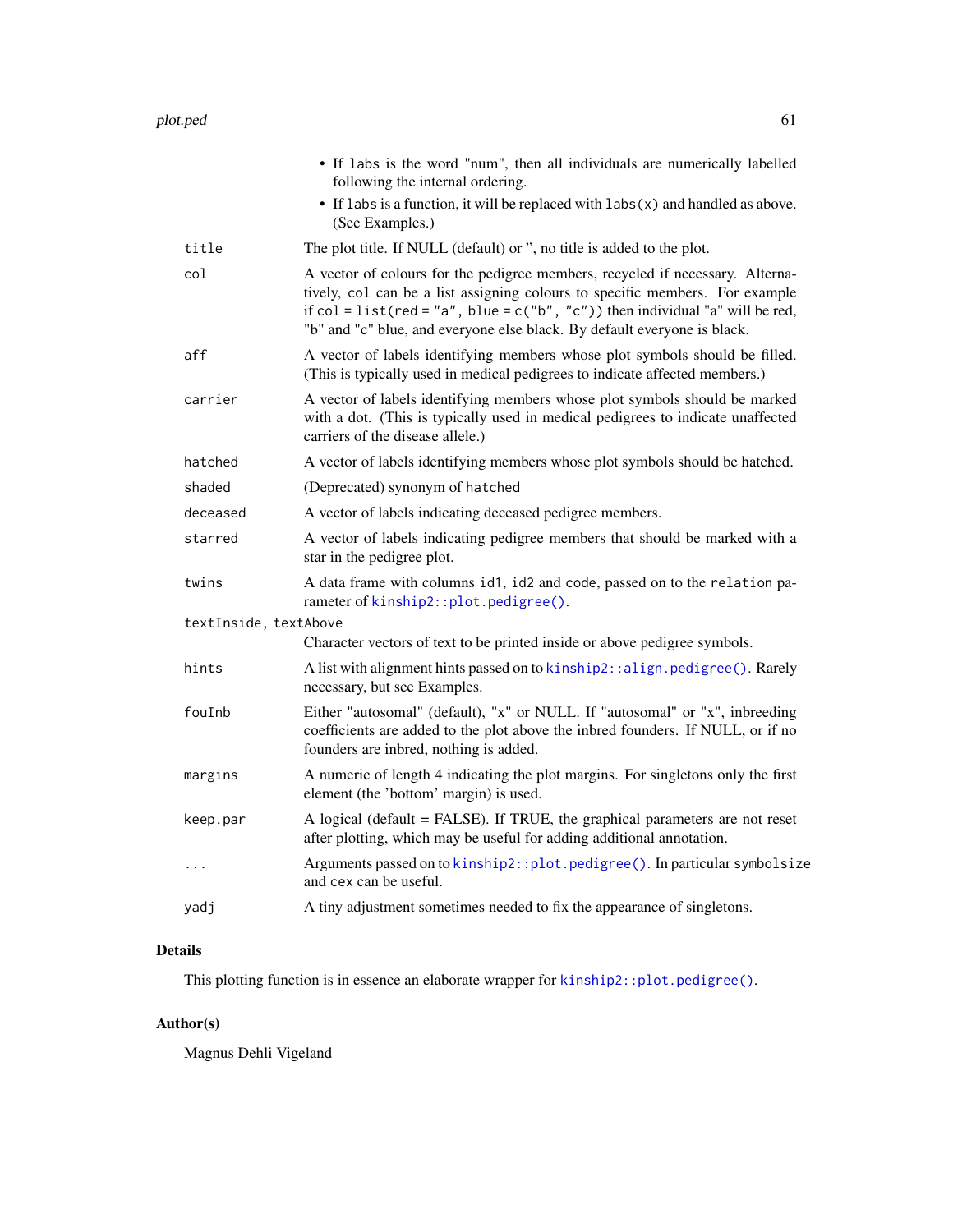### See Also

[kinship2::plot.pedigree\(\)](#page-0-0)

# Examples

```
x = nuclearPed(father = "fa", mother = "mo", child = "boy")m = marker(x, fa = "1/1", boy = "1/2", name = "SNP")
plot(x, marker = m)# Markers attached to `x` may be called by name
x = setMarkers(x, m)plot(x, marker = "SNP")# Other options
plot(x, marker = "SNP", hatched = typedMembers(x),starred = "fa", deceased = "mo")
# Filled symbols
plot(x, aff = males(x))# Label only some members
plot(x, labs = c("fa", "boy"))# Label only some members; rename the father
plot(x, labs = c(FATHER = "fa", "boy"))# Label males only
plot(x, labs = males)
# Colours
plot(x, col = list(red = "fa", green = "boy"), hatched = "boy")
# Founder inbreeding is shown by default
founderInbreeding(x, "mo") = 0.1plot(x)
# ... but can be suppressed
plot(x, foulnb = NULL)# Twins
x = nuclearPed(children = c("tw1", "tw2", "tw3"))plot(x, twins = data.frame(id1 = "tw1", id2 = "tw2", code = 1)) # MZ
plot(x, twins = data.frame(id1 = "tw1", id2 = "tw2", code = 1)) # DZ
# Triplets
plot(x, twins = data.frame(id1 = c("tw1", "tw2"),id2 = c("tw2", "tw3"),code = 2)
```
#-----------------------------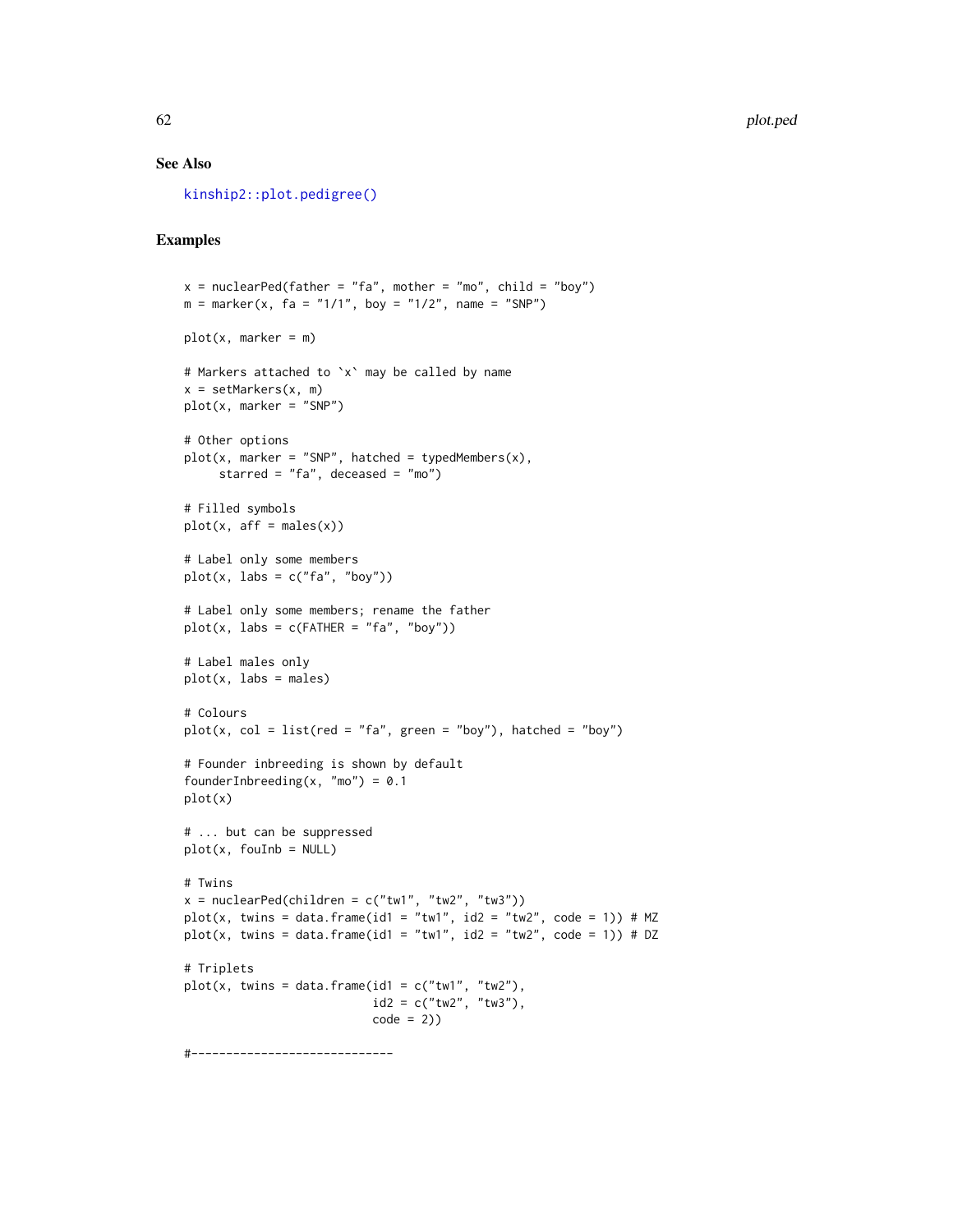# plotPedList 63

```
# In some cases, the plotting machinery of `kinship2` needs a hint
# (see ?kinship2::align.pedigree)
# Example with 3/4-siblings
y = nuclearPed(2)y = addChildren(y, 3, mother = 5, nch = 1)y = addChildren(y, 4, mother = 5, nch = 1)plot(y) # bad
hints = list(order = 1:7, spouse = rbind(c(3,5,0), c(5,4,0)))plot(y, hints = hints) # good
```
plotPedList *Plot a collection of pedigrees.*

#### Description

This function creates a row of pedigree plots, each created by [plot.ped\(\)](#page-58-0). Any parameter accepted by [plot.ped\(\)](#page-58-0) can be applied, either to all plots simultaneously, or to individual plots. Some effort is made to guess a reasonable window size and margins, but in general the user must be prepared to do manual resizing of the plot window. See various examples in the Examples section below.

### Usage

```
plotPedList(
 plots,
 widths = NULL,
  groups = NULL,
  titles = NULL,
  frames = TRUE,
  fmar = NULL,frametitles = NULL,
  source = NULL,dev.height = NULL,dev.util = NULL,
  newdev = !is.null(dev.height) || !is.null(dev.width),
  verbose = FALSE,
  ...
\lambda
```
### Arguments

plots A list of lists. Each element of plots is a list, where the first element is a pedigree, and the remaining elements are passed on to plot.ped. These elements must be correctly named. See examples below.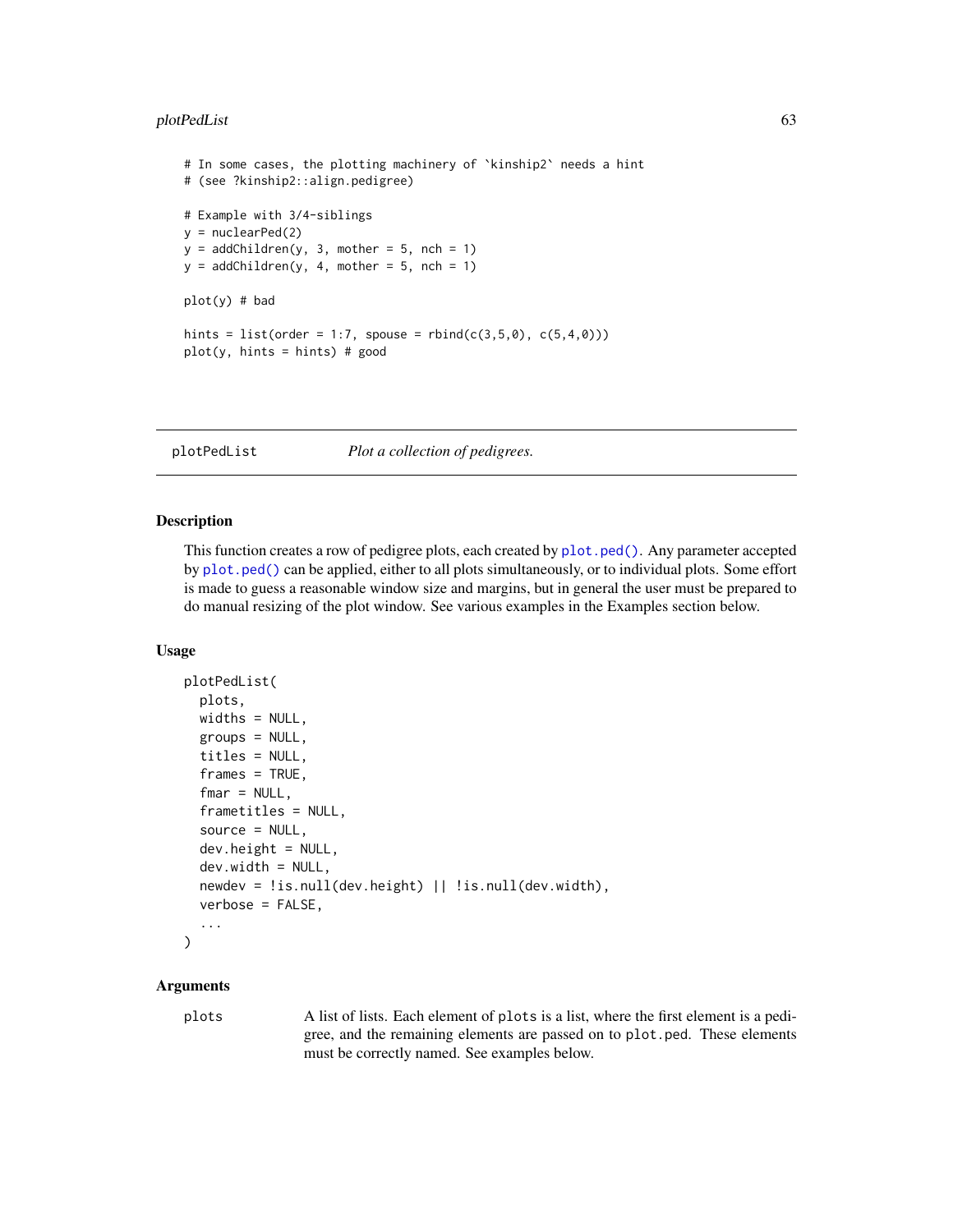| widths                | A numeric vector of relative widths of the subplots. Recycled to length (plots)<br>if necessary, before passed on to layout (). Note that the vector does not need<br>to sum to 1.                                                         |
|-----------------------|--------------------------------------------------------------------------------------------------------------------------------------------------------------------------------------------------------------------------------------------|
| groups                | A list of vectors, each consisting of consecutive integers, indicating subplots to<br>be grouped. By default the grouping follows the list structure of plots.                                                                             |
| titles                | A character vector of titles for each group. Overrides titles given in individuals<br>subplots.                                                                                                                                            |
| frames                | A logical indicating if groups should be framed.                                                                                                                                                                                           |
| fmar                  | A single number in the interval $[0, 0.5)$ controlling the position of the frames.                                                                                                                                                         |
| frametitles           | Deprecated; use titles instead.                                                                                                                                                                                                            |
| source                | NULL (default), or the name or index of an element of plots. If given, marker<br>data is temporarily transferred from this to all the other pedigrees. This may<br>save some typing when plotting the same genotypes on several pedigrees. |
| dev.height, dev.width |                                                                                                                                                                                                                                            |
|                       | The dimensions of the new plot window. If these are NA suitable values are<br>guessed from the pedigree sizes.                                                                                                                             |
| newdev                | A logical, indicating if a new plot window should be opened.                                                                                                                                                                               |
| verbose               | A logical.                                                                                                                                                                                                                                 |
| .                     | Further arguments passed on to each call to plot.ped().                                                                                                                                                                                    |
|                       |                                                                                                                                                                                                                                            |

### Details

Note that for tweaking dev.height and dev.width the function [dev.size\(\)](#page-0-0) is useful to determine the size of the active device.

### Author(s)

Magnus Dehli Vigeland

# See Also

[plot.ped\(\)](#page-58-0)

### Examples

```
##################
# Basic examples #
##################
```

```
# Simples use: Just give a list of ped objects.
peds = list(nuclearPed(3), cousinPed(2), singleton(12), halfSibPed())
plotPedList(peds, newdev = TRUE)
```

```
# Modify the relative widths (which are not guessed)
w = c(2, 3, 1, 2)plotPedList(peds, widths = w)
```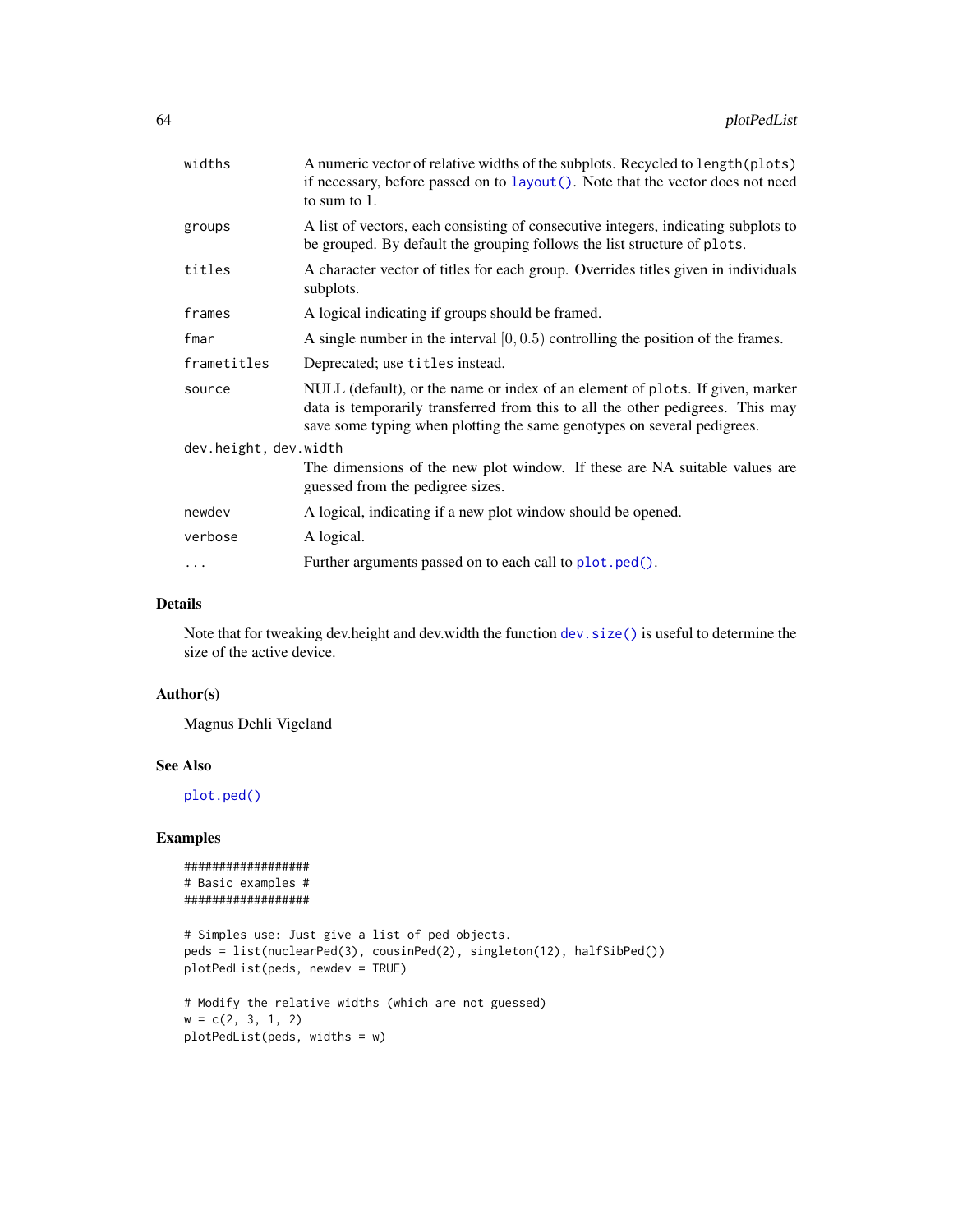#### plotPedList 65

```
# In most cases the guessed dimensions are ok but not perfect.
# Resize plot window manually and re-plot with `newdev = FALSE` (default)
# plotPedList(peds, widths = w)
## Remove frames
plotPedList(peds, widths = w, frames = FALSE)
# Non-default grouping
plotPedList(peds, widths = w, groups = list(1, 2:3), titles = 1:2)
# Parameters added in the main call are used in each sub-plot
plotPedList(peds, widths = w, margins = c(2, 4, 2, 4), labs = leaves,
            hatched = leaves, symbolsize = 1.3, col = list(red = 1))
dev.off()
#################################
# Example of automatic grouping #
#################################
H1 = nuclearPed()
H2 = list(singleton(1), singleton(3)) # grouped!
plotPedList(list(H1, H2), dev.height = 2, dev.width = 4,
            titles = c(expression(H[1]), expression(H[2])))
dev.off()
############################################################
# Complex example with individual parameters for each plot #
############################################################
# For more control of individual plots, each plot and all
# its parameters can be specified in its own list.
x1 = nuclearPed(nch = 3)m1 = marker(x1, '3' = "1/2")
marg1 = c(7, 4, 7, 4)plot1 = list(x1, marker = m1, margins = margin, title = "Plot 1",deceased = 1:2, cex = 1.3)
x2 = \text{cousinPed}(2)m2 = marker(x2, '11' = "A/A", '12' = "A/A")marg2 = c(3, 4, 2, 4)plot2 = list(x2, marker = m2, margins = marg2, title = "Plot 2",symbolsize = 1.2, labs = NULL)
x3 = singleton("Mr. X")
marg3 = c(10, 0, 0, 0)plot3 = list(x3, margins = marg3, title = "Plot 3",
             symbolsize = 1, cex = 2)
x4 = halfSibPed()hatched = 4:5
```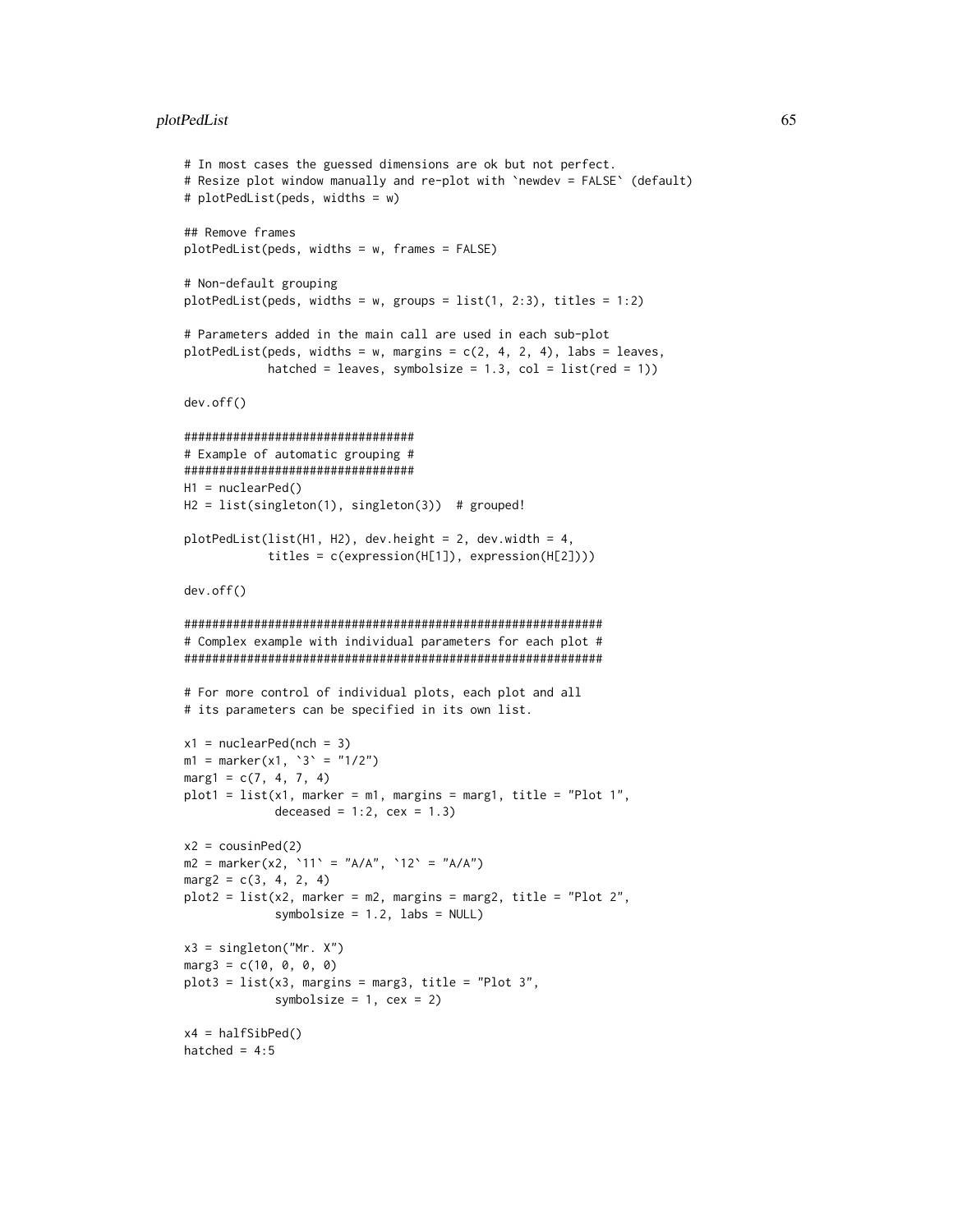```
col = list(\text{red} = founders(x4), blue = leaves(x4))marg4 = marg1
plot4 = list(x4, margins = marg4, title = "Plot 4", cex = 1.3,hatched = hatched, col = col)
plotPedList(list(plot1, plot2, plot3, plot4), widths = c(2,3,1,2),
            groups = list(1, 2:3, 4), newdev = TRUE)
dev.off()
################################
# Example with large pedigrees #
################################
# Important to set device dimensions here
plotPedList(list(halfCousinPed(4), cousinPed(7)),
            titles = c("Large", "Very large"),
            dev.height = 8, dev.width = 5)
dev.off()
```
print.nucleus *S3 methods*

# Description

S3 methods

### Usage

## S3 method for class 'nucleus'  $print(x, \ldots)$ 

# Arguments

| х | An object |
|---|-----------|
| . | Not used  |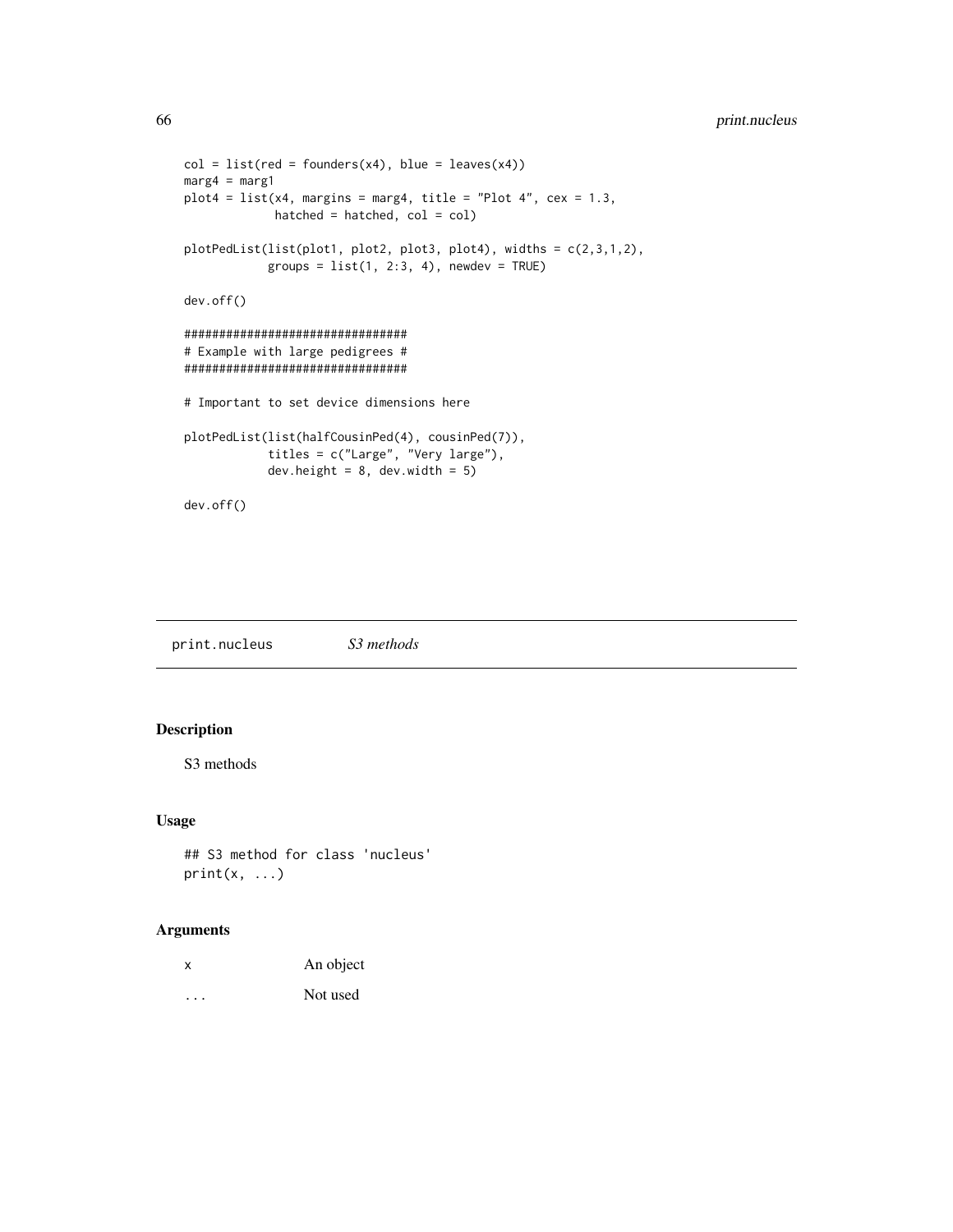Print a ped object using original labels.

### Usage

## S3 method for class 'ped' print(x, ..., markers, verbose = TRUE)

### Arguments

| $\mathsf{X}$ | object of class ped.                                                                                                                                                |
|--------------|---------------------------------------------------------------------------------------------------------------------------------------------------------------------|
| $\ddotsc$    | (optional) arguments passed on to print.data.frame().                                                                                                               |
| markers      | (optional) vector of marker indices. If missing, and x has less than 10 markers,<br>they are all displayed. If x has 10 or more markers, the first 5 are displayed. |
| verbose      | If TRUE, a message is printed if only the first 5 markers are printed. (See above).                                                                                 |
|              |                                                                                                                                                                     |

## Details

This first calls [as.data.frame.ped\(\)](#page-3-0) and then prints the resulting data.frame. The data.frame is returned invisibly.

randomPed *Random pedigree*

### Description

Generate a random pedigree by applying random mating starting from a finite population. The resulting pedigree will have f + g members, where f is the number of founders and g is the number of matings.

# Usage

```
randomPed(g, founders = rpois(1, 3) + 1, selfing = FALSE, seed = NULL)
```
# Arguments

| g        | A positive integer: The number of matings.                 |
|----------|------------------------------------------------------------|
| founders | A positive integer: The size of the initial population.    |
| selfing  | A logical indicating if selfing is allowed.                |
| seed     | A numerical seed for random number generation. (Optional.) |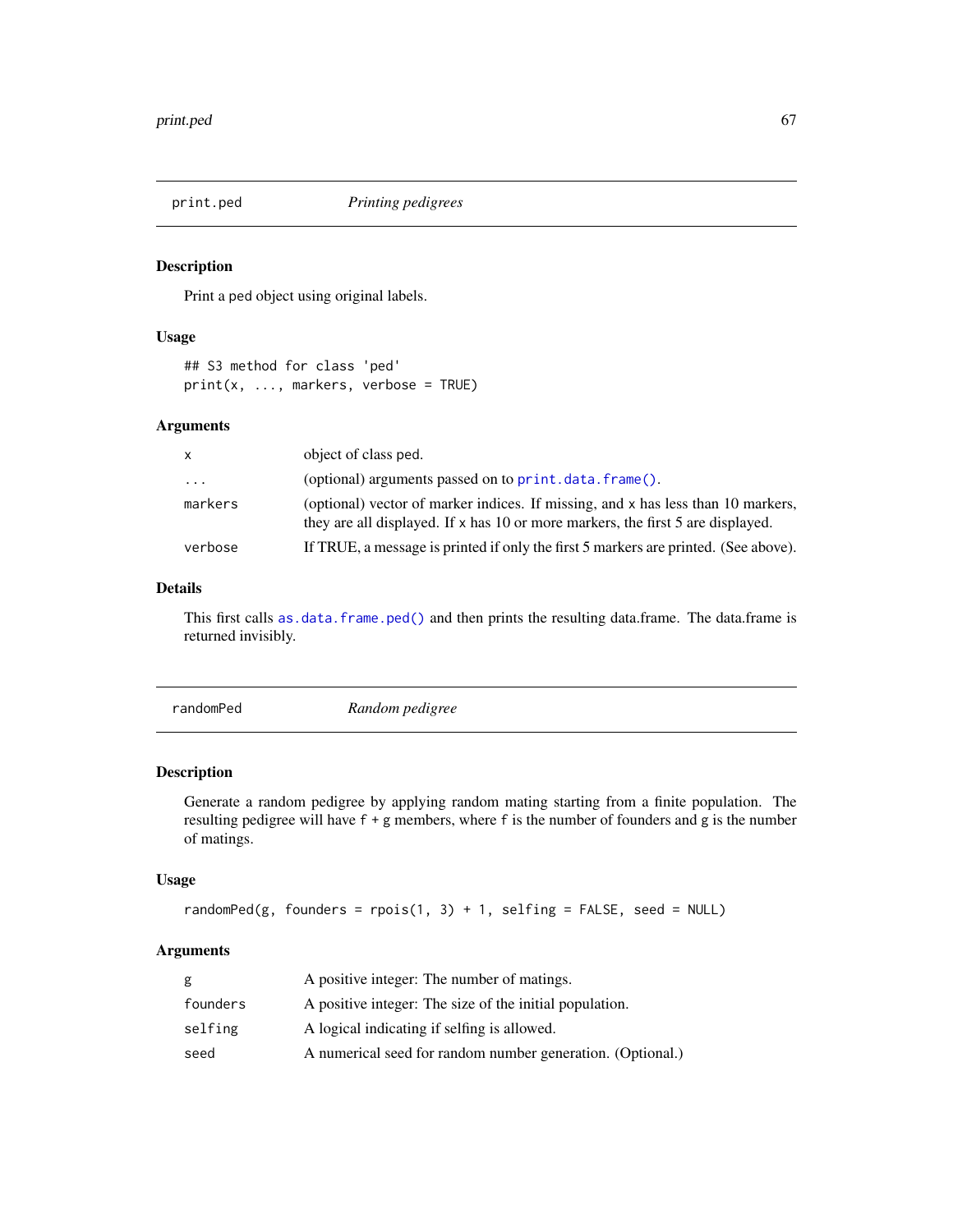# Details

The sampling scheme for choosing parents in each mating depends on the selfing parameter. If selfing = FALSE, a father is randomly sampled from the existing males, and a mother from the existing females. If selfing = TRUE then one parent P1 is sampled first (among all members), and then a second parent from the set consisting of P1 and all members of the opposite sex. The gender of the child is randomly chosen with equal probabilities.

# Value

A ped object.

### Examples

randomPed(3, 3) randomPed(3, 3, selfing = TRUE)

readPed *Read a pedigree from file*

# Description

Reads a text file in pedigree format, or something fairly close to it.

#### Usage

```
readPed(
 pedfile,
  colSep = "",header = NA,
  famid_col = NA,
  id\_col = NA,
  fid\_col = NA,
 mid\_col = NA,
  sex_col = NA,
 marker_col = NA,
  locusAttributes = NULL,
 missing = 0,
  sep = NULL,validate = TRUE,
  ...
)
```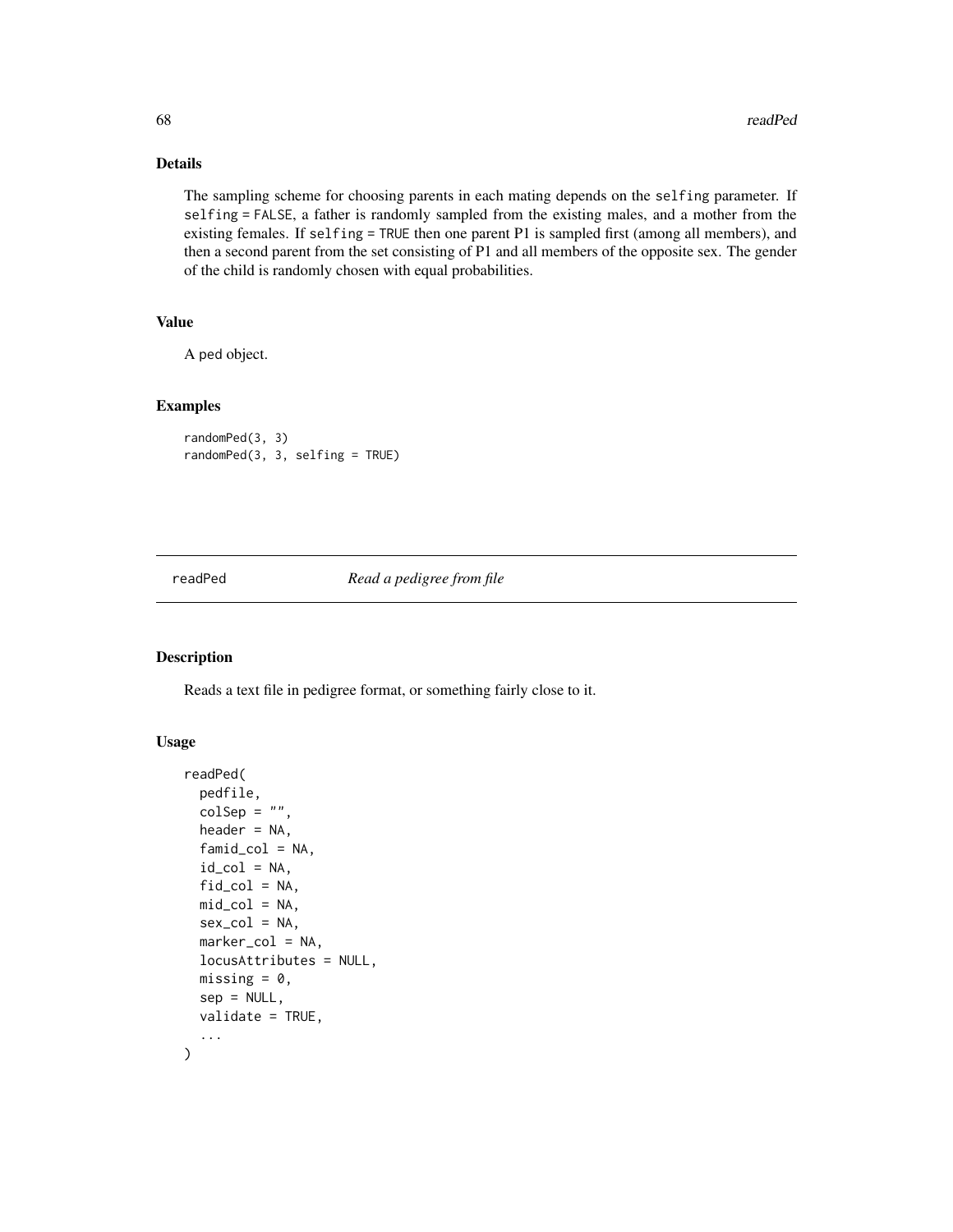#### readPed 69

# Arguments

| pedfile         | A file name                                                                                                                                                                                                                                                                                   |
|-----------------|-----------------------------------------------------------------------------------------------------------------------------------------------------------------------------------------------------------------------------------------------------------------------------------------------|
| colSep          | A column separator character, passed on as the sep argument of read. table().<br>The default is to separate on white space, that is, one or more spaces, tabs,<br>newlines or carriage returns. (Note: the parameter sep is used to indicate allele<br>separation in genotypes.)              |
| header          | A logical. If NA, the program will interpret the first line as a header line it<br>contains both "id" and "sex" as part of some entries (ignoring case).                                                                                                                                      |
| famid_col       | Index of family ID column. If NA, the program looks for a column named<br>"famid" (ignoring case).                                                                                                                                                                                            |
| id_col          | Index of individual ID column. If NA, the program looks for a column named<br>"id" (ignoring case).                                                                                                                                                                                           |
| fid_col         | Index of father ID column. If NA, the program looks for a column named "fid"<br>(ignoring case).                                                                                                                                                                                              |
| $mid\_col$      | Index of mother ID column. If NA, the program looks for a column named<br>"mid" (ignoring case).                                                                                                                                                                                              |
| sex_col         | Index of column with gender codes ( $0 =$ unknown; $1 =$ male; $2 =$ female). If<br>NA, the program looks for a column named "sex" (ignoring case). If this is not<br>found, genders of parents are deduced from the data, leaving the remaining as<br>unknown.                               |
| marker_col      | Index vector indicating columns with marker alleles. If NA, all columns to the<br>right of all pedigree columns are used. If sep (see below) is non-NULL, each<br>column is interpreted as a genotype column and split into separate alleles with<br>$strsplit(, split = sep, fixed = TRUE).$ |
| locusAttributes |                                                                                                                                                                                                                                                                                               |
|                 | Passed on to setMarkers() (see explanation there).                                                                                                                                                                                                                                            |
| missing         | Passed on to setMarkers() (see explanation there).                                                                                                                                                                                                                                            |
| sep             | Passed on to setMarkers() (see explanation there).                                                                                                                                                                                                                                            |
| validate        | A logical indicating if the pedigree structure should be validated.                                                                                                                                                                                                                           |
| .               | Further parameters passed on to read. table(), e.g. comment. char and quote.                                                                                                                                                                                                                  |

# Details

If there are no headers, and no column information is provided by the user, the program assumes the following column order:

- family ID (optional; guessed from the data)
- individual ID
- father's ID
- mother's ID
- sex
- marker data (remaining columns)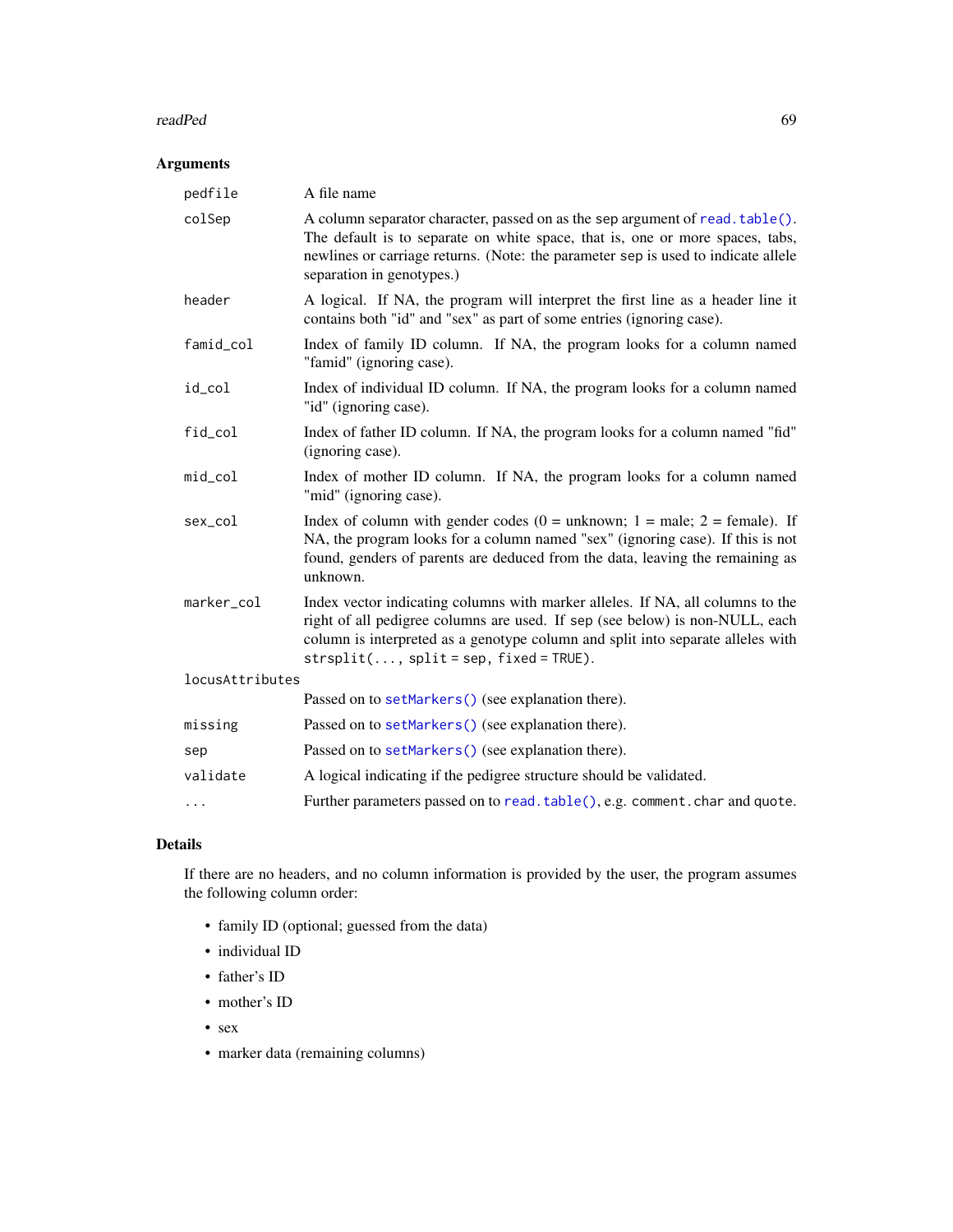### Value

A [ped](#page-43-0) object or a list of such.

# Examples

```
tf = tempfile()### Write and read a trio
trio = data.frame(id = 1:3, fid = c(0,0,1), mid = c(0,0,2), sex = c(1,2,1))
write.table(trio, file = tf, row.names = FALSE)
readPed(tf)
# With marker data in one column
trio.marker = cbind(trio, M = c("1/1", "2/2", "1/2"))write.table(trio.marker, file = tf, row.names = FALSE)
readPed(tf)
# With marker data in two allele columns
trio.marker2 = cbind(trio, M.1 = c(1,2,1), M.2 = c(1,2,2))
write.table(trio.marker2, file = tf, row.names = FALSE)
readPed(tf)
### Two singletons in the same file
singles = data.frame(id = c("S1", "S2"),fid = c(\emptyset, \emptyset), mid = c(\emptyset, \emptyset), sex = c(2,1),
                     M = c("9/14.2", "9/9")write.table(singles, file = tf, row.names = FALSE)
readPed(tf)
### Two trios in the same file
trio2 = chind(famid = rep(c("trio1", "trio2"), each = 3), rhind(trio, trio))# Without column names
write.table(trio2, file = tf, row.names = FALSE)
readPed(tf)
# With column names
write.table(trio2, file = tf, col.names = FALSE, row.names = FALSE)
readPed(tf, famid = 1, id = 2, fid = 3, mid = 4, sex = 5)
# Cleanup
unlink(tf)
```
<span id="page-69-0"></span>relabel *Get or modify pedigree labels*

#### Description

Functions for getting or changing the ID labels of pedigree members.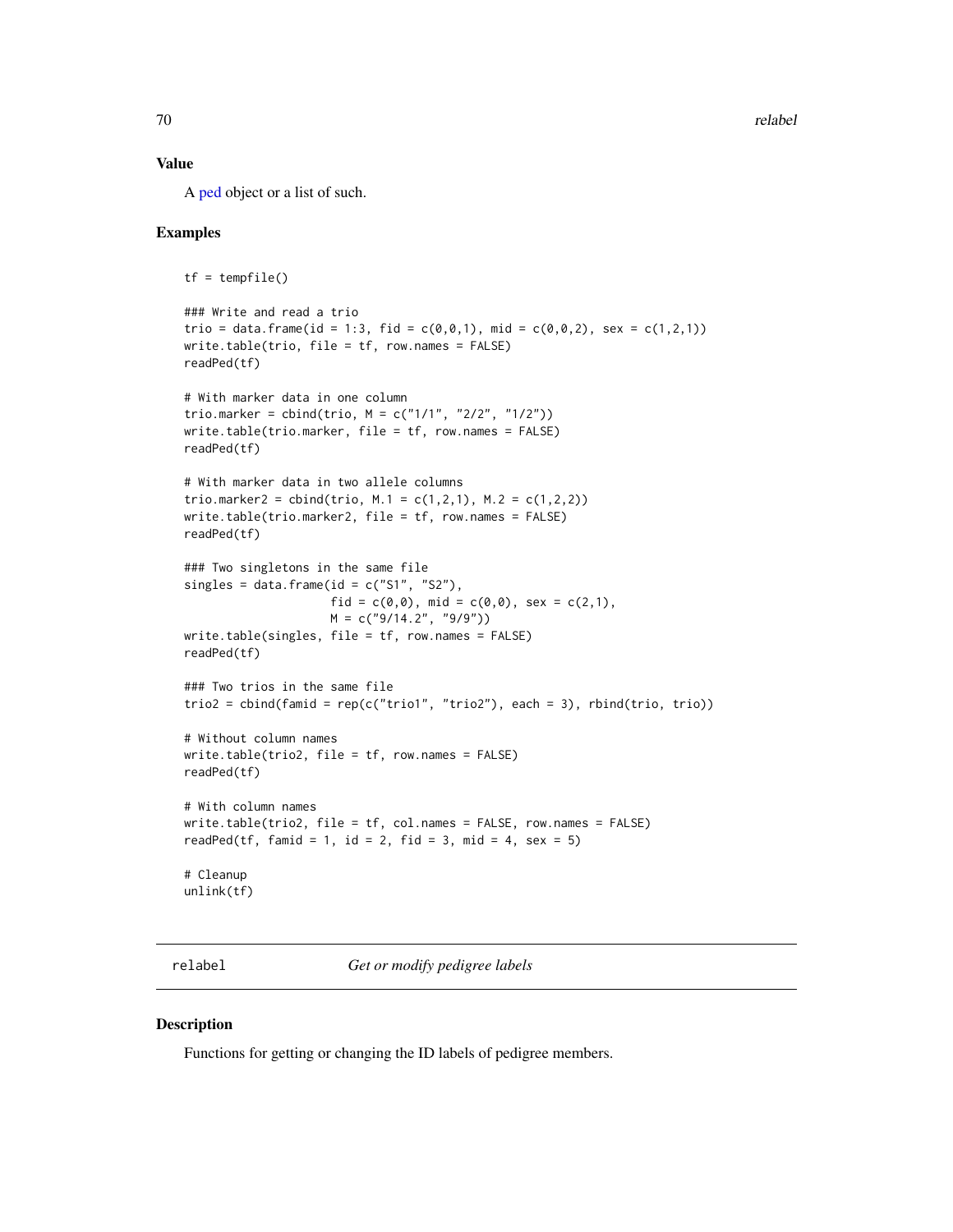#### relabel 71

# Usage

```
relabel(x, new, old = labels(x), reorder = FALSE)## S3 method for class 'ped'
labels(object, ...)
## S3 method for class 'list'
labels(object, ...)
```
# Arguments

| X        | A ped object or a list of such.                                                                                     |  |
|----------|---------------------------------------------------------------------------------------------------------------------|--|
| new, old | Character vectors (or coercible to character) of the same length. ID labels in old<br>are replaced by those in new. |  |
| reorder  | A logical. If TRUE, reorderPed() is called on x after relabelling. Default:<br>FALSE.                               |  |
| object   | A ped object                                                                                                        |  |
| $\cdots$ | Not used                                                                                                            |  |
|          |                                                                                                                     |  |

# Value

- labels() returns a character vector containing the ID labels of all pedigree members. If the input is a list of ped objects, the output is a list of character vectors.
- relabel() returns ped object similar to the input except for the labels.

### Author(s)

Magnus Dehli Vigeland

### See Also

[ped\(\)](#page-43-0)

# Examples

```
x = nuclearPed()x
labels(x)
relabel(x, new = "girl", old = 3)
```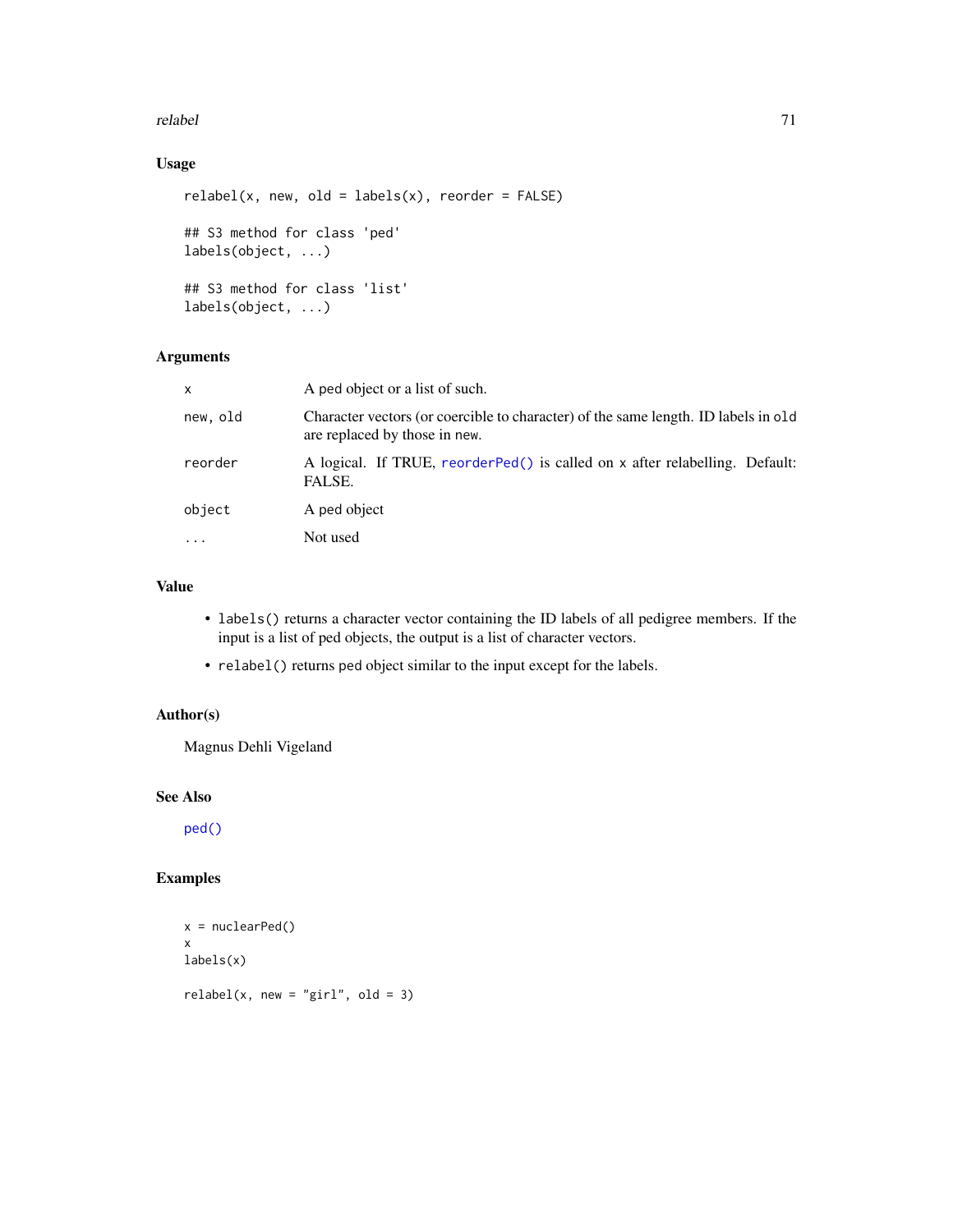Create and attach a list of empty SNP markers with specified position and allele frequencies.

### Usage

setSNPs(x, snpData)

### Arguments

| x       | A ped object.                             |
|---------|-------------------------------------------|
| snpData | A data frame with 6 columns. See Details. |

## Details

The data frame snpData should contain the following columns, in order:

- CHROM: Chromosome (character)
- MARKER: Marker name (character)
- MB: Physical position in megabases (numeric)
- A1: First allele (single-letter character)
- A2: Second allele (single-letter character)
- FREQ1: Allele frequency of A1 (number in [0,1])

The actual column names do not matter.

Each column must be of the stated type, or coercible to it. (For example, CHROM, A1 and A2 may be given as numbers, but will be internally converted to characters.)

### Value

A copy of x with the indicated SNP markers attached.

# Examples

```
snps = data.frame(
 CHROM = 1:2,
 MARKER = c("M1", "M2"),
 MB = c(1.23, 2.34),A1 = c("A", "G"),
  A2 = c("C", "C"),
 FREQ1 = c(0.7, 0.12)x = setSNPs(nuclearPed(), snpData = snps)
```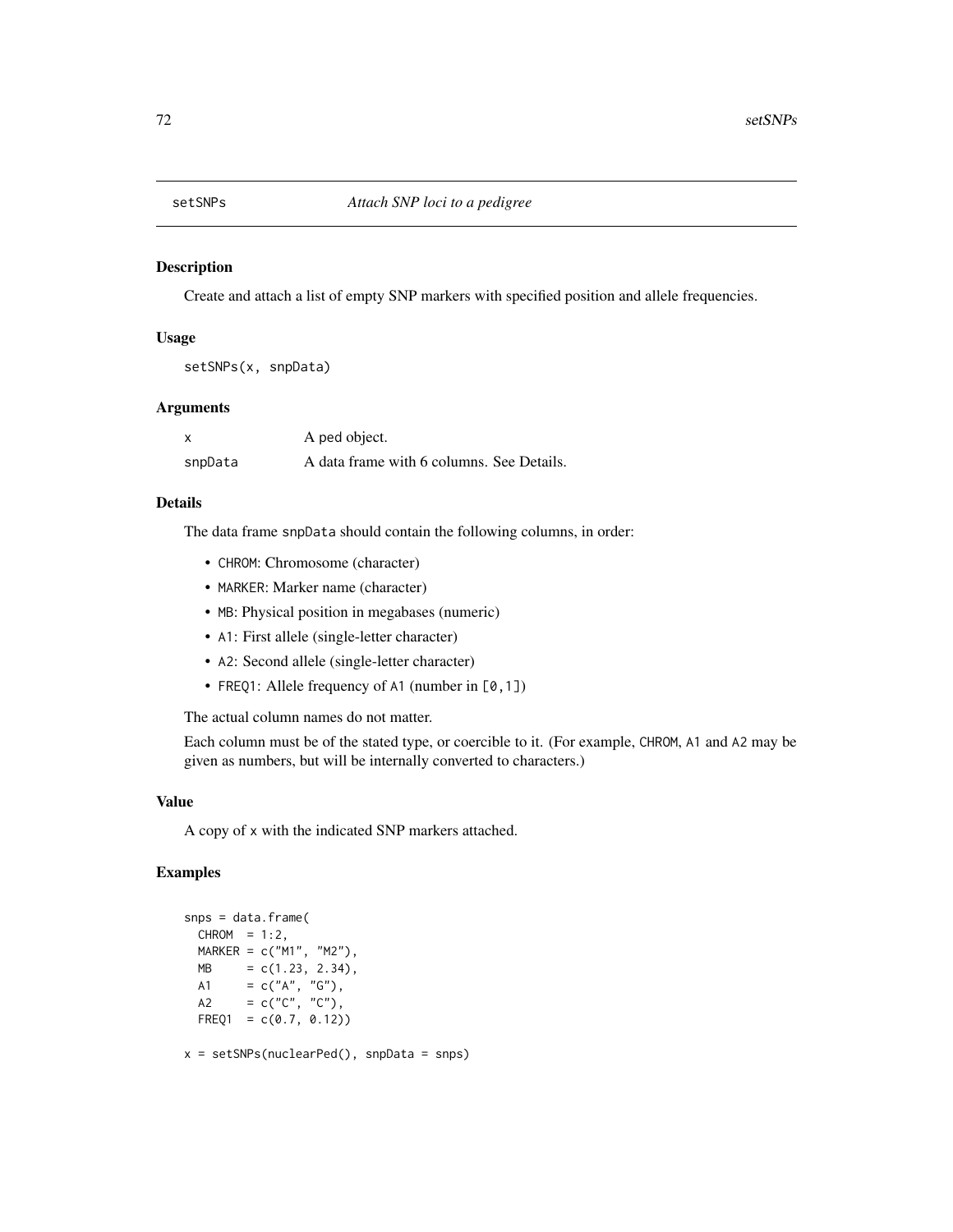<span id="page-72-0"></span>sortGenotypes 73

```
# Inspect the results:
getMap(x)
getFreqDatabase(x)
```
sortGenotypes *Sort the alleles in each genotype*

#### Description

Ensure that all genotypes are sorted internally. For example, if a marker attached to x has alleles 1 and 2, then running this function will replace all genotypes "2/1" by "1/2".

#### Usage

sortGenotypes(x)

#### Arguments

x A ped object or a list of such

#### Value

An object identical to x except that the all genotypes are sorted.

#### Examples

```
x = singleton(1)
# Various markers with misordered genotypes
m1 = marker(x, '1' = "2/1")m2 = marker(x, `1` = "b/a")
m3 = marker(x, '1' = "100.3/99.1")x = setMarkers(x, list(m1, m2, m3))
x
# Sort all genotypes
y = sortGenotypes(x)
y
# Also works when input is a list of peds
sortGenotypes(list(x, x))
```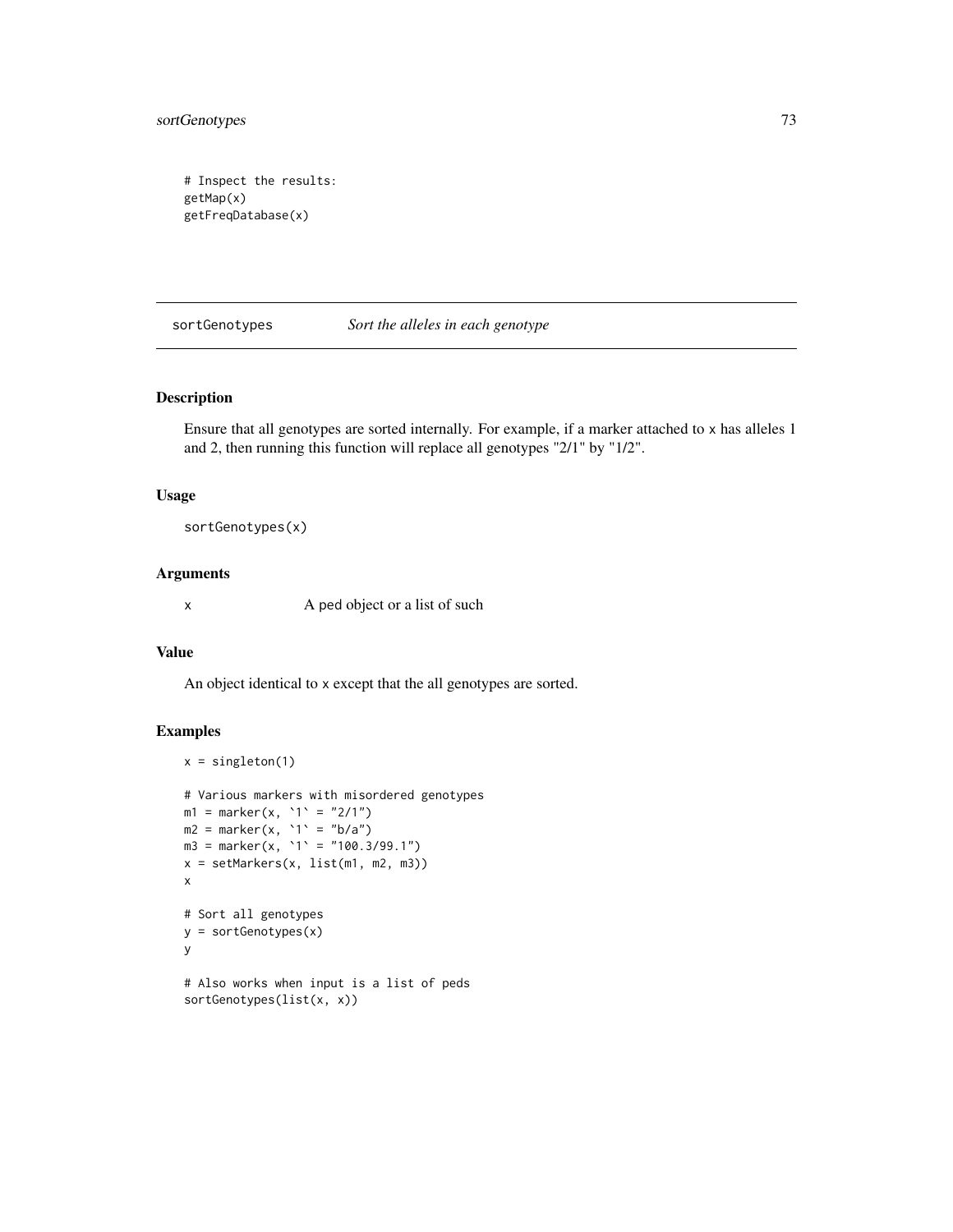<span id="page-73-0"></span>transferMarkers *Transfer marker data*

## Description

Transfer marker data between pedigrees. Any markers attached to the target are overwritten.

# Usage

```
transferMarkers(
  from,
  to,
  ids = NULL,
  idsFrom = ids,
 idsTo = ids,
 erase = TRUE,matchNames = TRUE,
 checkSex = FALSE
)
```
# Arguments

| from           | A ped or singleton object, or a list of such objects.                                                                                                                                                                                                                                                                                                                          |
|----------------|--------------------------------------------------------------------------------------------------------------------------------------------------------------------------------------------------------------------------------------------------------------------------------------------------------------------------------------------------------------------------------|
| to             | A ped or singleton object, or a list of such objects.                                                                                                                                                                                                                                                                                                                          |
| ids            | A vector of ID labels. This should be used only if the individuals have the same<br>name in both pedigrees; otherwise use idsFrom and idsTo instead.                                                                                                                                                                                                                           |
| idsFrom, idsTo | Vectors of equal length, denoting source individuals (in the from pedigree) and<br>target individuals (in the to pedigree), respectively.                                                                                                                                                                                                                                      |
| erase          | A logical. If TRUE (default), all markers attached to to are erased prior to trans-<br>fer, and new marker objects are created with the same attributes as in from. If<br>FALSE no new marker objects are attached to to. Only the genotypes of the<br>ids individuals are modified, while genotypes for other pedigree members - and<br>marker attributes - remain untouched. |
| matchNames     | A logical, only relevant if erase = FALSE. If matchNames = TRUE (default) marker<br>names are used to ensure genotypes are transferred into the right markers, The<br>output contains only markers present in from, in the same order. (An error is<br>raised if the markers are not named.)                                                                                   |
| checkSex       | A logical. If TRUE, it is checked that from Ids and to Ids have the same sex.<br>Default: FALSE.                                                                                                                                                                                                                                                                               |

### Details

By default, genotypes are transferred between all individuals present in both pedigrees.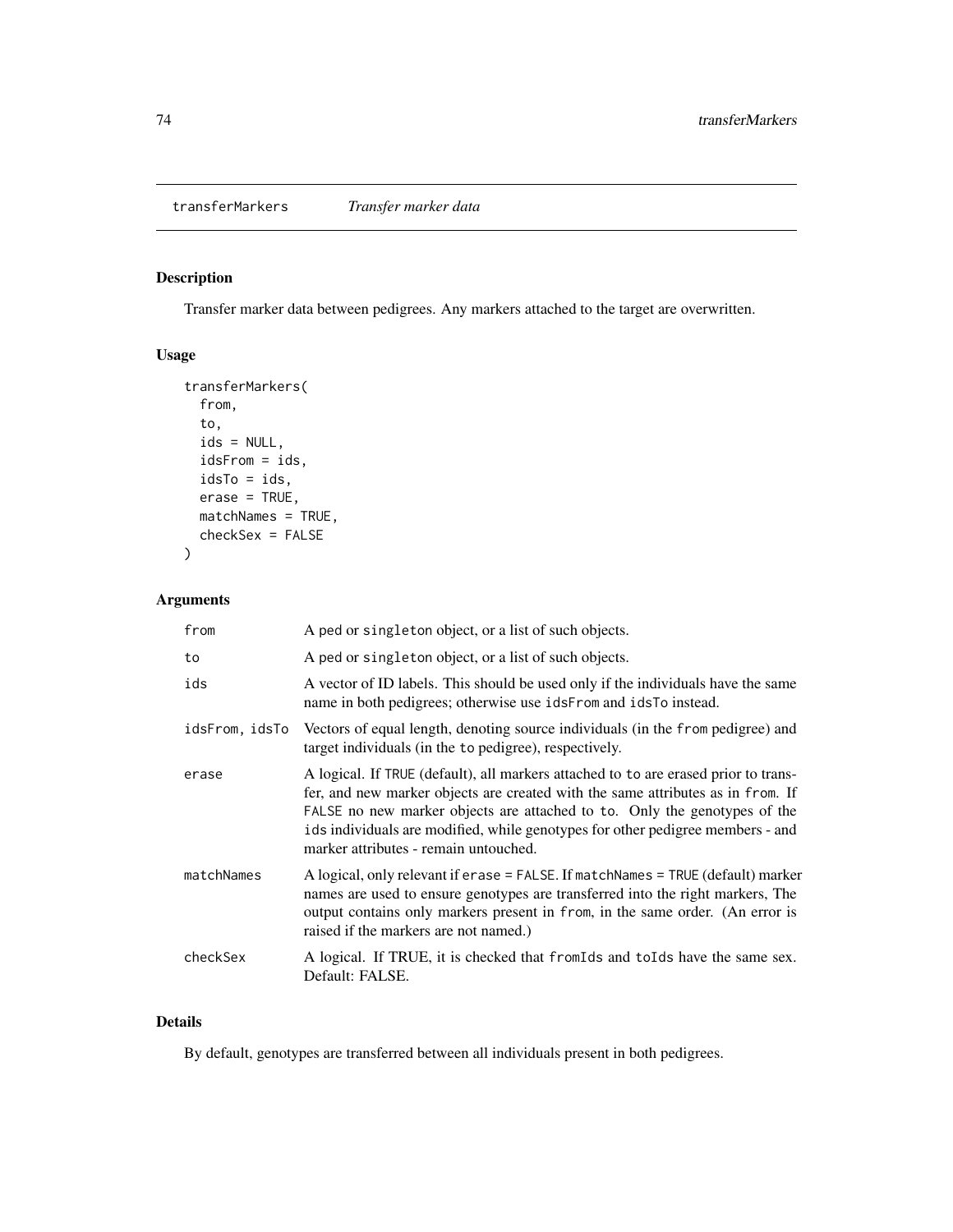#### <span id="page-74-0"></span>validatePed 75

#### Value

A ped object (or a list of such) similar to to, but where all individuals also present in from have marker genotypes copied over. Any previous marker data is erased.

#### Examples

```
x = nuclearPed(fa = "A", mo = "B", child = "C")x = addMarket(x, A = "1/2", B = "1/1", C = "1/2", name = "M1")y = list(singleton("A"), nuclearPed(fa = "D", mo = "B", child = "C"))# By default all common individuals are transferred
transferMarkers(x, y)
# Transfer data for the boy only
transferMarkers(x, y, ids = "C")# Transfer without first erasing the target markers
z = nuclearPed(fa = "A", mo = "B", child = "C")z = addMarket(z, A = "1/1", alleles = 1:2, name = "M1")transferMarkers(x, z, ids = "C", erase = FALSE)
transferMarkers(x, z, ids = "C", erase = TRUE) # note the difference
```
validatePed *Pedigree errors*

#### Description

Validate the internal structure of a ped object.

#### Usage

```
validatePed(x)
```
#### Arguments

x object of class ped.

#### Value

If no errors are detected, the function returns NULL invisibly. Otherwise, messages describing the errors are printed to the screen and an error is raised.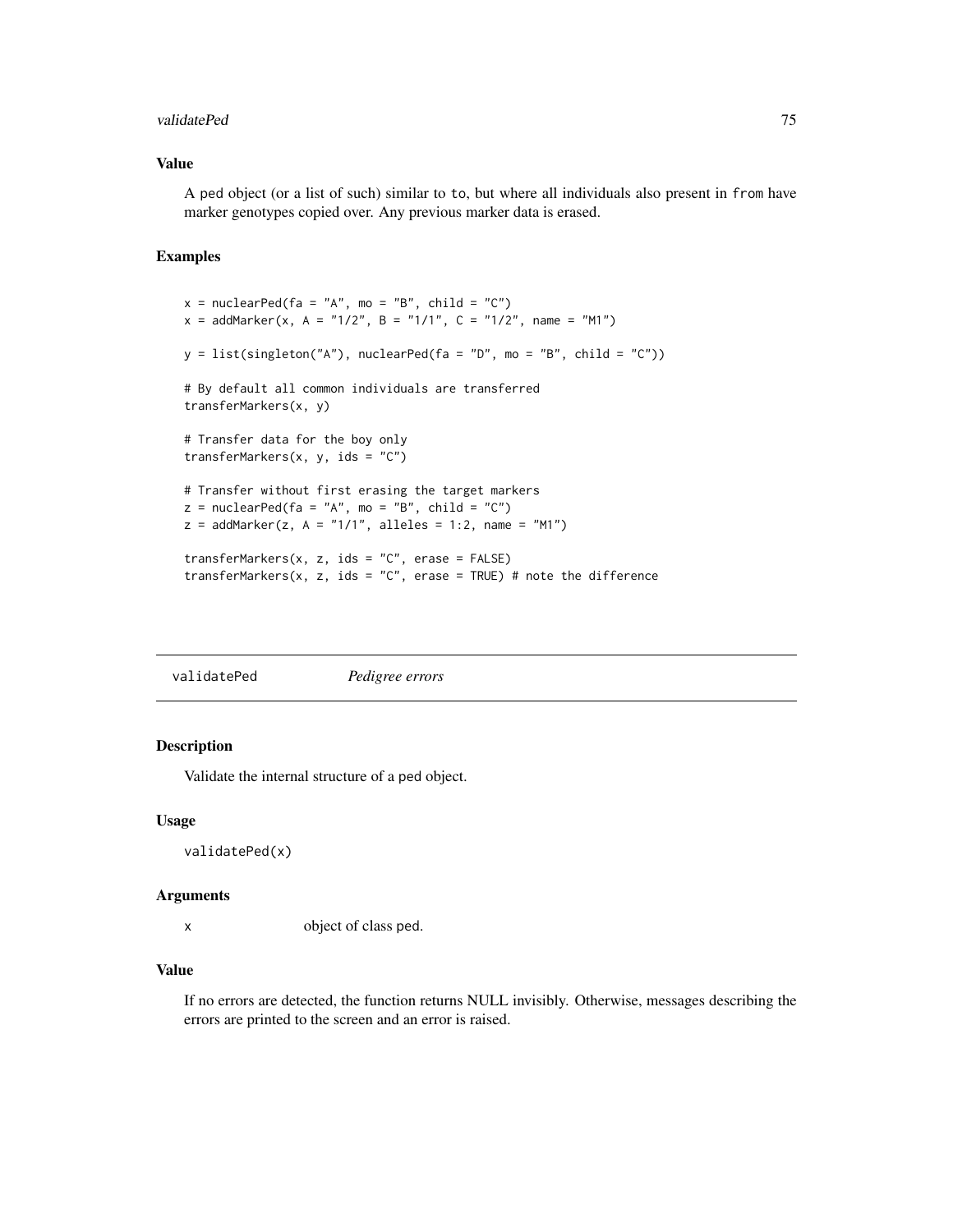<span id="page-75-0"></span>

# Description

Write a pedigree to file

# Usage

```
writePed(
 x,
 prefix,
 what = "ped",famid = is.pedList(x),
 header = TRUE,merlin = FALSE,
 verbose = TRUE
)
```
# Arguments

| x       | A ped object                                                                                                                                                                                                                                                                                                                                                          |
|---------|-----------------------------------------------------------------------------------------------------------------------------------------------------------------------------------------------------------------------------------------------------------------------------------------------------------------------------------------------------------------------|
| prefix  | A character string giving the prefix of the files. For instance, if $prefix = "myped"$<br>and what $= c$ ("ped", "map"), the output files are "myped.ped" and "myped.map"<br>in the current directory. Paths to other folder may be included, e.g. $prefix =$<br>"path-to-my-dir/myped".                                                                              |
| what    | A subset of the character vector c("ped", "map", "dat", "freq"), indicating<br>which files should be created. By default only the "ped" file is created. This<br>option is ignored if merlin = TRUE.                                                                                                                                                                  |
| famid   | A logical indicating if family ID should be included as the first column in the<br>ped file. The family ID is taken from $f$ and $(x)$ . If x is a pedlist, the family<br>IDs are taken from names $(x)$ , or if this is NULL, the component-wise famid $()$<br>values. Missing values are replaced by natural numbers. This option is ignored<br>$if merlin = TRUE.$ |
| header  | A logical indicating if column names should be included in the ped file. This<br>option is ignored if merlin = TRUE.                                                                                                                                                                                                                                                  |
| merlin  | A logical. If TRUE, "ped", "map", "dat" and "freq" files are written in a for-<br>mat readable by the MERLIN software. In particular MERLIN requires non-<br>numerical allele labels in the frequency file.                                                                                                                                                           |
| verbose | A logical.                                                                                                                                                                                                                                                                                                                                                            |

### Value

A character vector with the file names.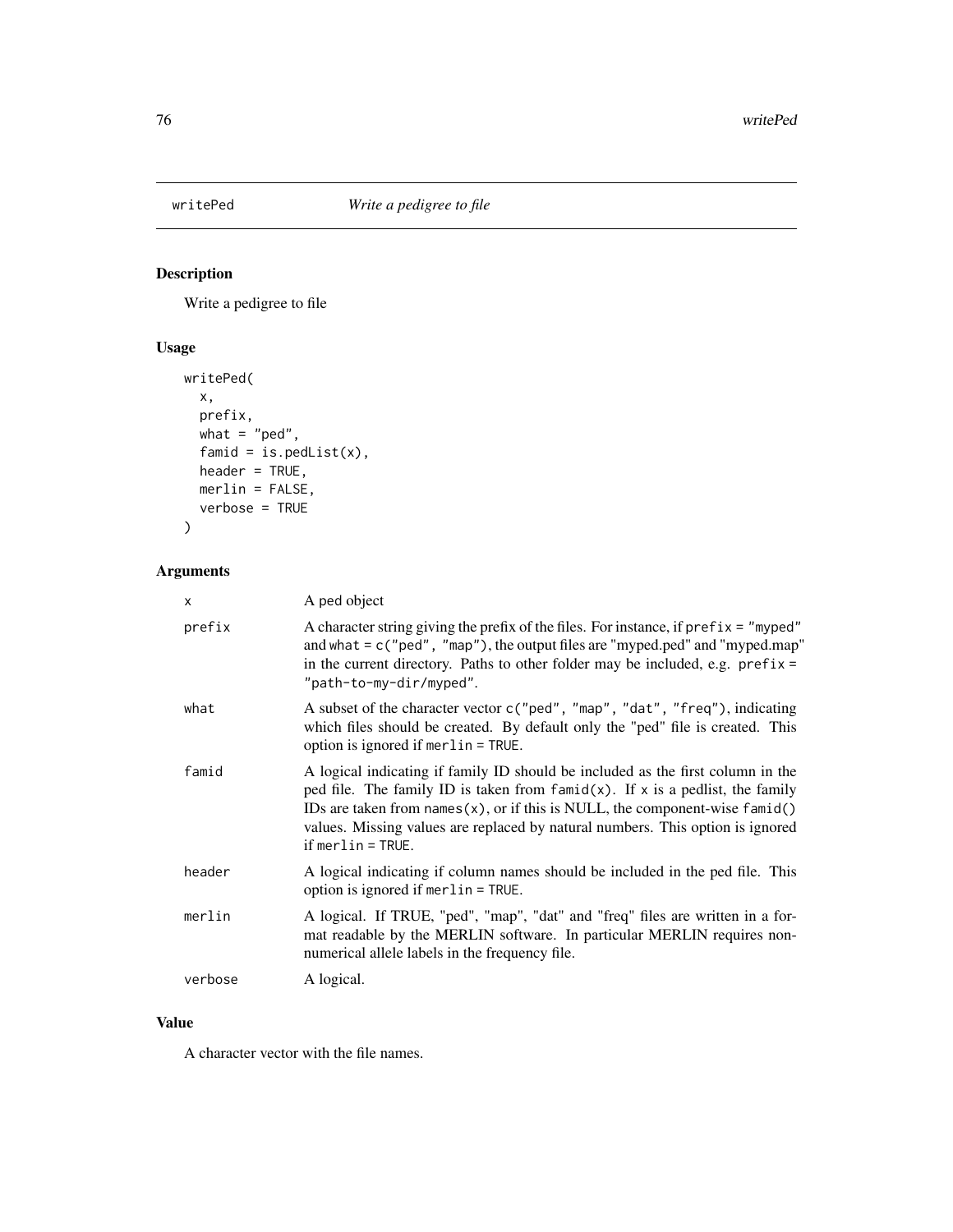#### writePed 277 November 2014 and 2014 and 2014 and 2014 and 2014 and 2014 and 2014 and 2014 and 2014 and 2014 and 2014 and 2014 and 2014 and 2014 and 2014 and 2014 and 2014 and 2014 and 2014 and 2014 and 2014 and 2014 and 20

# Examples

```
x = nuclearPed(1)
x = addMarket(x, "3" = "a/b", name = "m1")# Write to file
fn = writePed(x, prefix = tempfile("test"))
# Read
y = readPed(fn)
stopifnot(identical(x, y))
```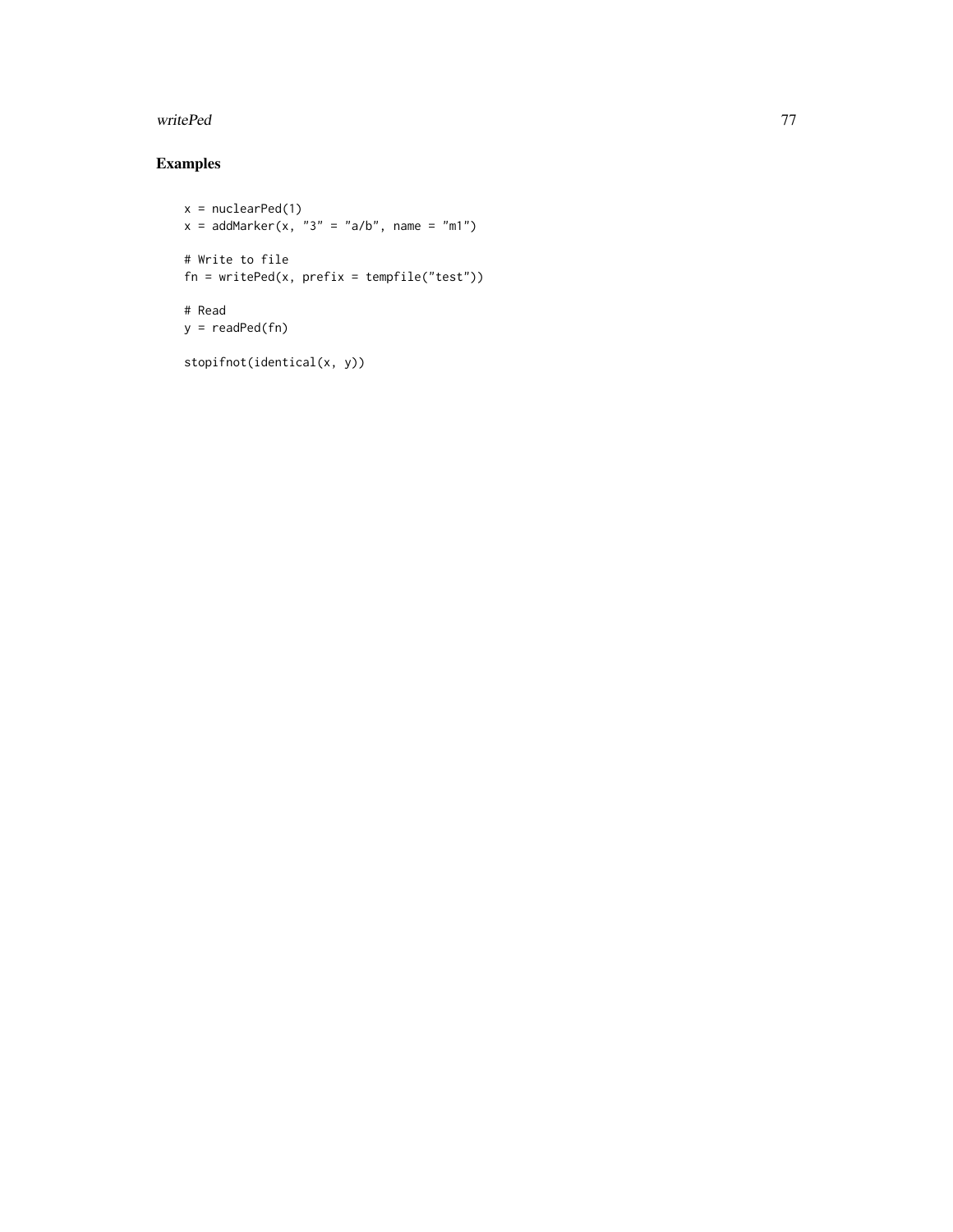# **Index**

addAllele, [3](#page-2-0) addChildren *(*ped\_modify*)*, [53](#page-52-0) addDaughter *(*ped\_modify*)*, [53](#page-52-0) addMarker *(*marker*)*, [24](#page-23-0) addMarker(), *[27,](#page-26-0) [28](#page-27-0)* addMarkers *(*marker\_attach*)*, [27](#page-26-0) addParents *(*ped\_modify*)*, [53](#page-52-0) addSon *(*ped\_modify*)*, [53](#page-52-0) afreq *(*marker\_getattr*)*, [29](#page-28-0) afreq<- *(*marker\_inplace*)*, [31](#page-30-0) alleles *(*marker\_getattr*)*, [29](#page-28-0) allowsMutations *(*marker\_prop*)*, [33](#page-32-0) ancestors *(*ped\_subgroups*)*, [55](#page-54-0) ancestralPed *(*ped\_basic*)*, [46](#page-45-0) as.data.frame.ped, [4](#page-3-0) as.data.frame.ped(), *[4](#page-3-0)*, *[67](#page-66-0)* as.matrix.ped, [5](#page-4-0) as.matrix.ped(), *[4](#page-3-0)* as.ped, [6](#page-5-0) as\_kinship2\_pedigree *(*plot.ped*)*, [59](#page-58-0) avuncularPed *(*ped\_basic*)*, [46](#page-45-0)

branch *(*ped\_modify*)*, [53](#page-52-0) breakLoops *(*inbreedingLoops*)*, [19](#page-18-0) breakLoops(), *[45](#page-44-0)*

children *(*ped\_subgroups*)*, [55](#page-54-0) chrom *(*marker\_getattr*)*, [29](#page-28-0) chrom<- *(*marker\_inplace*)*, [31](#page-30-0) commonAncestors *(*ped\_subgroups*)*, [55](#page-54-0) commonDescendants *(*ped\_subgroups*)*, [55](#page-54-0) connectedComponents, [8](#page-7-0) cousinPed *(*ped\_basic*)*, [46](#page-45-0)

descendants *(*ped\_subgroups*)*, [55](#page-54-0) descentPaths *(*ped\_subgroups*)*, [55](#page-54-0) dev.size(), *[64](#page-63-0)* distributeMarkers, [9](#page-8-0) doubleCousins *(*ped\_complex*)*, [49](#page-48-0) doubleFirstCousins *(*ped\_complex*)*, [49](#page-48-0) emptyMarker *(*marker\_prop*)*, [33](#page-32-0)

famid, [10](#page-9-0) famid<- *(*famid*)*, [10](#page-9-0) father *(*ped\_subgroups*)*, [55](#page-54-0) females *(*ped\_subgroups*)*, [55](#page-54-0) findLoopBreakers *(*inbreedingLoops*)*, [19](#page-18-0) findLoopBreakers2 *(*inbreedingLoops*)*, [19](#page-18-0) founderInbreeding, [10](#page-9-0) founderInbreeding(), *[45](#page-44-0)*, *[58](#page-57-0)* founderInbreeding<- *(*founderInbreeding*)*, [10](#page-9-0) founders *(*ped\_subgroups*)*, [55](#page-54-0) foundersFirst *(*ped\_internal*)*, [51](#page-50-0) freqDatabase, [11](#page-10-0) fullSibMating *(*ped\_complex*)*, [49](#page-48-0)

generations *(*ped\_utils*)*, [57](#page-56-0) genotype *(*marker\_getattr*)*, [29](#page-28-0) genotype<- *(*marker\_inplace*)*, [31](#page-30-0) getAlleles, [13](#page-12-0) getAlleles(), *[16](#page-15-0)* getComponent, [14](#page-13-0) getFreqDatabase *(*freqDatabase*)*, [11](#page-10-0) getGenotypes, [15](#page-14-0) getLocusAttributes *(*locusAttributes*)*, [22](#page-21-0) getMap, [16](#page-15-0) getMarkers *(*marker\_select*)*, [36](#page-35-0) getSex, [18](#page-17-0) grandparents *(*ped\_subgroups*)*, [55](#page-54-0)

halfCousinPed *(*ped\_basic*)*, [46](#page-45-0) halfSibPed *(*ped\_basic*)*, [46](#page-45-0) halfSibStack *(*ped\_complex*)*, [49](#page-48-0) halfSibTriangle *(*ped\_complex*)*, [49](#page-48-0) hasCommonAncestor *(*ped\_utils*)*, [57](#page-56-0) hasInbredFounders *(*ped\_utils*)*, [57](#page-56-0) hasLinkedMarkers *(*getMap*)*, [16](#page-15-0) hasMarkers *(*nMarkers*)*, [44](#page-43-0)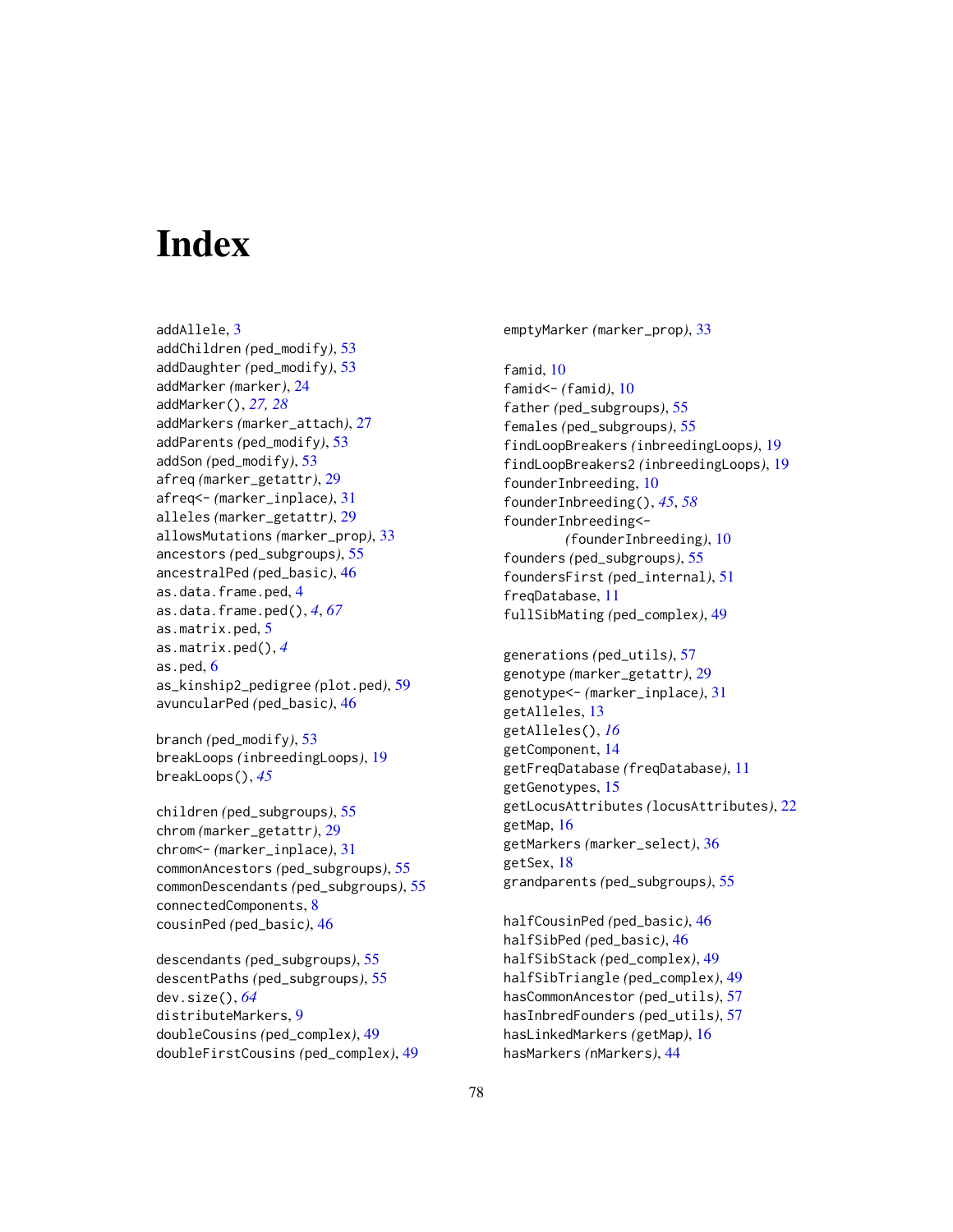#### INDEX 29

hasParentsBeforeChildren *(*ped\_internal*)*, [51](#page-50-0) hasSelfing *(*ped\_utils*)*, [57](#page-56-0) hasUnbrokenLoops *(*ped\_utils*)*, [57](#page-56-0)

inbreedingLoops, [19](#page-18-0) internalID *(*ped\_internal*)*, [51](#page-50-0) internalID(), *[15](#page-14-0)* is.marker, [21](#page-20-0) is.markerList *(*is.marker*)*, [21](#page-20-0) is.ped, [21](#page-20-0) is.pedList *(*is.ped*)*, [21](#page-20-0) is.singleton *(*is.ped*)*, [21](#page-20-0) isXmarker *(*marker\_prop*)*, [33](#page-32-0)

kinship2::align.pedigree(), *[61](#page-60-0)* kinship2::plot.pedigree(), *[61,](#page-60-0) [62](#page-61-0)*

labels.list *(*relabel*)*, [70](#page-69-0) labels.ped *(*relabel*)*, [70](#page-69-0) layout(), *[64](#page-63-0)* leaves *(*ped\_subgroups*)*, [55](#page-54-0) linearPed *(*ped\_basic*)*, [46](#page-45-0) locusAttributes, [22](#page-21-0)

males *(*ped\_subgroups*)*, [55](#page-54-0) marker, [24](#page-23-0) marker(), *[9](#page-8-0)*, *[42](#page-41-0)* marker\_attach, *[26](#page-25-0)*, [27](#page-26-0) marker\_getattr, [29,](#page-28-0) *[33](#page-32-0)* marker\_inplace, *[31](#page-30-0)*, [31,](#page-30-0) *[38](#page-37-0)* marker\_prop, [33](#page-32-0) marker\_select. [36](#page-35-0) marker\_setattr, *[31](#page-30-0)*, *[33](#page-32-0)*, [38](#page-37-0) mendelianCheck, [39](#page-38-0) mergePed, [40](#page-39-0) mother *(*ped\_subgroups*)*, [55](#page-54-0) mutmod *(*marker\_getattr*)*, [29](#page-28-0) mutmod<- *(*marker\_inplace*)*, [31](#page-30-0)

nAlleles *(*marker\_prop*)*, [33](#page-32-0) name *(*marker\_getattr*)*, [29](#page-28-0) name<- *(*marker\_inplace*)*, [31](#page-30-0) nephews\_nieces *(*ped\_subgroups*)*, [55](#page-54-0) newMarker, [41](#page-40-0) newPed, [43](#page-42-0) nMarkers, [44](#page-43-0) nonfounders *(*ped\_subgroups*)*, [55](#page-54-0) nTyped *(*marker\_prop*)*, [33](#page-32-0)

nuclearPed *(*ped\_basic*)*, [46](#page-45-0) offspring *(*ped\_subgroups*)*, [55](#page-54-0) parents *(*ped\_subgroups*)*, [55](#page-54-0) parentsBeforeChildren *(*ped\_internal*)*, [51](#page-50-0) ped, *[25](#page-24-0)*, [44,](#page-43-0) *[50](#page-49-0)*, *[70](#page-69-0)* ped(), *[5,](#page-4-0) [6](#page-5-0)*, *[18,](#page-17-0) [19](#page-18-0)*, *[21,](#page-20-0) [22](#page-21-0)*, *[39,](#page-38-0) [40](#page-39-0)*, *[43](#page-42-0)*, *[48](#page-47-0)*, *[52](#page-51-0)*, *[54](#page-53-0)*, *[56](#page-55-0)*, *[58](#page-57-0)*, *[60](#page-59-0)*, *[71](#page-70-0)* ped\_basic, *[44](#page-43-0)*, *[46](#page-45-0)*, [46,](#page-45-0) *[49,](#page-48-0) [50](#page-49-0)* ped\_complex, *[48](#page-47-0)*, [49](#page-48-0) ped\_internal, [51](#page-50-0) ped\_modify, *[46](#page-45-0)*, [53](#page-52-0) ped\_subgroups, *[46](#page-45-0)*, *[48](#page-47-0)*, [55](#page-54-0) ped\_utils, [57](#page-56-0) pedmut::mutationModel(), *[26](#page-25-0)* pedsize *(*ped\_utils*)*, [57](#page-56-0) pedtools, [46](#page-45-0) peelingOrder *(*ped\_utils*)*, [57](#page-56-0) plot.ped, [59](#page-58-0) plot.ped(), *[63,](#page-62-0) [64](#page-63-0)* plot.pedList *(*plot.ped*)*, [59](#page-58-0) plot.singleton *(*plot.ped*)*, [59](#page-58-0) plotPedList, [63](#page-62-0) posMb *(*marker\_getattr*)*, [29](#page-28-0) posMb<- *(*marker\_inplace*)*, [31](#page-30-0) print.data.frame(), *[67](#page-66-0)* print.nucleus, [66](#page-65-0) print.ped, [67](#page-66-0)

quadHalfFirstCousins *(*ped\_complex*)*, [49](#page-48-0)

randomPed, [67](#page-66-0) read.table(), *[12](#page-11-0)*, *[69](#page-68-0)* readFreqDatabase *(*freqDatabase*)*, [11](#page-10-0) readPed, [68](#page-67-0) relabel, [70](#page-69-0) relabel(), *[46](#page-45-0)*, *[54](#page-53-0)* removeIndividuals *(*ped\_modify*)*, [53](#page-52-0) removeMarkers *(*marker\_select*)*, [36](#page-35-0) reorderPed *(*ped\_internal*)*, [51](#page-50-0) reorderPed(), *[71](#page-70-0)* restorePed *(*as.matrix.ped*)*, [5](#page-4-0)

selectMarkers *(*marker\_select*)*, [36](#page-35-0) selfingPed *(*ped\_basic*)*, [46](#page-45-0) setAfreq *(*marker\_setattr*)*, [38](#page-37-0) setAfreq(), *[31](#page-30-0)* setAlleles *(*getAlleles*)*, [13](#page-12-0)